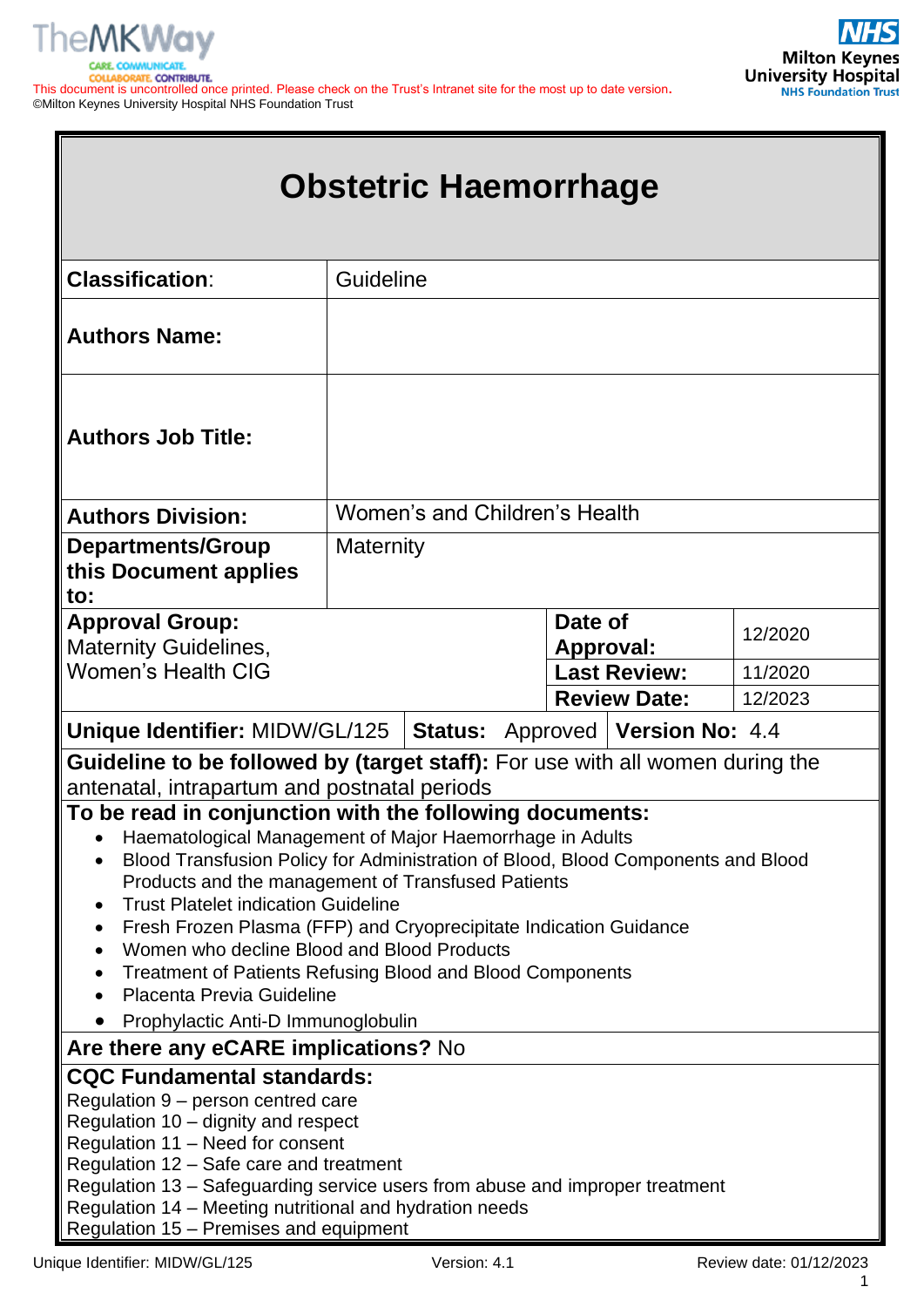



Regulation 16 – Receiving and acting on complaints Regulation 17 – Good governance Regulation 18 – Staffing Regulation 19 – Fit and proper

# **Disclaimer**

Since every patient's history is different, and even the most exhaustive sources of information cannot cover every possible eventuality, you should be aware that all information is provided in this document on the basis that the healthcare professionals responsible for patient care will retain full and sole responsibility for decisions relating to patient care; the document is intended to supplement, not substitute for, the expertise and judgment of physicians, pharmacists or other healthcare professionals and should not be taken as an indication of suitability of a particular treatment for a particular individual. The ultimate responsibility for the use of the guideline, dosage of drugs and correct following of instructions as well as the interpretation of the published material **lies solely with you** as the medical practitioner.

# **Index**

| 2.3.1 Management of Minor APH or Clinically stable patient with Major APH  7 |
|------------------------------------------------------------------------------|
|                                                                              |
|                                                                              |
|                                                                              |
|                                                                              |
|                                                                              |
|                                                                              |
|                                                                              |
|                                                                              |
|                                                                              |
|                                                                              |
|                                                                              |
|                                                                              |
|                                                                              |
|                                                                              |
|                                                                              |
|                                                                              |
|                                                                              |
|                                                                              |

2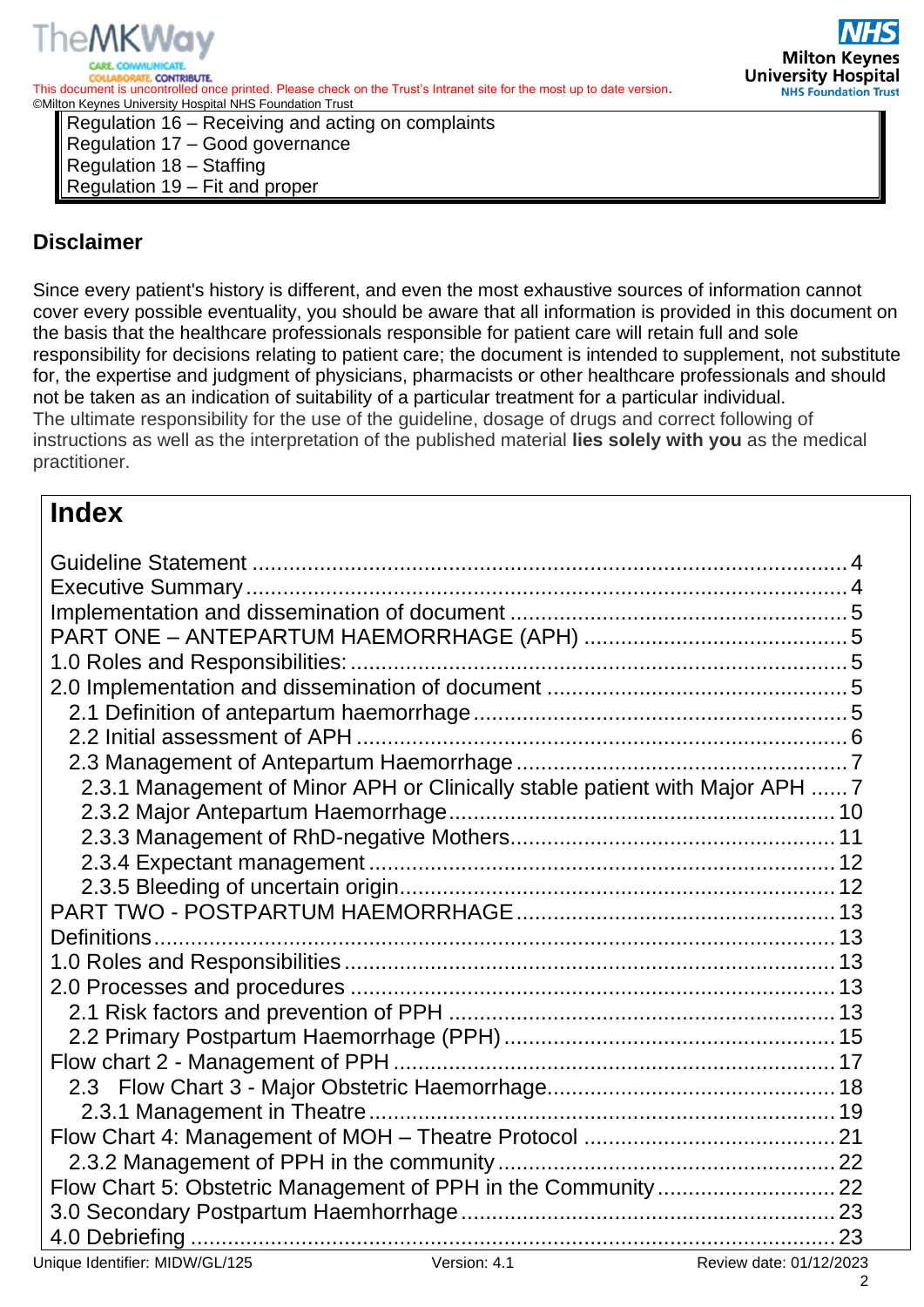# **TheMKWay CARE**

**COLLABORATE, CONTRIBUTE.** This document is uncontrolled once printed. Please check on the Trust's Intranet site for the most up to date version**.** ©Milton Keynes University Hospital NHS Foundation Trust

|  | 23 |
|--|----|
|  |    |
|  |    |
|  |    |
|  |    |
|  |    |
|  |    |
|  |    |
|  |    |
|  |    |
|  |    |
|  |    |
|  |    |
|  |    |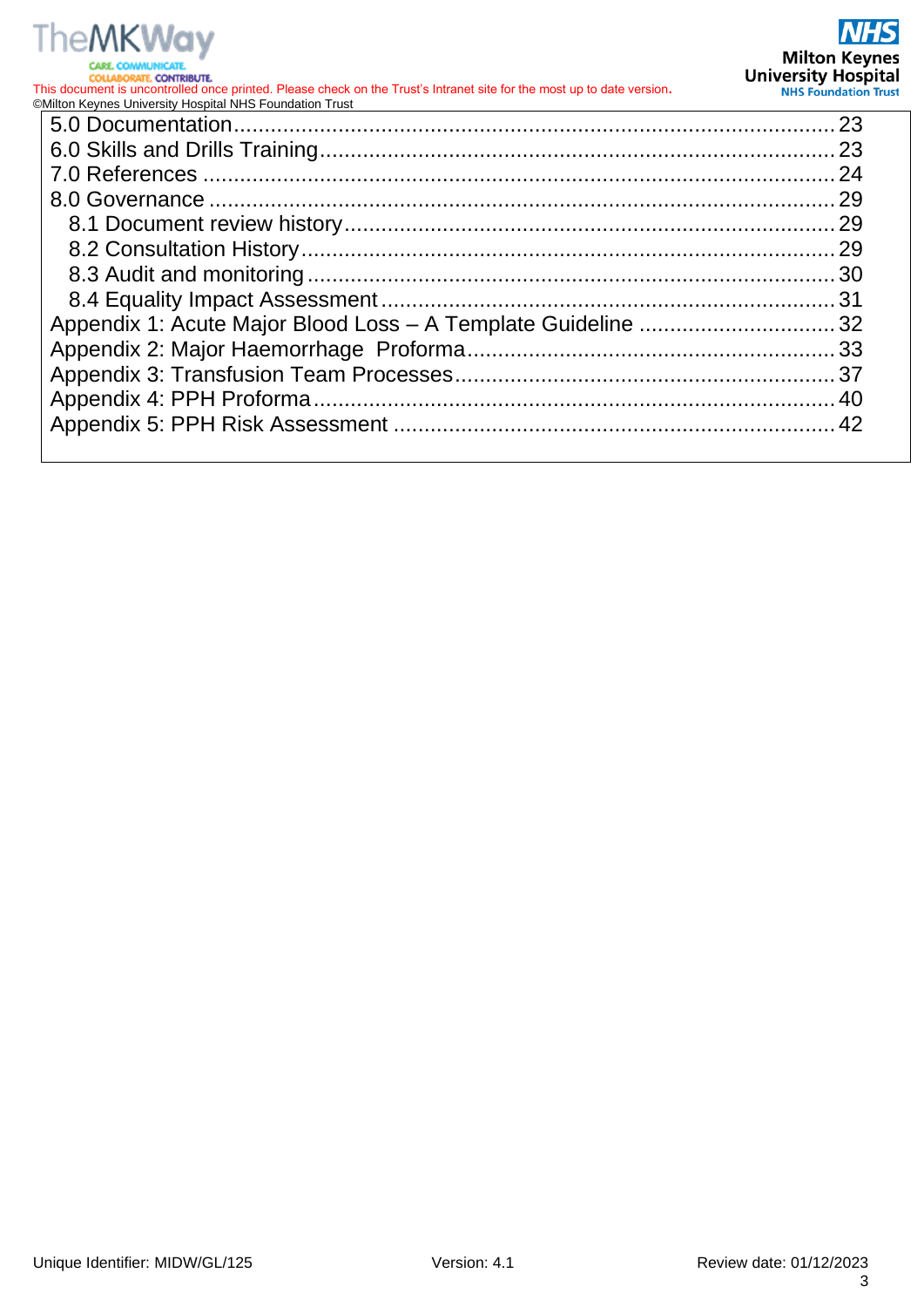

<span id="page-3-0"></span>This guideline is to assist all clinical staff with the effective management of Obstetric Haemorrhage within the antenatal, intrapartum and postnatal periods. This guideline is divided into two parts:

- Part One refers specifically to Antepartum Haemorrhage
- Part Two refers specifically to Postpartum Haemorrhage.

# <span id="page-3-1"></span>**Executive Summary**

# **PART ONE - ANTEPARTUM HAEMORRHAGE (APH)**

Any vaginal bleeding during pregnancy is a potentially serious complication, which may lead to early labour or may be the presenting sign of either placental abruption or placenta praevia.

Massive haemorrhage from placenta praevia and placental abruption are important causes of maternal death. Placental abruption is associated with high rates of perinatal mortality and morbidity.

This guideline outlines the management of women who present with an APH before and after a confirmed diagnosis is made.

# **PART TWO - POSTPARTUM HAEMORRHAGE (PPH)**

Postpartum haemorrhage is a common complication of birth and remains a significant cause of maternal mortality. PPH is the third most common direct cause of maternal mortality; complicated by interventions that are "too little done too late". Most PPHs occur in women with no known risk factors.

Primary postpartum haemorrhage is considered to be a blood loss from the genital tract equal to or >500mls (vaginal birth) or >1000mls (caesarean birth) within 24 hours of the birth of a baby. Secondary postpartum Haemorrhage is excessive' bleeding from the genital tract from 24 hours and up to 6 weeks in the postnatal period.

Postpartum haemorrhage may result from uterine atony, retained placental tissue, obstetric injury or coagulopathy. In women who are anaemic, losses of less than 500mls may cause symptoms.

This guideline outlines the management of Postpartum Haemorrhage including:

- Primary Postpartum Haemorrhage
- Secondary Postpartum Haemorrhage
- Major Obstetric Haemorrhage

#### Abbreviations

| <b>FBC</b>  | full blood count                       |  |
|-------------|----------------------------------------|--|
| PT          | prothrombin time                       |  |
| <b>APTT</b> | activated partial thromboplastin time  |  |
| <b>FFP</b>  | fresh frozen plasma                    |  |
| DIC         | Disseminated intravascular coagulation |  |
| <b>APH</b>  | Antepartum haemorrhage                 |  |
| <b>PPH</b>  | Postpartum haemorrhage                 |  |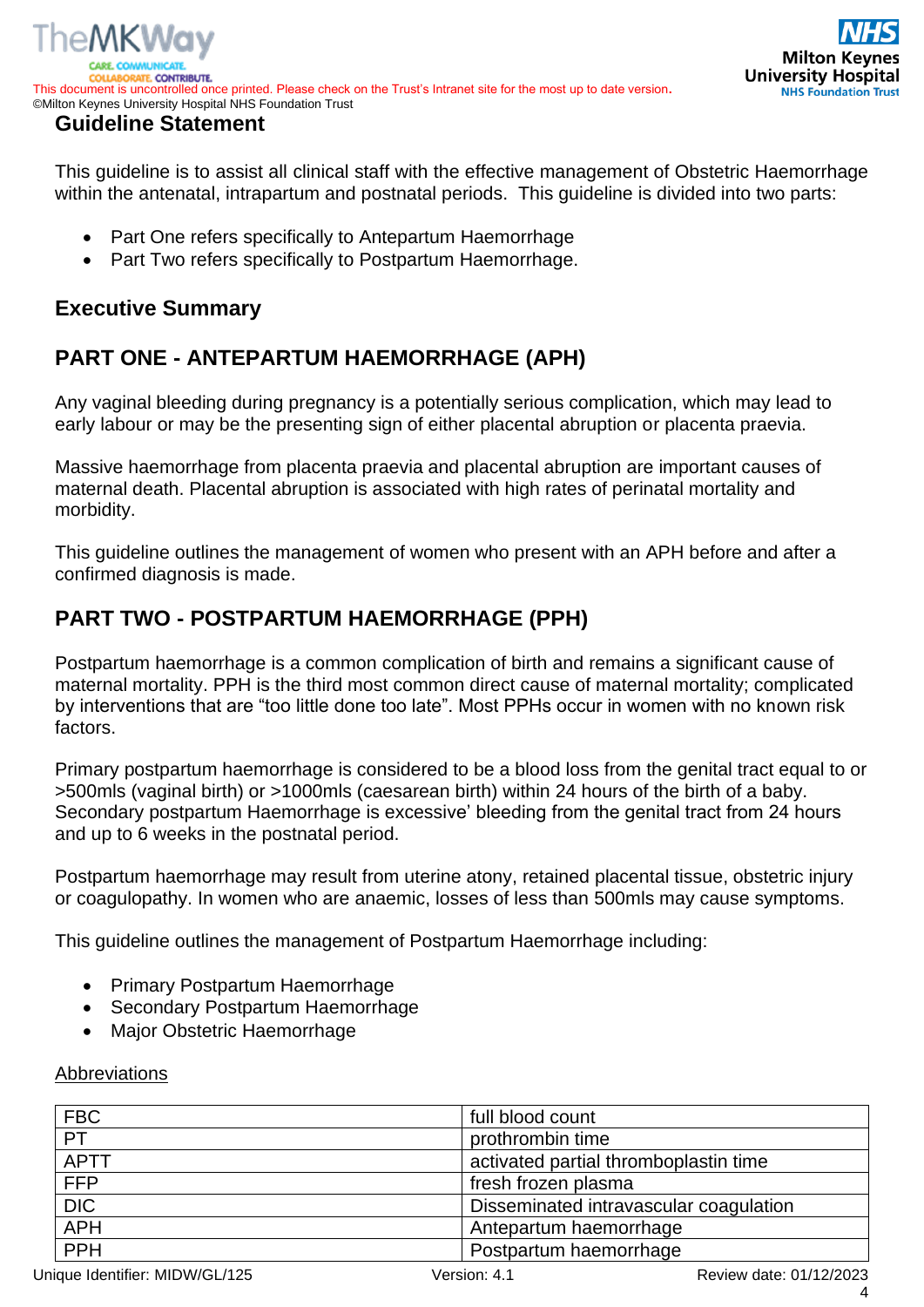

**RATE CONTRIBUTE** This document is uncontrolled once printed. Please check on the Trust's Intranet site for the most up to date version**.** ©Milton Keynes University Hospital NHS Foundation Trust

| <b>BMS</b>   | <b>Biomedical scientist</b>          |  |
|--------------|--------------------------------------|--|
| <b>MOH</b>   | Major obstetric haemorrhage          |  |
| <b>CTG</b>   | Cardiotocography                     |  |
| <b>NHSBT</b> | NHS blood and Transplant             |  |
| <b>FMH</b>   | Fetal maternal haemorrhage           |  |
| <b>EBL</b>   | <b>Estimated blood loss</b>          |  |
| <b>MCA</b>   | Maternity care assistant             |  |
| <b>ECG</b>   | Electrocardiography                  |  |
| <b>ODP</b>   | Operating department practitioner    |  |
| <b>USS</b>   | Ultrasound scan                      |  |
| <b>MKUH</b>  | Milton Keynes university hospital    |  |
| <b>IUGR</b>  | Intra uterine growth retardation     |  |
| <b>CVP</b>   | Central venous line                  |  |
| <b>TXA</b>   | Tranexamic acid                      |  |
| <b>EUA</b>   | <b>Examination Under anaesthetic</b> |  |

#### <span id="page-4-0"></span>**Implementation and dissemination of document**

This guideline is available on the Intranet and has followed the Trust's full Guideline review process prior to publication.

# **PART ONE – ANTEPARTUM HAEMORRHAGE (APH)**

### <span id="page-4-2"></span><span id="page-4-1"></span>**1.0 Roles and Responsibilities:**

Doctors – decision making, discussion, planning and providing care Midwives and nurses – Recognition, decision making and antepartum care

### <span id="page-4-3"></span>**2.0 Implementation and dissemination of document**

#### <span id="page-4-4"></span>**2.1 Definition of antepartum haemorrhage**

Defined as bleeding from the genital tract after 24 weeks gestation and before birth. The management of APH depends on the estimated amount of bleeding and the impact on maternal and fetal well-being. All patients with vaginal bleeding at 18 weeks gestation or more should be seen and assessed on delivery suite.

#### **Remember: Haemorrhage may be concealed within the abdominal cavity; the degree of shock may be more marked than the amount of revealed bleeding suggests.**

- Minor- blood loss less than 50ml that has settled.
- Moderate blood loss 50-1000ml with no signs of shock.
- Major- blood loss greater than 1000ml and or signs of clinical shock.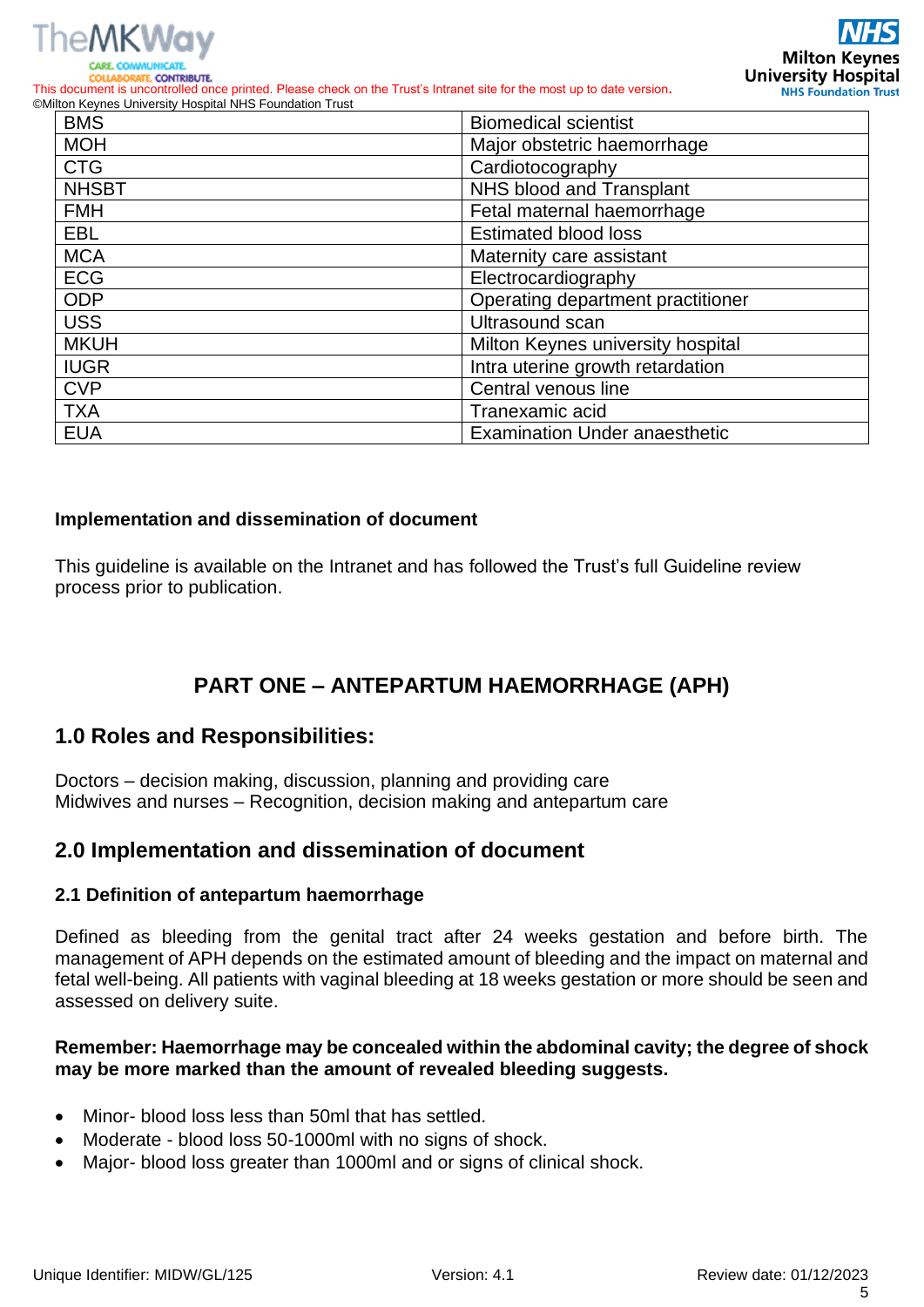

The MKWav

<span id="page-5-0"></span>Aetiology of antepartum bleeding from the genital tract:

- Placentas lying partly or wholly in the lower uterine segment "placenta praevia".
- Placental abruption
- Local causes e.g. cervical polyp
- Maternal coagulopathy
- Vasa Praevia (women with accessory lobe on USS, velamentous cord insertion and 3rd trimester placenta migration)
- Unknown cause (i.e. causes listed above have been excluded).

Initial assessment should include:

- Review of placental site
- Recent fetal movements
- Estimation of the amount of bleeding
- Degree and characteristics of any associated abdominal pain or other symptoms

Appropriate examination should include:

- Maternal observations (pulse, BP, respiratory rate and temperature)
- Fetal monitoring (appropriate for gestation and ultrasound as indicated)
- Abdominal examination
- Cardiovascular and respiratory system examination as clinically indicated
- Consider speculum examination in any antepartum haemorrhage.

**The Obstetric Registrar should review all women presenting with antepartum haemorrhage. Never perform a vaginal examination in such women without prior discussion with the Obstetric Registrar.**

**Clinical features of shock in pregnancy related to the volume of blood loss**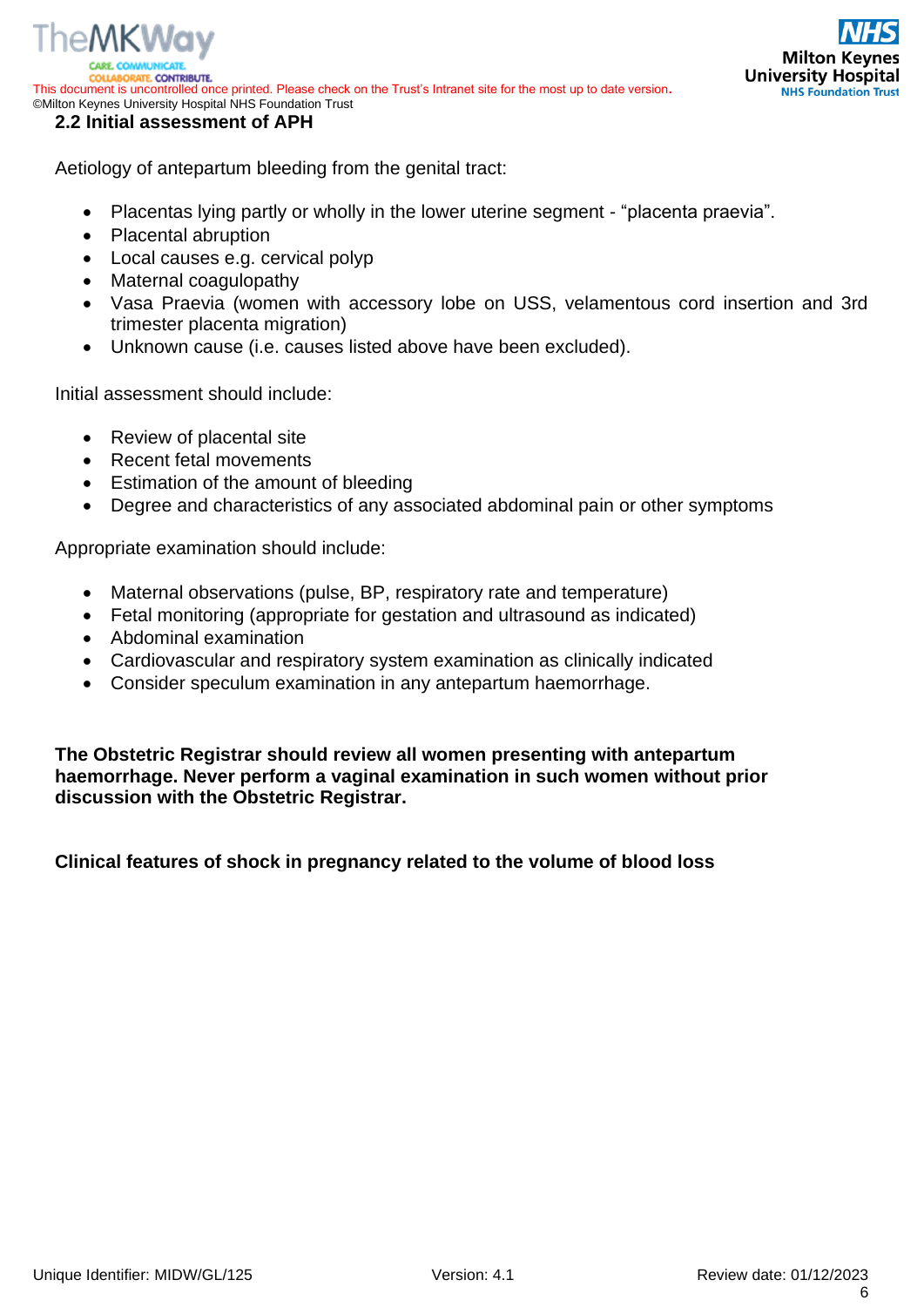

This document is uncontrolled once printed. Please check on the Trust's Intranet site for the most up to date version**.** ©Milton Keynes University Hospital NHS Foundation Trust

| <b>Blood Loss</b>                                                    | <b>Clinical features</b>                                                                                                                                                                                            | Level of shock |                                                         |
|----------------------------------------------------------------------|---------------------------------------------------------------------------------------------------------------------------------------------------------------------------------------------------------------------|----------------|---------------------------------------------------------|
| 10% blood loss<br>$\sim$ 500 mL if 50 kg<br>$~500$ mL if 80 kg       | Mild tachycardia<br>Normal blood pressure                                                                                                                                                                           | Compensated    |                                                         |
| 15% blood loss<br>$~1$ 750 mL if 50 kg<br>$~1200$ mL if 80 kg        | Tachycardia (> 100 bpm)<br>Hypotension (systolic 90-80<br>mmHg)<br>Tachynoea $(21 - 30)$<br>breaths/minute)<br>Pallor, sweating<br>Weakness, faintness, thirst                                                      | Mild           |                                                         |
| 30% blood loss<br>$\sim$ 1500 mL if 50 kg<br>$\sim$ 2400 mL if 80 kg | Rapid, weak pulse (> 120 bpm)<br>Moderate hypotension (systolic<br>80-60 mmHg)<br>Tachynoea (>30 breaths/minute)<br>Pallor, cold clammy skin<br>Poor urine output (<30 mL/hour)<br>Restlessness, anxiety, confusion | Moderate       | <b>PROMPT</b><br>Course<br>Manual<br>(Third<br>Edition) |
| 40% blood loss<br>$\sim$ 2000 mL if 50 kg<br>$\sim$ 3200 mL if 80 kg | Rapid, weak pulse (> 140 bpm)<br>or bradycardia (<60 bpm)<br>Severe hypotension (<70 mmHg)<br>Pallor, cold clammy skin,<br>peripheral cyanosis<br>Air hunger<br>Anuria<br>Confusion or unconsciousness,<br>collapse | Severe         |                                                         |

#### <span id="page-6-0"></span>**2.3 Management of Antepartum Haemorrhage**

For women with antepartum haemorrhage, consider informing Blood Bank early on 85774 as this is vital to ensure that they are aware of the urgency of the situation. Blood Bank can also be contacted via on call BMS on Bleep 1412.

An MOH call would be activated via a 2222 call followed by an immediate call to BMS on Ext 85774. Blood bank can also be contacted on bleep 1412.

#### <span id="page-6-1"></span>**2.3.1 Management of Minor APH or Clinically stable patient with Major APH**

Blood loss less than 1000ml blood loss (<15% of blood volume) and not clinically compromised. If haemorrhage is minor then management is as follows:

1. Establish history and read patient's notes. Check placental location at 20 week scan and later ultrasound scan for evidence of accessory lobe of placenta, velamentous cord insertion, 3<sup>rd</sup>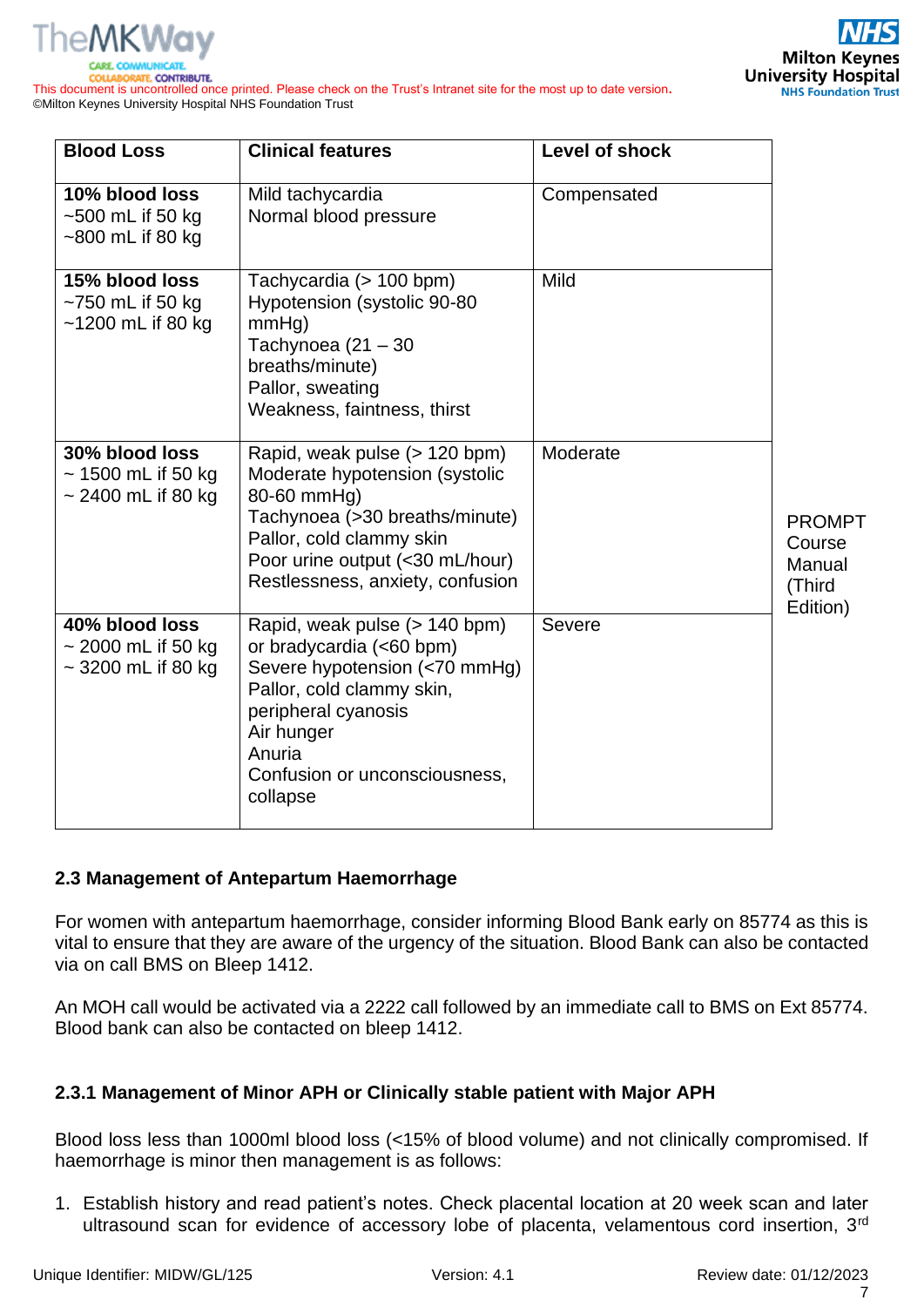

This document is uncontrolled once printed. Please check on the Trust's Intranet site for the most up to date version**.** ©Milton Keynes University Hospital NHS Foundation Trust

trimester placental migration. Previous cervical smear history is useful to assess for possibility of neoplastic lesion of cervix (may present as post coital bleeding).

- 2. Abdominal palpation (hard, tender uterus is suggestive of significant abruption) and auscultation of fetal heart.
- 3. Perform speculum examination once placenta praevia is ruled out, if any doubt about cervical; dilatation, perform vaginal examination.
- 4. If gestation is beyond 28 weeks, continuous CTG should be conducted whilst bleeding or pain persists, Consider CTG between 26-28 weeks gestation if significant bleeding. Intermittent fetal heart auscultation is indicated after 24 weeks gestation. If any evidence of fetal compromise, involve consultant obstetrician to decide about emergency caesarean section.
- 5. Insert 16 gauge IV cannula and take blood for:

➢

- $\triangleright$  FBC, clotting and fibrinogen
- $\triangleright$  Take a Kleihauer. Please be aware that if the Kleihauer detects a bleed >2mls, this is checked by flow cytometry which requires sending away to NHSBT. This may result in a delay of confirmation of the size of the Fetal Maternal Haemorrhage (FMH) bleed. The Kleihauer is not diagnostic for a FMH but is to dose the Anti D required for an FMH in an Rh negative woman without immune Anti D.
- $\triangleright$  Group and save
- $\triangleright$  Cross match 2 units of blood and state it is Antepartum Haemorrhage on the paperwork
- $\triangleright$  Consider second cannula

#### NOTE – **THE KLEIHAUER TEST MUST NOT BE USED TO DIAGNOSE PLACENTAL ABRUPTION OR A FETO-MATERNAL HAEMORRHAGE**

- 6. Administer steroids (if not given prior) between 24-34 completed weeks of gestation. See guidance on steroid administration.
- 7. Consider magnesium sulphate (see preterm pre labour delivery guideline)

If bleeding has ceased, where there is no evidence of labour and maternal and fetal observations are satisfactory, then the woman may be transferred to the antenatal ward.

If significant bleeding, inform lead midwife, obstetrician and anaesthetist. Where there is significant bleeding or risk of further bleeding and emergency delivery, the anaesthetist must be notified to perform assessment to plan anaesthetic.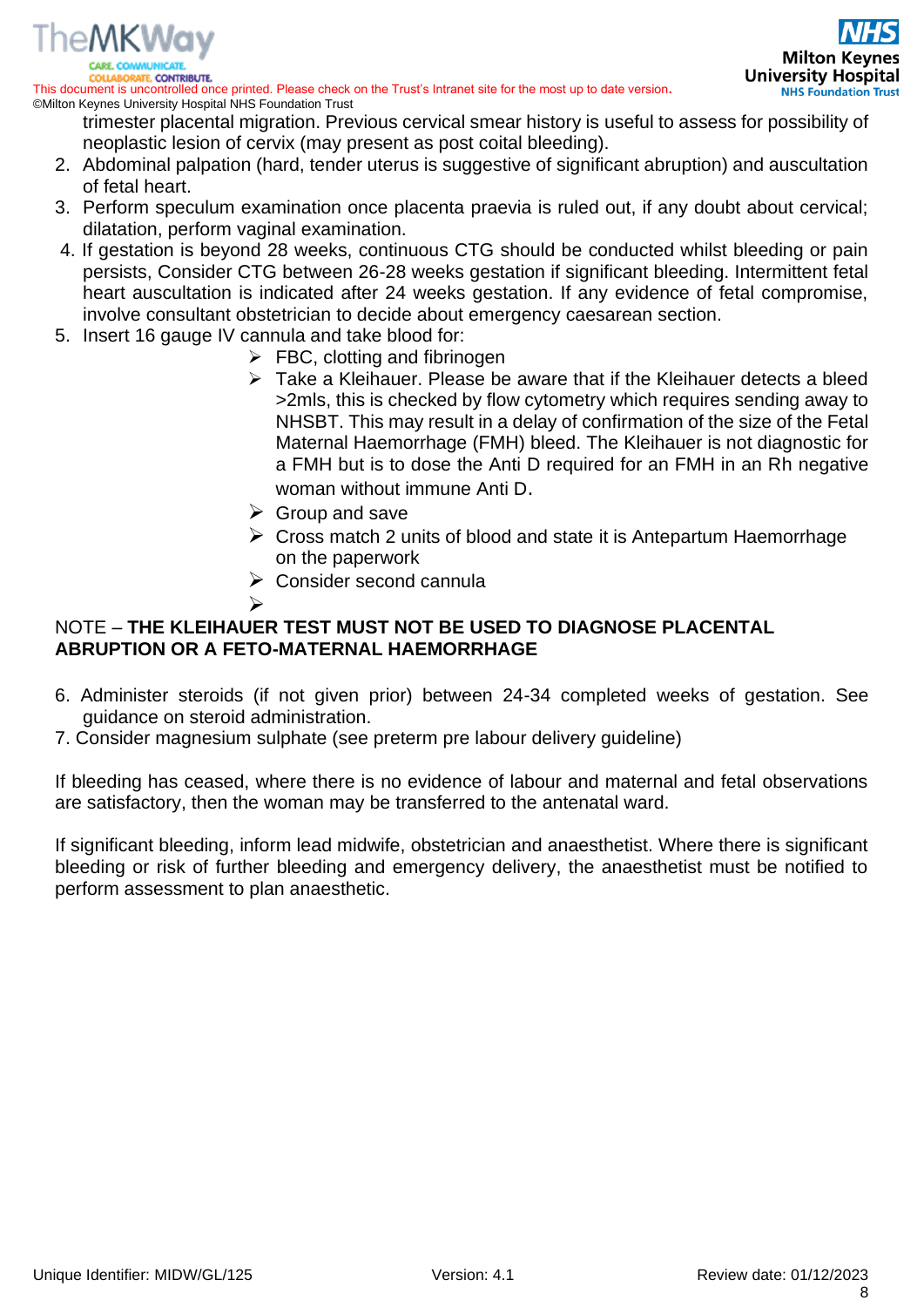TE. CONTRIBUTE. This document is uncontrolled once printed. Please check on the Trust's Intranet site for the most up to date version**.** ©Milton Keynes University Hospital NHS Foundation Trust

**Flow Chart One - Management of Antepartum Haemorrhage**



**Milton Keynes University Hospital** 

**NHS Foundation Trust**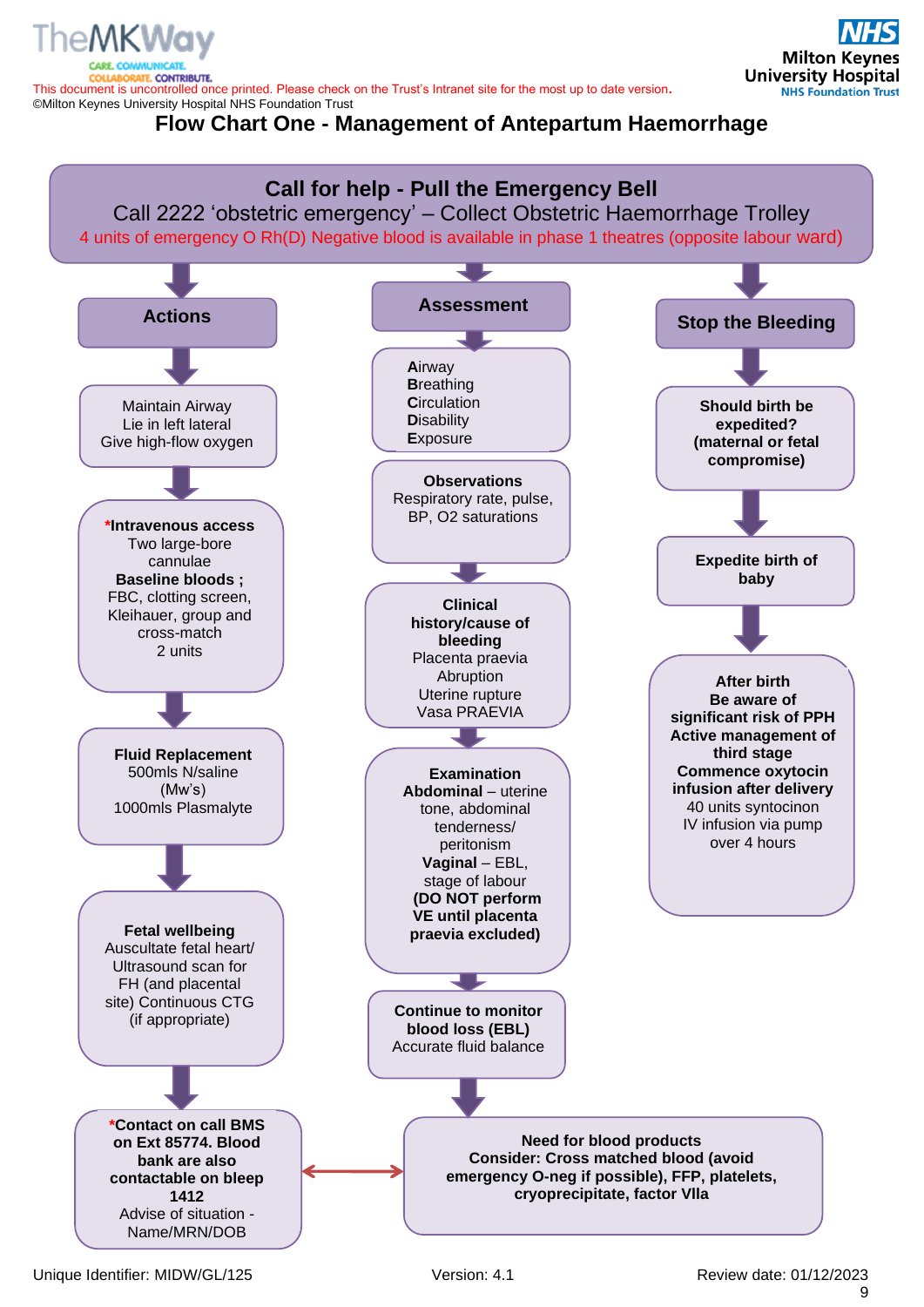

**RATE CONTRIBUTE.** This document is uncontrolled once printed. Please check on the Trust's Intranet site for the most up to date version**.** ©Milton Keynes University Hospital NHS Foundation Trust

# Milton Key **University Hospital NHS Foundation Trust**

#### <span id="page-9-0"></span>**2.3.2 Major Antepartum Haemorrhage**

Blood loss of between 1000mls to 1500mls. See Appendix 1 - Acute Major Blood Loss - A Template Guideline

#### **Management involves four components**

- 1: Communication (call for help)
- 2: Resuscitation
- 3: Monitoring and investigation
- 4: Arresting the bleeding- definitive treatment

#### **1: Communication: Rapid assessment of situation (Airway, Breathing, Circulation and estimated loss)**

- Pull emergency bell and request to call 2222 follow up with a call to blood bank on Ext 85774 and state obstetric emergency and location. Blood bank are also contactable on bleep 1412.
- If the call is made and it is then deemed that situation is under control, the senior midwife will liaise with the multi-disciplinary team and further action will be made accordingly.
- One midwife is assigned to record keeping (where possible)
- One midwife / MCA assigned to theatre preparation
- Identify a specific person responsible to liaise with the blood bank. This may be the Midwife in Charge, Labour Ward Coordinator, second Labour ward band 7 or any available midwife.
- MCA assigned for assistance.
- Keep the woman and her birth partner informed of what is happening.
- Immediate resuscitation of the mother is the first priority.
- Where massive haemorrhage occurs the viability of the fetus is compromised and is generally, secondary to resuscitation of the mother.

#### **2: Resuscitation**

- Airway maintenance and O2 via mask 10-15L /min.
- Keep patient warm and position flat with a wedge or in left lateral (use of warmed fluids and BAIR HUGGERS should be considered).
- Transfuse blood as soon as possible.
- Until blood is available infuse up to maximum volume of 3.5 L of clear fluids (up to 2 litres of ideally warmed Hartmann's followed by 1.5 litre of ideally warmed colloid (Consider the risk of coagulopathy, liaise closely with Anaesthetist and on call BMS)
- Blood transfusion: O negative or cross-matched group specific blood as advised by blood bank, depending on urgency. The first MOH "pack" will contain 4 units of red cells. The second pack will contain 4 more red cells and thawed FFP if advised and platelets and cryoprecipitate should be considered thereafter.

Note: Coagulopathy is common with placental abruption, consider FFP early. It is important to inform the lab to stand down when no further blood components are required.

# Follow the Trust's Haematological Management of Major Haemorrhage in Adults Protocol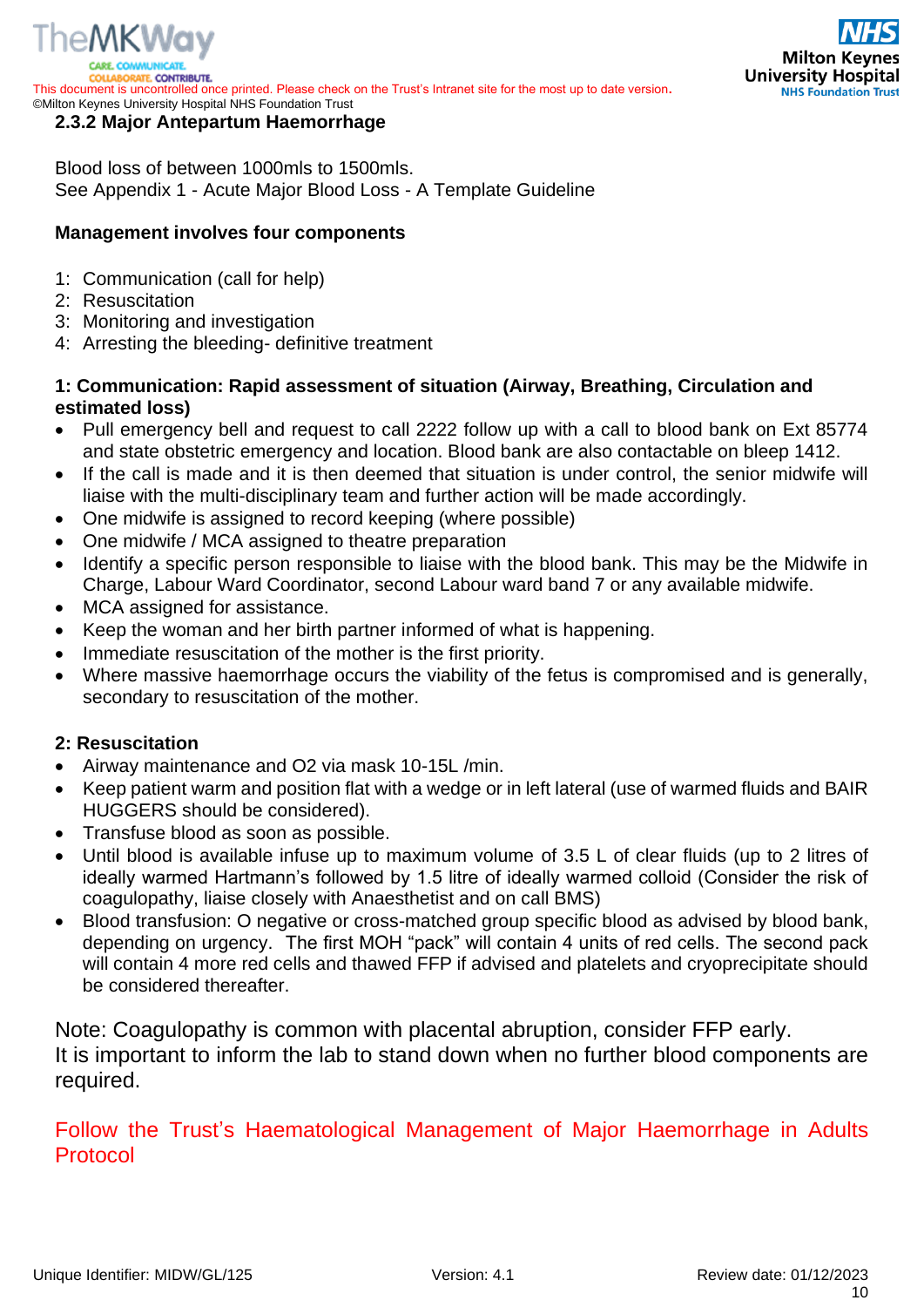

#### **3: Monitoring and investigations**

- 16-G cannula (grey) x 2 inserted (Consider intraosseous management if IV lines are difficult). Note Intraosseous blood samples cannot currently be processes by pathology
- Take a full blood count (FBC) coagulation, fibrinogen, U&Es and LFTs. ABGs (when major haemorrhage) and crossmatch 2 units of blood
- Identify specific person responsible to liaise with the blood bank on ext 85774 or bleep to 1412 to ensure that they are aware of the urgency of the request.
- Perform observations including SaO2(oximetry) and document on MEOWS chart.
- Estimate blood loss and document running total.
- Have ECG machine available.
- Haemoglobin estimation by HAEMACUE; to be done by ODP.
- Consider central and arterial lines as indicated.
- Fluid balance chart and insert Foley catheter with urometer.

#### **4: Definitive Management**

- Assess fetal viability using USS and / or CTG (plan of management for delivery/ management made)
- Non-viable fetus: confirmed by USS: Vaginal delivery appropriate unless there is placenta praevia, where Caesarean section is still indicated)
- Viable fetus confirmed by CTG and / or USS: Caesarean section must be expedited for all cases of placenta praevia with active bleeding. In cases of placental abruption complicated by fetal compromise a caesarean section is indicated if vaginal delivery is not imminent.

#### **A decision to proceed to caesarean section on a haemodynamically unstable patient should only be made by the Consultant Obstetrician and Anaesthetist following consultation.**

#### <span id="page-10-0"></span>**2.3.3 Management of RhD-negative Mothers**

In all RhD negative women, a Kleihauer test should be performed to gauge the dose of Anti-D immunoglobulin required

The national guidance recommends a minimum of 250IU given below 20 weeks and a minimum of 500IU given above 20 weeks for sensitising events.

However in MKUH we only stock 1500IU vials and as there is no risk associated with receiving a larger dose the patient should be given 1500IU so as to not split the vial.

RECOMMENDATION- 1500IU within 72hours of a sensitising event or when required for prophylaxis.

Where it is necessary to give additional or larger dosage of Anti D immunoglobulin the dose should be based on 125 IU per ml of fetal bleed given intramuscularly.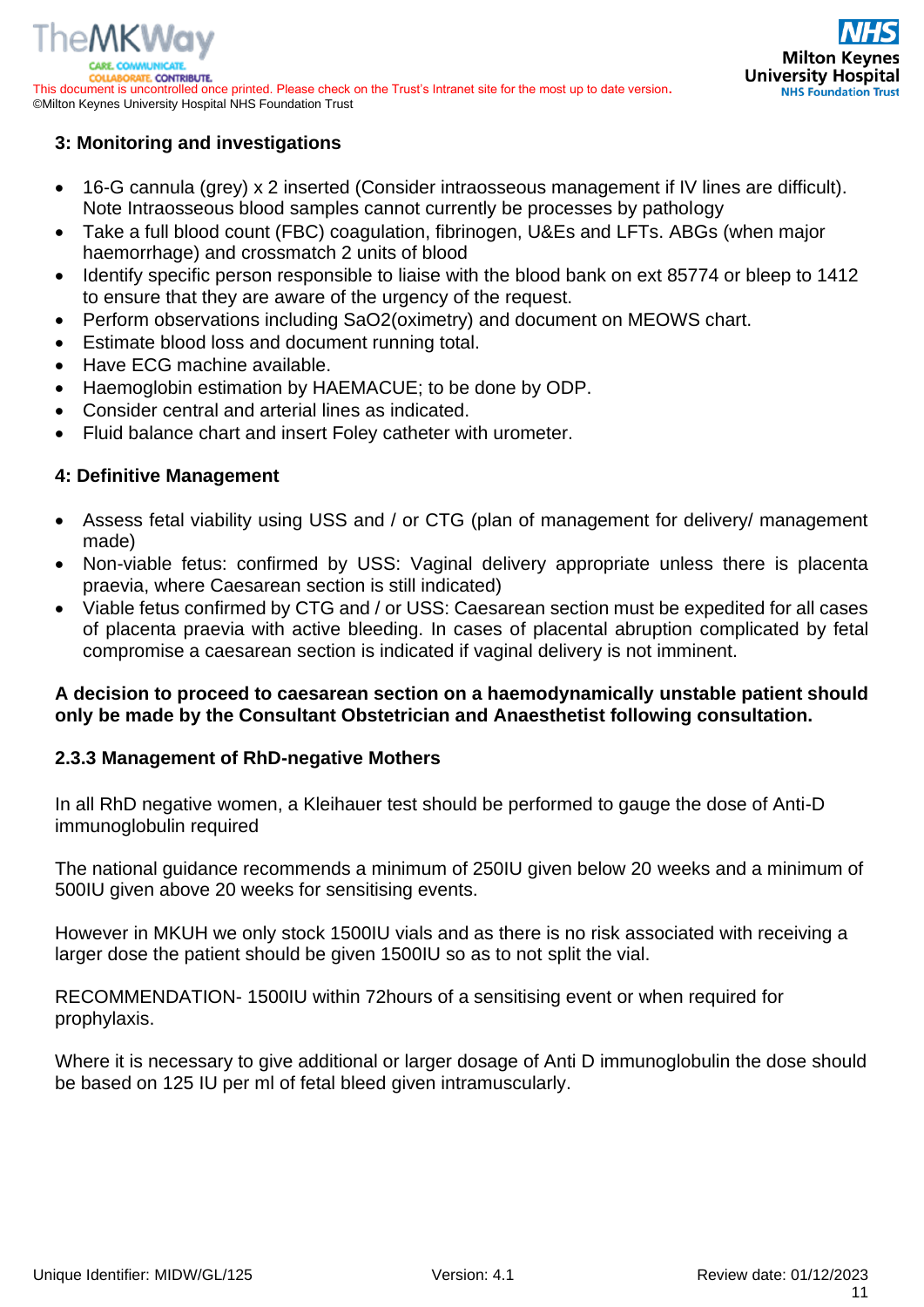### <span id="page-11-0"></span>**2.3.4 Expectant management**

The aim is to allow the pregnancy to continue to ensure fetal maturity without increasing maternal morbidity or mortality. A decision to deliver prematurely should only be made after consultation with Consultant Obstetrician.

Maternal and fetal monitoring on Ward 9 or 10:

- Daily maternal observations
- Fetal monitoring appropriate for gestational age. Frequency is determined by clinical need.
- Weekly group & save if asymptomatic. If there are known antibodies, low Haemoglobin, high risk of accrete etc, then cross match.is recommended
- Routine iron supplementation as required
- Rhesus negative women will require a Kleihauer test with every episode of fresh bleeding and appropriate prophylactic anti D immunoglobulin should be administered at a minimum interval of 6 weeks in case of recurrent bleeding after 20 weeks. It is important to specify whether new sensitizing events have occurred or whether it is ongoing continuous bleeding. New sensitizing events will require a further dose of Anti D. The 28 week prophylactic Anti D should be given regardless of any dose of anti D given for a sensitizing event.
- A sensitive approach to the emotional and social implications of long term hospitalization

#### <span id="page-11-1"></span>**2.3.5 Bleeding of uncertain origin**

Often women present with vaginal bleeding when no clear diagnosis is made

#### **The management of these women includes:**

- Full history, examination and investigations as outlined above
- Reconfirmation of the placental site and fetal wellbeing
- Hospital admission if clinically indicated
- Serial growth scans for significant recurrent unexplained APH (risk of IUGR)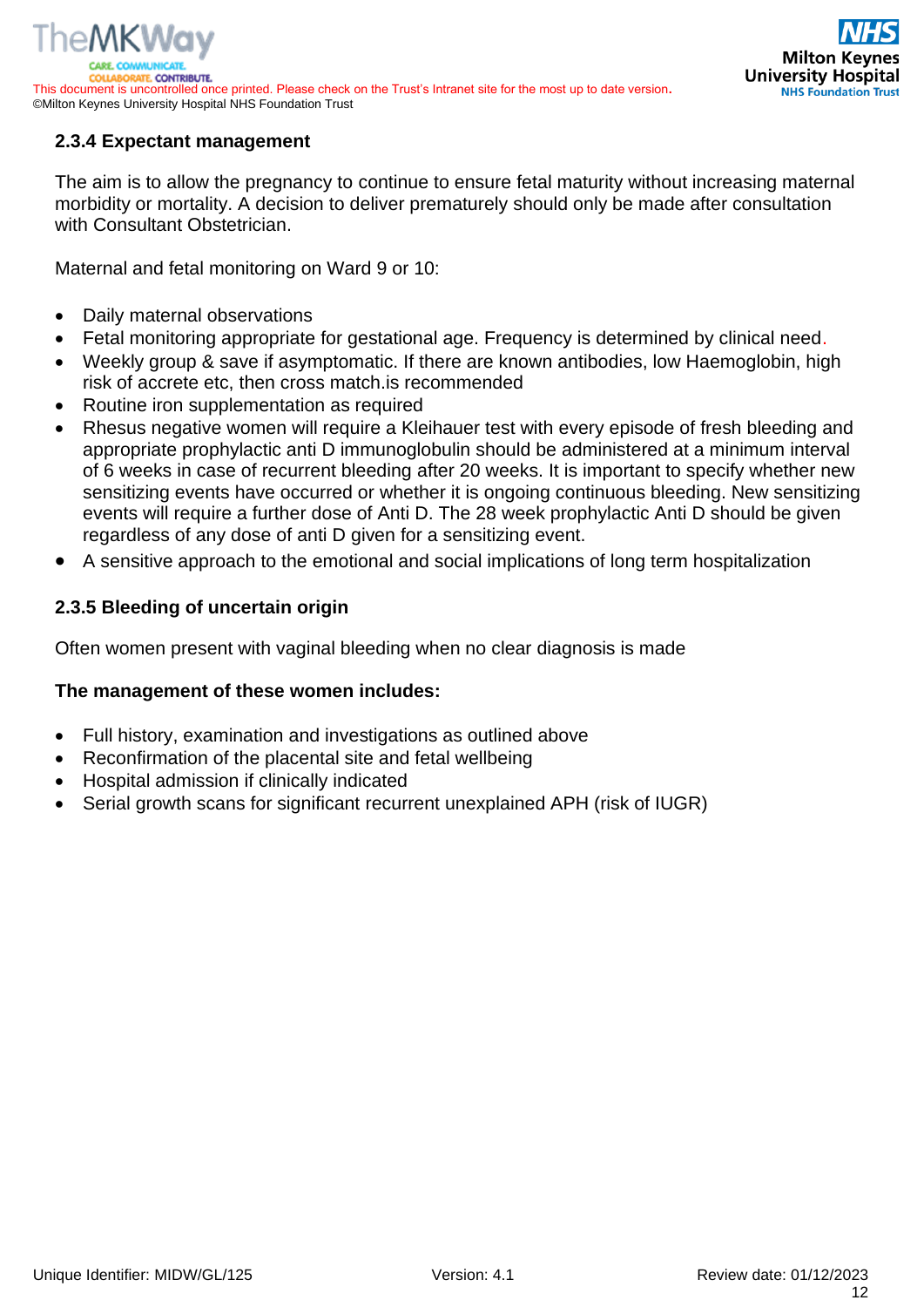

#### <span id="page-12-0"></span>©Milton Keynes University Hospital NHS Foundation Trust **PART TWO - POSTPARTUM HAEMORRHAGE**

# <span id="page-12-1"></span>**Definitions**

| <b>Term</b>                                     | <b>Definition</b>                                                                                                                                 |
|-------------------------------------------------|---------------------------------------------------------------------------------------------------------------------------------------------------|
| <b>Primary Postpartum</b><br>Haemorrhage        | Blood loss from the genital tract equal to or >500mls (vaginal<br>birth) or >1000mls (caesarean birth) within 24 hours of the birth<br>of a baby. |
| <b>Secondary Postpartum</b><br>Haemorrhage      | Excessive bleeding from the genital tract from 24 hours and 6<br>weeks in the postnatal period.                                                   |
| <b>Major Obstetric</b><br>Haemorrhage           | Postpartum haemorrhage =/ >1500ml blood loss                                                                                                      |
| <b>EUA</b>                                      | Examination under anaesthetic                                                                                                                     |
| Subtotal Hysterectomy                           | Removal of the uterus without the cervix                                                                                                          |
| Disseminated Intravascular<br>Coagulation (DIC) | Proteins controlling clotting are used up resulting in an inability to<br>form clots.                                                             |
| <b>Haemorrhargic Shock</b>                      | A life-threatening condition that results when you lose more than<br>20 percent of your body's blood or fluid supply.                             |

# <span id="page-12-2"></span>**1.0 Roles and Responsibilities**

Doctors – decision making, discussion, planning and providing care. Midwives and nurses – recognition, decision making, intrapartum and postpartum care.

# <span id="page-12-3"></span>**2.0 Processes and procedures**

This guideline adopts a pragmatic approach:

- An estimated blood loss of 500–1000mls (in the absence of clinical signs of shock) prompts **basic measures** of monitoring and 'readiness for resuscitation',
- An estimated loss of more than 1000 ml (or a smaller loss associated with clinical signs of shock, tachycardia, hypotension, tachypnoea, oliguria or delayed peripheral capillary filling) prompts a **full protocol** of measures to resuscitate, monitor and arrest the bleeding.
- A meticulous record of blood loss should be kept as it is usually **UNDER ESTIMATED**.

#### <span id="page-12-4"></span>**2.1 Risk factors and prevention of PPH**

In situations where there is thought to be an increased risk of postpartum haemorrhage secondary to uterine atony, IV access should be in place and a full blood count and group and save should be obtained during labour.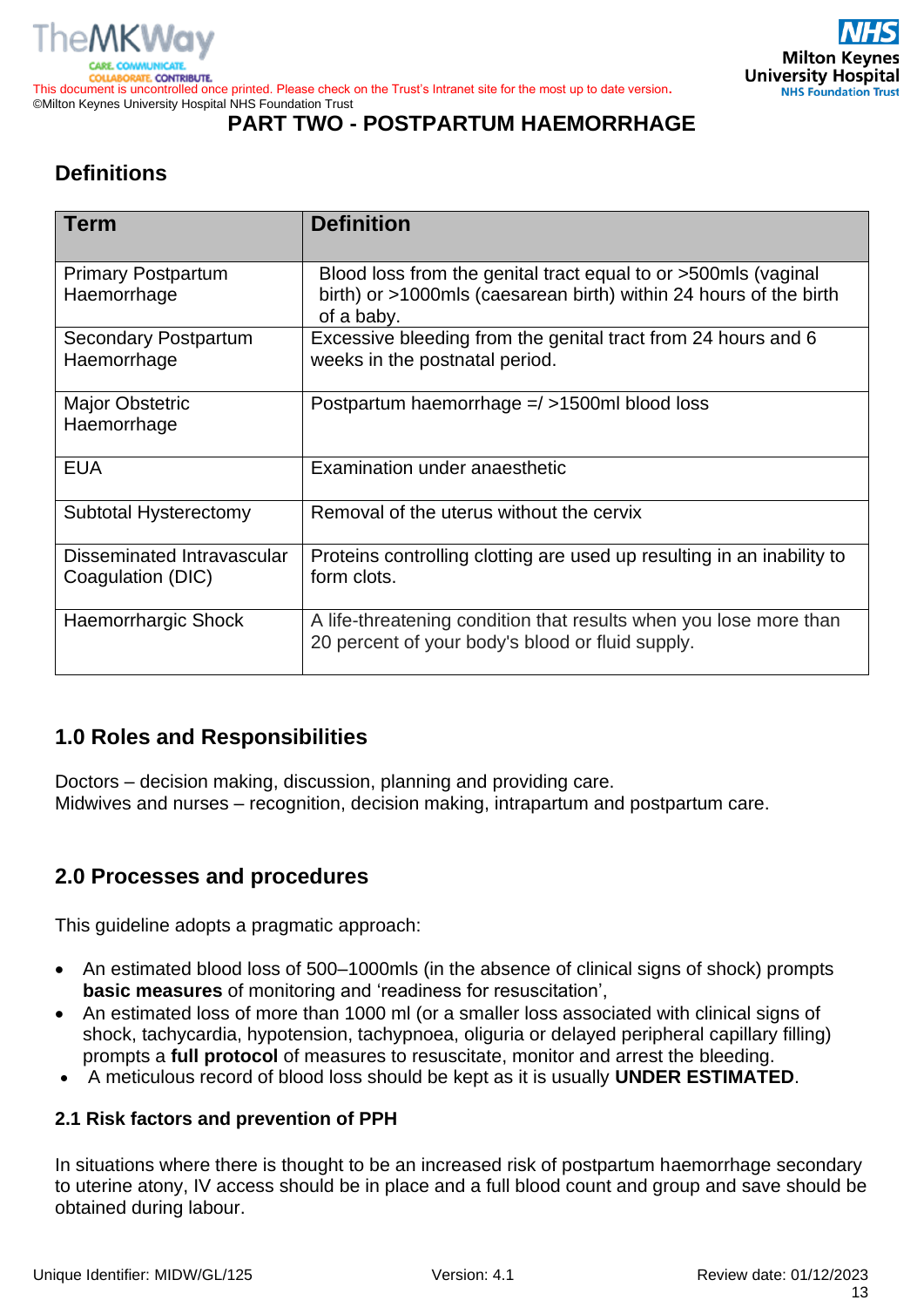

©Milton Keynes University Hospital NHS Foundation Trust Prophylactic oxytocin infusion (40 units oxytocin in 500ml of 0.9% saline – 125ml hour via infusion pump) should be considered after delivery e.g. with:

- Previous PPH
- Prolonged (>12 hours) or Rapid labour
- Generalised sepsis
- **Chorioamnionitis**
- Age  $>40$  yrs
- BMI>35
- Grand multiparity ( >para 5)
- Multiple pregnancy
- **Polyhydramnios**
- Large baby (>4kgs)
- **Fibroids**
- Anaemia (< 90g/l)
- Previous tocolytic therapy

PPH can also be precipitated by:

- Controlled cord traction prior to placental separation
- Physiological third stage after a long or augmented labour

Women are at a particularly high risk of haemorrhage with the following conditions:

- Placenta praevia
- Placental abruption
- Large or multiple uterine fibroids
- Ruptured uterus
- Emergency Caesarean
- Instrumental delivery
- Pre-existing bleeding disorders i.e. haemophillia
- All women on admission to maternity must have a pph risk assessment (appendix 5) completed.
- PPh risk assessment tool to be reviewed in labour and postnatally.

#### **NOTE: Combinations of any of the above complications with a uterine scar (previous caesarean Section or myomectomy) are especially high risk.**

- All women who have had a previous caesarean section must have their placenta site determined. If overlying the caesarean section scar, consider the possibility of placenta accreta or percreta and arrange an MRI
- Obstetric and Anaesthetist consultant presence is mandatory for major placenta praevia caesarean sections and for any caesarean sections where placenta accreta or percreta is suspected.
- Adequate intravenous access (2 large bore 14G -16G cannula) should be in place before surgery starts.
- **At least** 4 units of blood should be cross-matched and immediately available in theatre before elective surgery starts (Major Placenta Praevia or Placenta Accreta). This should be checked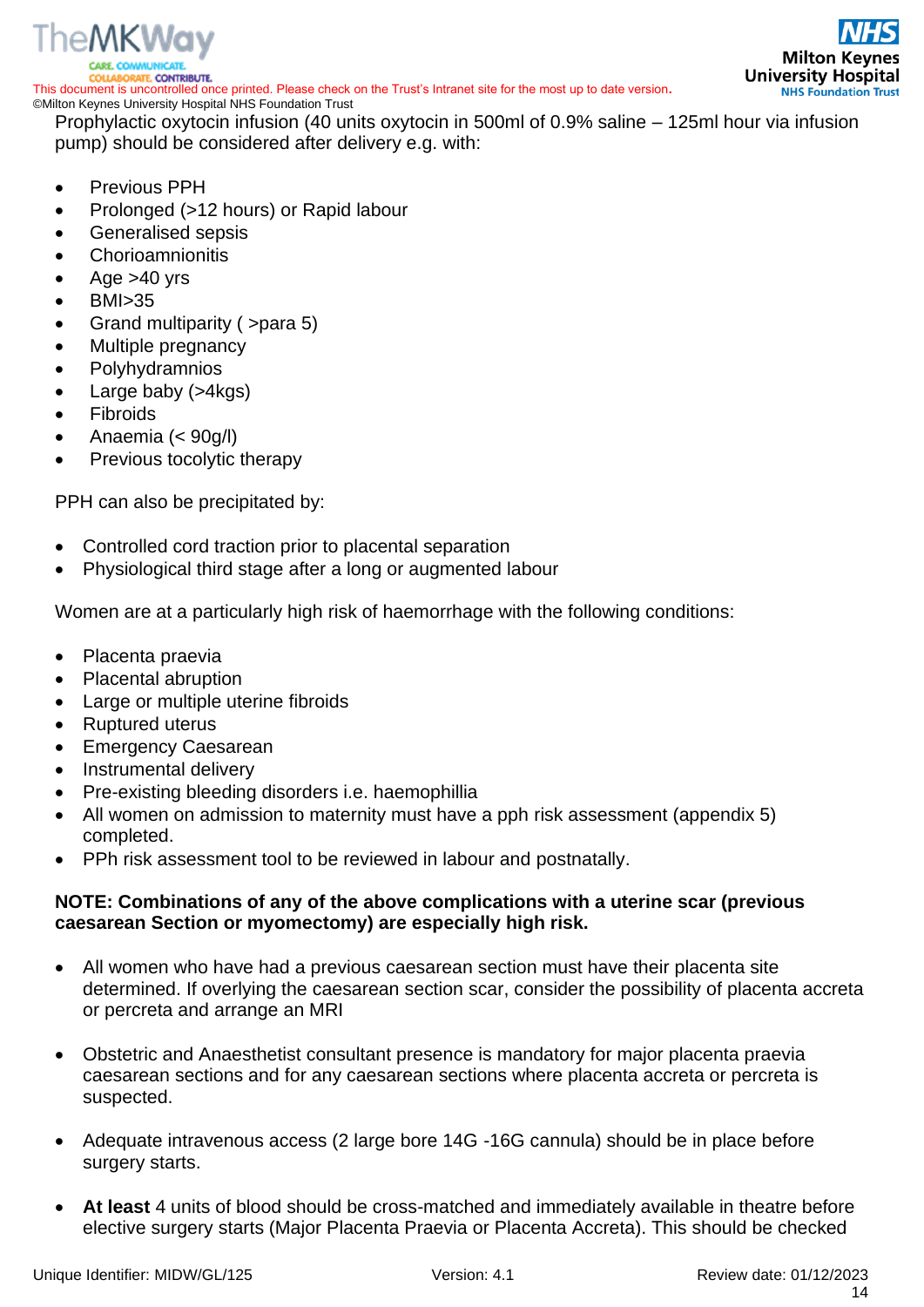

This document is uncontrolled once printed. Please check on the Trust's Intranet site for the most up to date version**.** ©Milton Keynes University Hospital NHS Foundation Trust

by the Obstetric team performing the surgery before transfer to theatre. Be aware that if the lab does not have a suitable sample, the initial issue of red cells will be emergency O negative.

• A CVP line should be considered either pre-operatively or whenever it is apparent that bleeding is excessive.

#### <span id="page-14-0"></span>**2.2 Primary Postpartum Haemorrhage (PPH)**

#### **Arresting the bleeding (Consider the 4 T's - Tone, Tissue, Trauma, Thrombin)**

The commonest cause of primary PPH is uterine atony. However clinical examination (must be undertaken to exclude other causes:

- Retained products (placenta, membranes, clots).
- Vaginal / cervical lacerations or haematoma.
- Ruptured uterus.
- Broad ligament haematoma
- Extra-genital bleeding.

When uterine atony is perceived to be the cause of the bleeding, the following measures should be instituted, in turn, until bleeding stops:

- 'Rub up the fundus' to stimulate contraction.
- Ensure bladder is empty (Foley catheter, leave in-situ)
- Oxytocin 5 units by IM injection (can have repeat dose)
- Ergometrine 0.5mg by slow IV/IM injection contraindicated in women with hypertension
- Oxytocin infusion (40 units in 500ml Normal Saline),125mL/h (unless fluid restriction is necessary)
- Consider Tranexamic Acid 1g IV over 10 minutes (This can be repeated after 30 minutes if the bleeding continues.)
- Carboprost (Hemabate) 0.25mg Intramuscular (repeated at intervals of not less than 15 minutes to a maximum of 8 doses)
- Bimanual Compression
- Misoprostol PR 1000mcg or 800mcg sublingual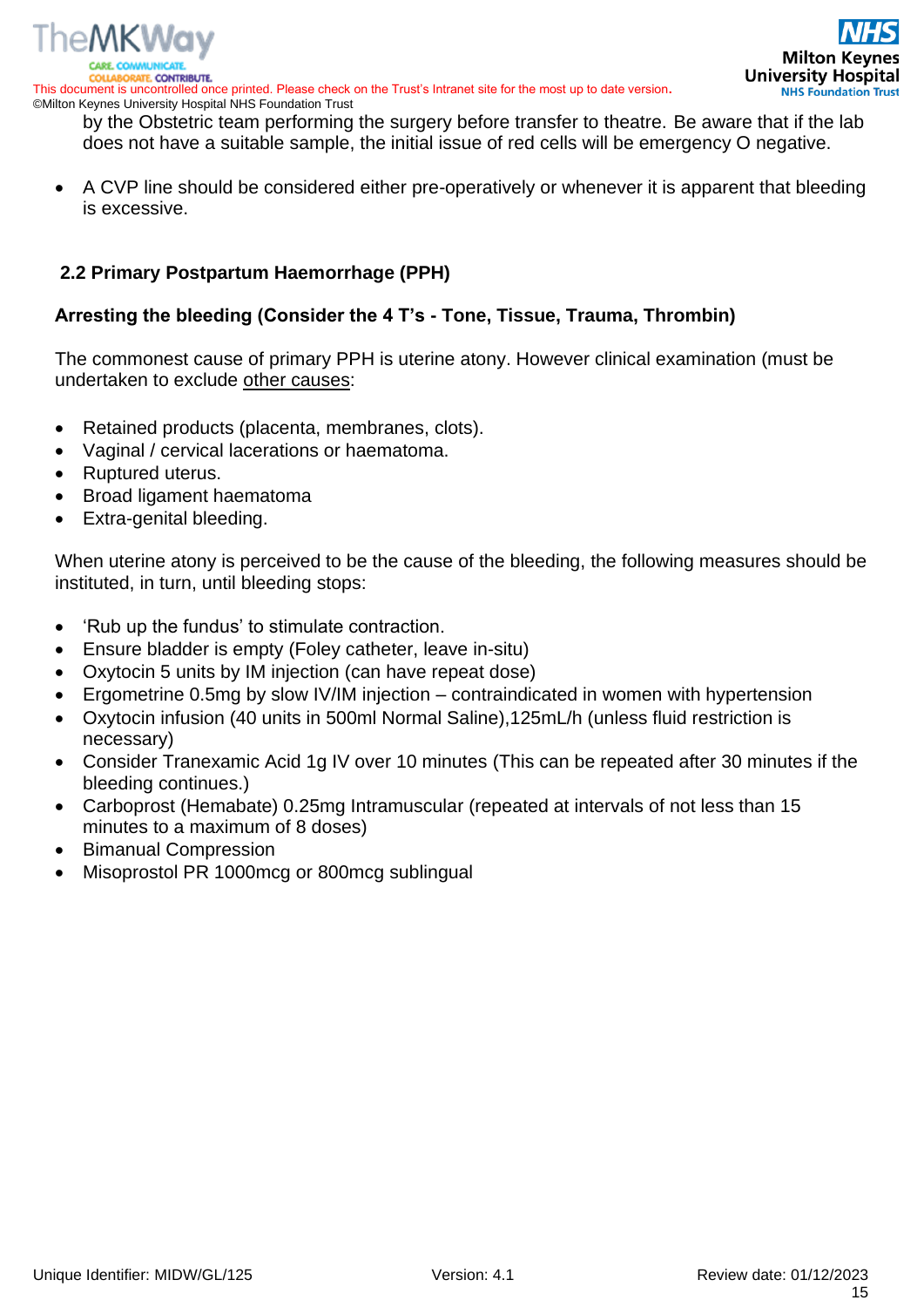

#### **Clinical features of shock in pregnancy related to the volume of blood loss**

| <b>Blood Loss</b>                                                    | <b>Clinical features</b>                                                                                                                                                                                            | <b>Level of shock</b> |
|----------------------------------------------------------------------|---------------------------------------------------------------------------------------------------------------------------------------------------------------------------------------------------------------------|-----------------------|
| 10% blood loss<br>$~500$ mL if 50 kg<br>~800 mL if 80 kg             | Mild tachycardia<br>Normal blood pressure                                                                                                                                                                           | Compensated           |
| 15% blood loss<br>$~1$ 750 mL if 50 kg<br>$~1200$ mL if 80 kg        | Tachycardia (> 100 bpm)<br>Hypotension (systolic 90-80<br>$mmHq$ )<br>Tachynoea $(21 - 30)$<br>breaths/minute)<br>Pallor, sweating<br>Weakness, faintness, thirst                                                   | Mild                  |
| 30% blood loss<br>$\sim$ 1500 mL if 50 kg<br>$\sim$ 2400 mL if 80 kg | Rapid, weak pulse (> 120 bpm)<br>Moderate hypotension (systolic<br>80-60 mmHg)<br>Tachynoea (>30 breaths/minute)<br>Pallor, cold clammy skin<br>Poor urine output (<30 mL/hour)<br>Restlessness, anxiety, confusion | Moderate              |
| 40% blood loss<br>$\sim$ 2000 mL if 50 kg<br>$\sim$ 3200 mL if 80 kg | Rapid, weak pulse (> 140 bpm)<br>or bradycardia (<60 bpm)<br>Severe hypotension (<70 mmHg)<br>Pallor, cold clammy skin,<br>peripheral cyanosis<br>Air hunger<br>Anuria<br>Confusion or unconsciousness,<br>collapse | Severe                |

PROMPT Course Manual (Third Edition)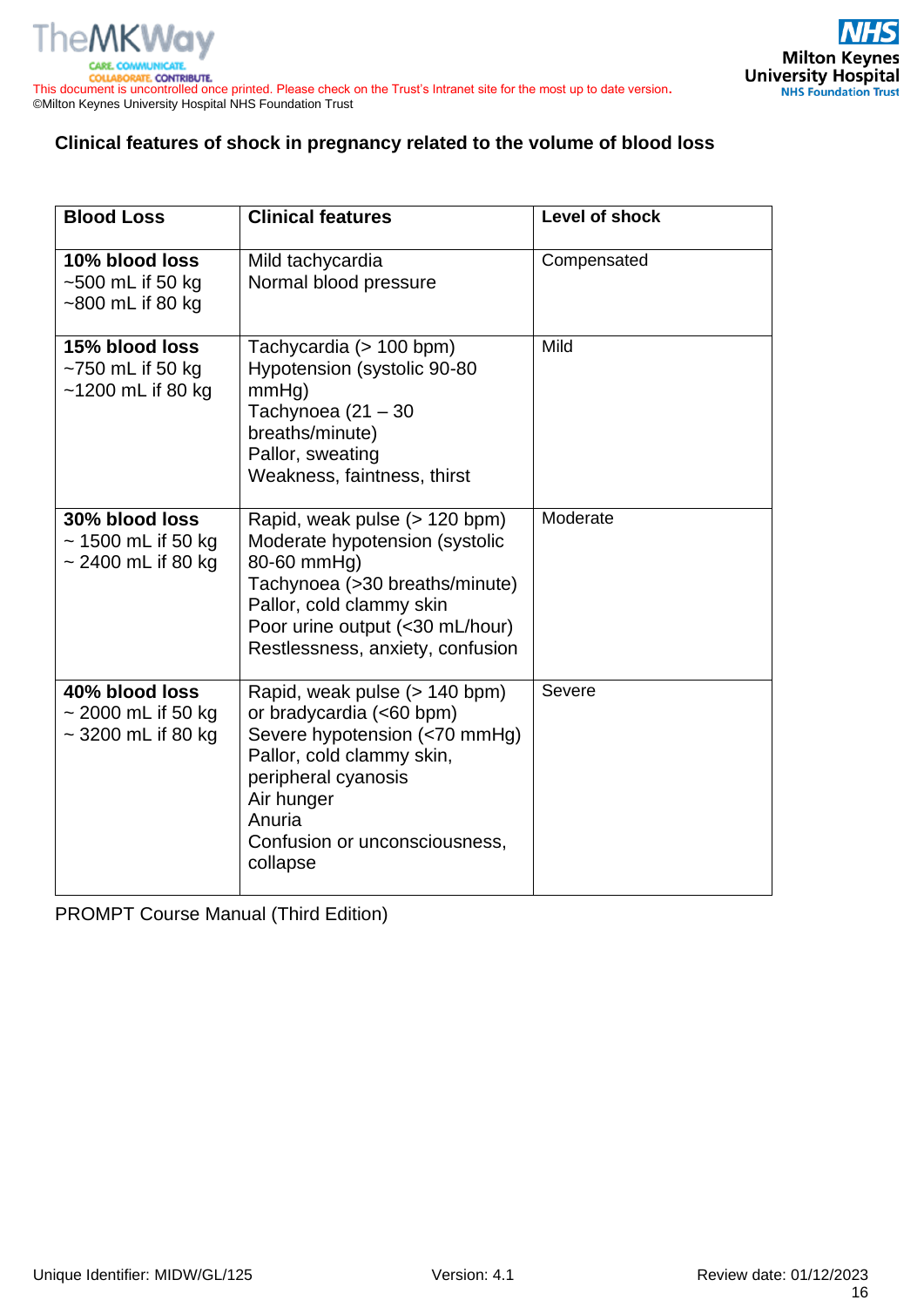<span id="page-16-0"></span>**ATE, CONTRIBUTE.** This document is uncontrolled once printed. Please check on the Trust's Intranet site for the most up to date version**.** ©Milton Keynes University Hospital NHS Foundation Trust

# **Flow chart 2 - Management of PPH**

# **Recognise PPH EBL > 500ml**



Call 2222 'obstetric emergency' – Collect Obstetric Haemorrhage Trolley

4 units of emergency O Rh(D) Negative blood is available in phase 1 theatres (opposite labour ward)

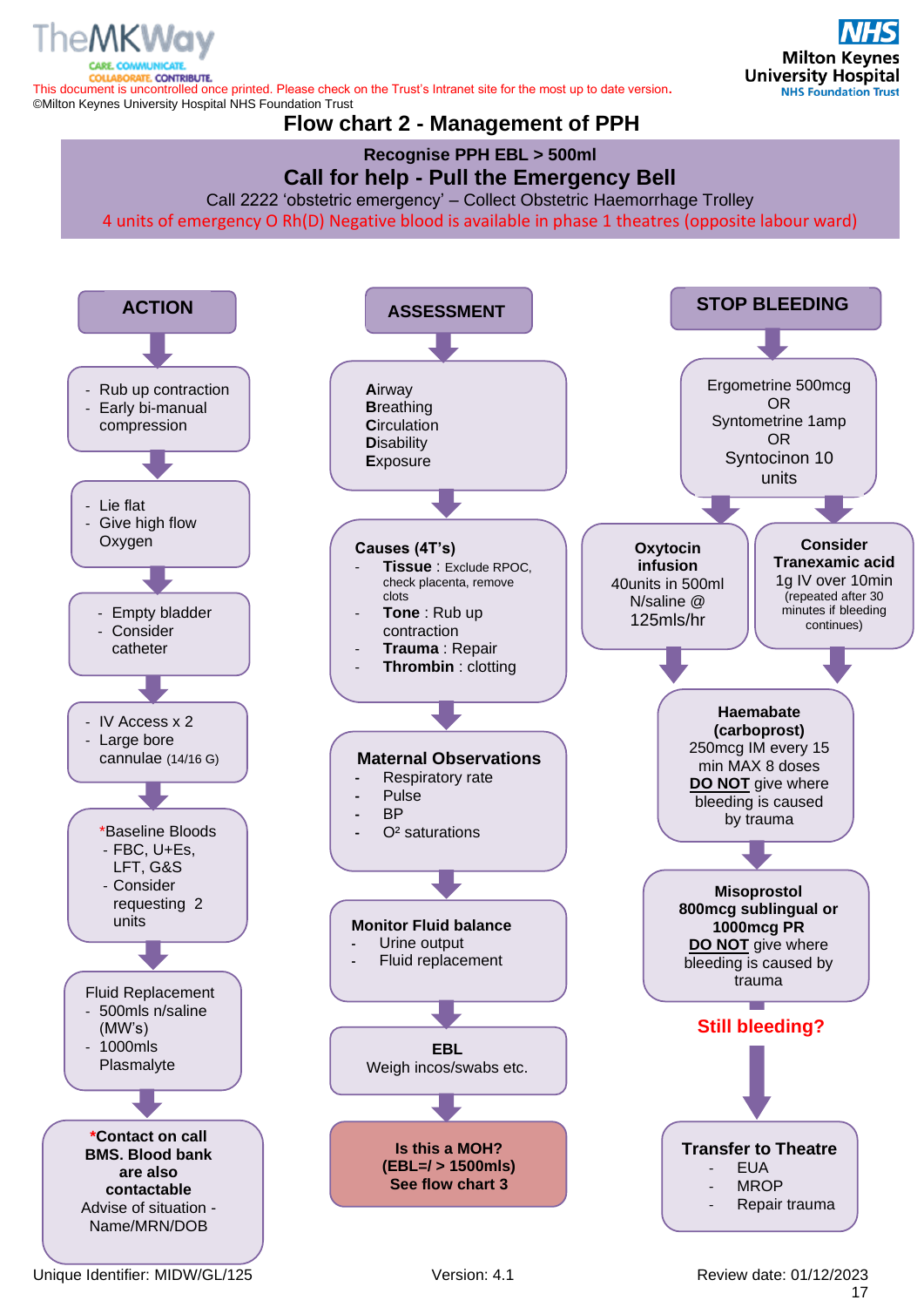TE. CONTRIBUTE. This document is uncontrolled once printed. Please check on the Trust's Intranet site for the most up to date version**.** ©Milton Keynes University Hospital NHS Foundation Trust

### <span id="page-17-0"></span>**2.3 Flow Chart 3 - Major Obstetric Haemorrhage**

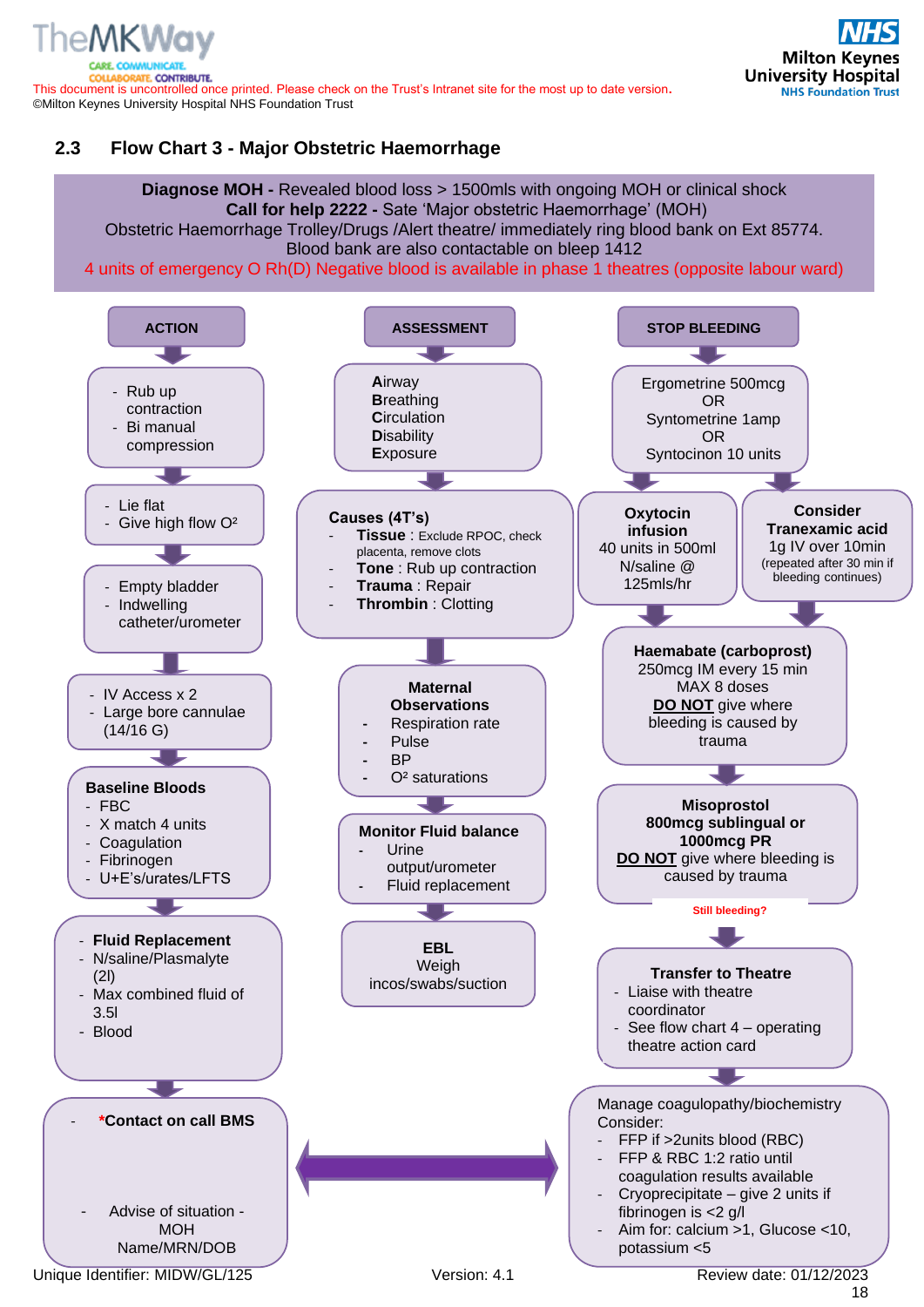

<span id="page-18-0"></span>See Flow Chart 4: Management of MOH – Theatre Protocol

- 1. Consider appropriate anaesthesia for Examination Under Anaesthetic (EUA)
- 2. **Failure to arrest bleeding at EUA** should be discussed with the Consultant Obstetrician who will decide whether a laparotomy is appropriate with the insertion of a Bakri Balloon, a B-Lynch suture, hysterectomy or ligation of the internal iliac artery.

#### **Laparotomy**

If the abdomen is not already open and the bleeding is continuing, a laparotomy may be needed so that surgical methods can be used in an attempt to stop the bleeding. NICE intrapartum guidelines state that no particular surgical procedure can be recommended above another in the treatment of Postpartum Haemorrhage.

#### **B-Lynch Suture**

The B lynch suture technique is simple and effective with successful outcomes. The original description of this technique requires the uterine cavity to be opened and explores and a bimanual compression test employed prior to insertion of the suture. If bimanual compression is ineffective in reducing the bleeding the B-Lynch suture is unlikely to be successful.

More recently modifications of the B-Lynch suture have been described. They all follow the principle of compressing the uterus to stop the bleeding.

#### **Uterine packing**

Uterine packing involves completely and uniformly packing the uterine cavity with mesh gauze. The pack can be inserted into a sterile plastic drape for easier removal.

#### **Uterine balloon Tamponade**

Uterine balloon tamponade (Bakri or Rusch balloon) can be used in preference to gauze packing. The balloon catheter is inserted into the uterine cavity and inflated with approximately 500ml of warm saline. An oxytocin infusion may be used to maintain uterine contraction.

This method is often described as the "tamponade test". A 'positive test' (control of PPH following inflation of the balloon) indicates that laparotomy is not required, whereas a 'negative test' (continued PPH following inflation of the balloon) is an indication to proceed to laparotomy.

The balloon can be left in place for up to 24 hours. The balloon should ideally be removed in daylight hours when senior staff are available in case bleeding recurs.

#### **Uterine artery embolisation (**UAE)

This is a procedure where an interventional radiologist uses a catheter to deliver small particles that block the blood supply to the uterine body.

Interventional radiology can be used as a prophylactic measure where there is a known or suspected case of placenta accreta, such as placenta praevia on previous caesarean section scar, or placenta accreta diagnosed by scan/colour Doppler or magnetic resonance imaging.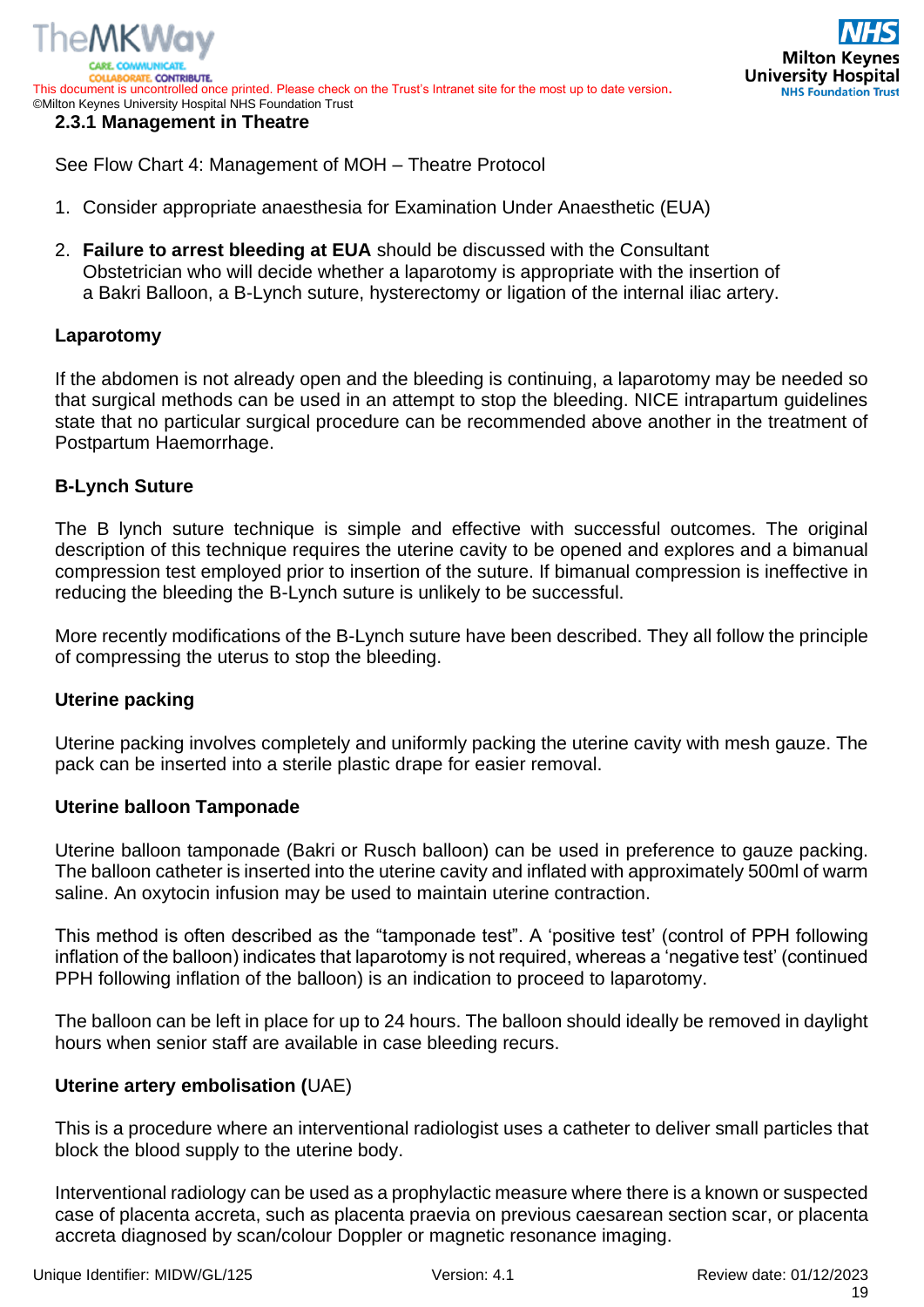Under anaesthesia (local/regional/general) a balloon catheter is introduced into the femoral artery at the groin and advanced under radiographic control into the uterine artery. Balloons can be placed in the internal iliac or uterine arteries before delivery. The balloons can be inflated to occlude the vessels in the event of postpartum haemorrhage. Embolisation can be performed via the balloon catheters if bleeding continues despite inflation. The microparticules (spheres or beads) are released which will block the vessel. Due to collateral circulation the uterus will not necrose even if both arteries are occluded. The procedure is not a surgical intervention and allows the uterus to be kept in place.

Even if hysterectomy is still required, blood loss, blood transfusion and numbers of admissions to intensive care units can be reduced.

The logistics of performing arterial occlusion or embolisation where the equipment or an interventional radiologist may not be available mean that uterine balloon tamponade (which appears to have similar efficacy) is a more appropriate first-line treatment.

If interventional radiologist is unavailable and if medical management/ balloon tamponade fails, resort to hysterectomy sooner rather than later.

#### **Uterine vessel and internal iliac artery ligation**

The uterine and internal iliac vessels can all be ligated in an attempt to stem uterine bleeding. These potentially difficult procedures and the assistance of a vascular surgeon should be requested.

#### **Hysterectomy**

Hysterectomy may be required if bleeding persists with resorting to a hysterectomy sooner rather than later especially in cases of placenta accreta or uterine rupture. A second consultant Obstetrician and Gynaecologist should be involved in the decision for hysterectomy.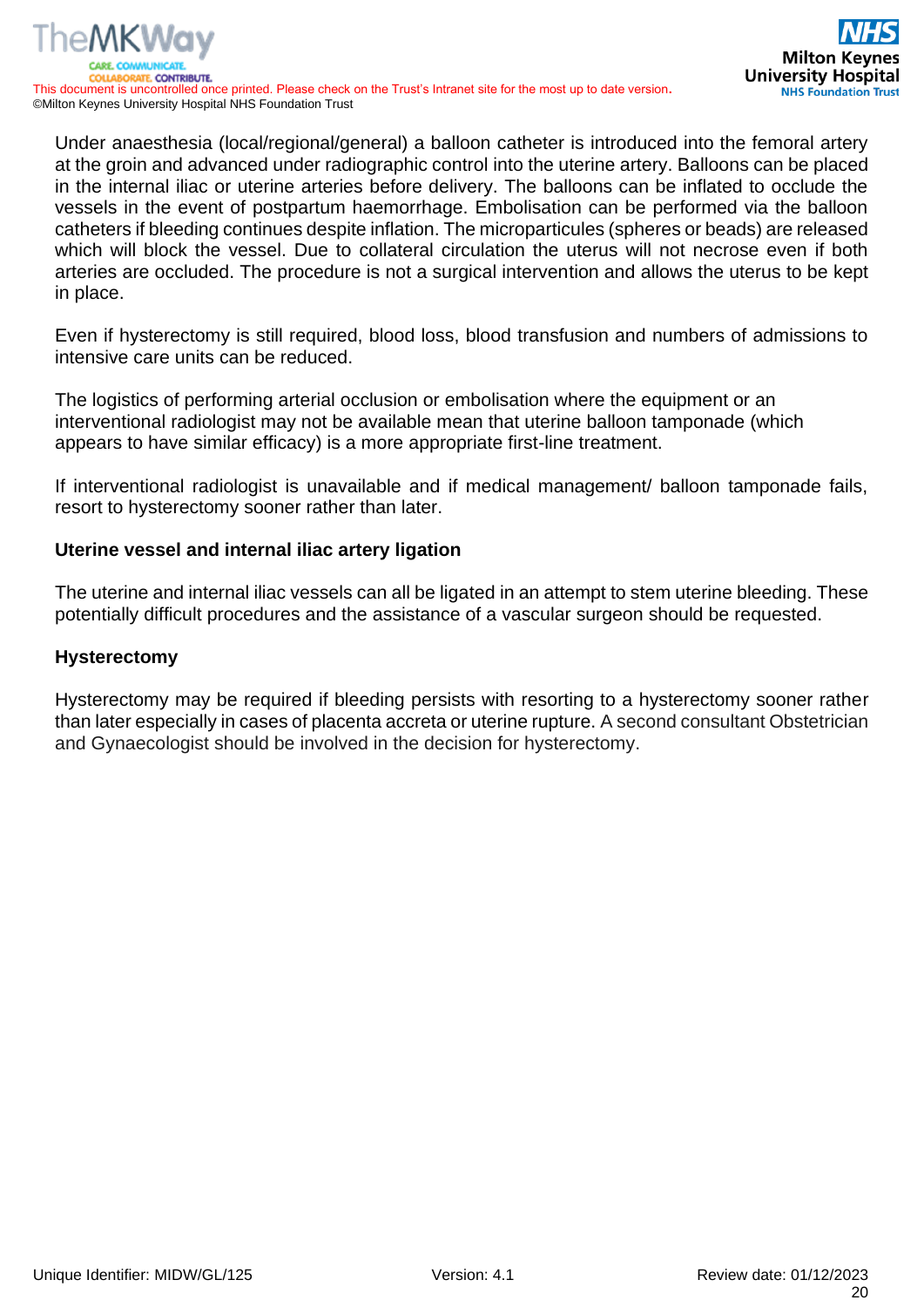

This document is uncontrolled once printed. Please check on the Trust's Intranet site for the most up to date version**.** ©Milton Keynes University Hospital NHS Foundation Trust



**Flow Chart 4: Management of MOH – Theatre Protocol**

<span id="page-20-0"></span>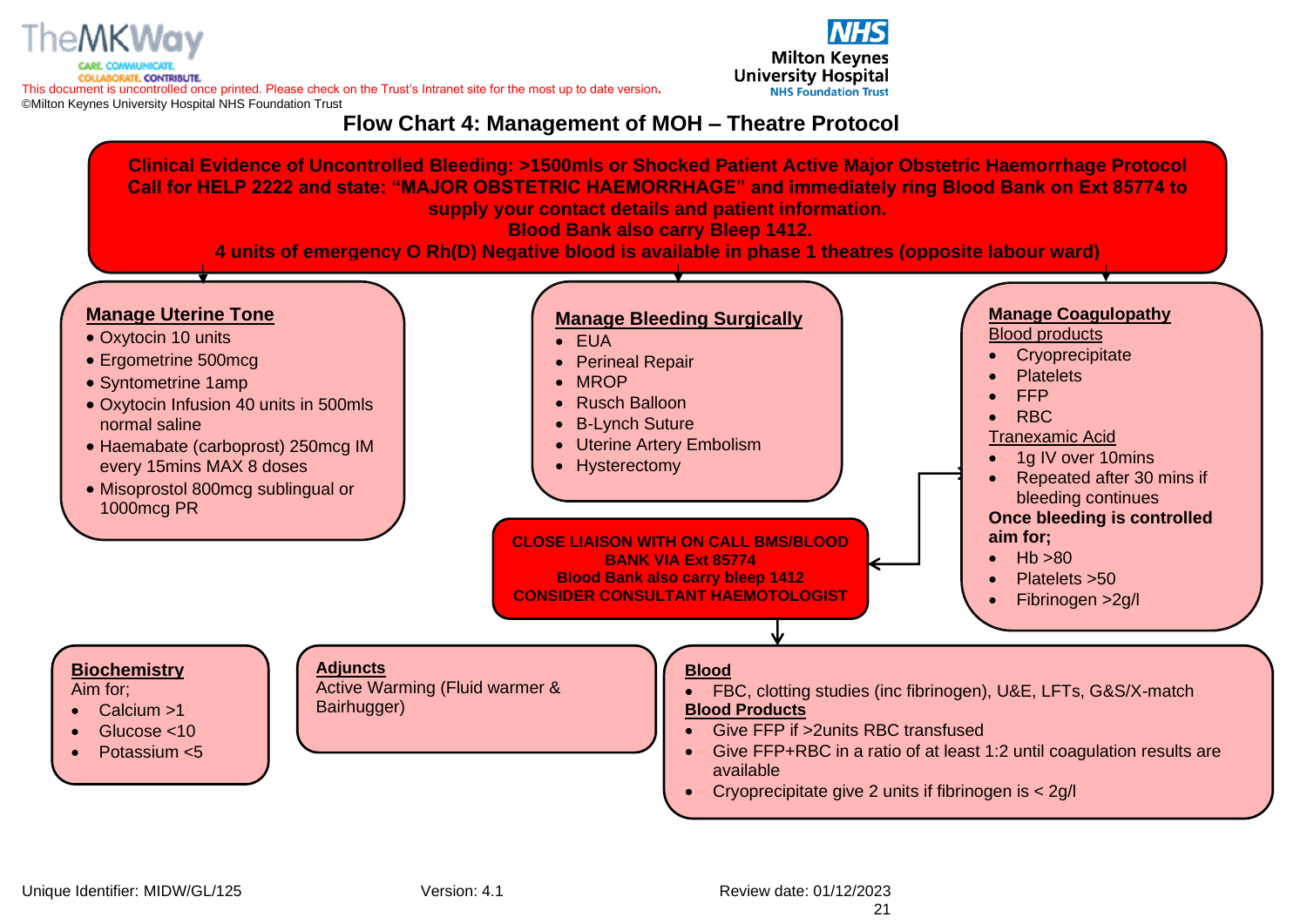**TE. CONTRIBUTE.** This document is uncontrolled once printed. Please check on the Trust's Intranet site for the most up to date version**.** ©Milton Keynes University Hospital NHS Foundation Trust

<span id="page-21-0"></span>**2.3.2 Management of PPH in the community** 

**Flow Chart 5: Obstetric Management of PPH in the Community**

<span id="page-21-1"></span>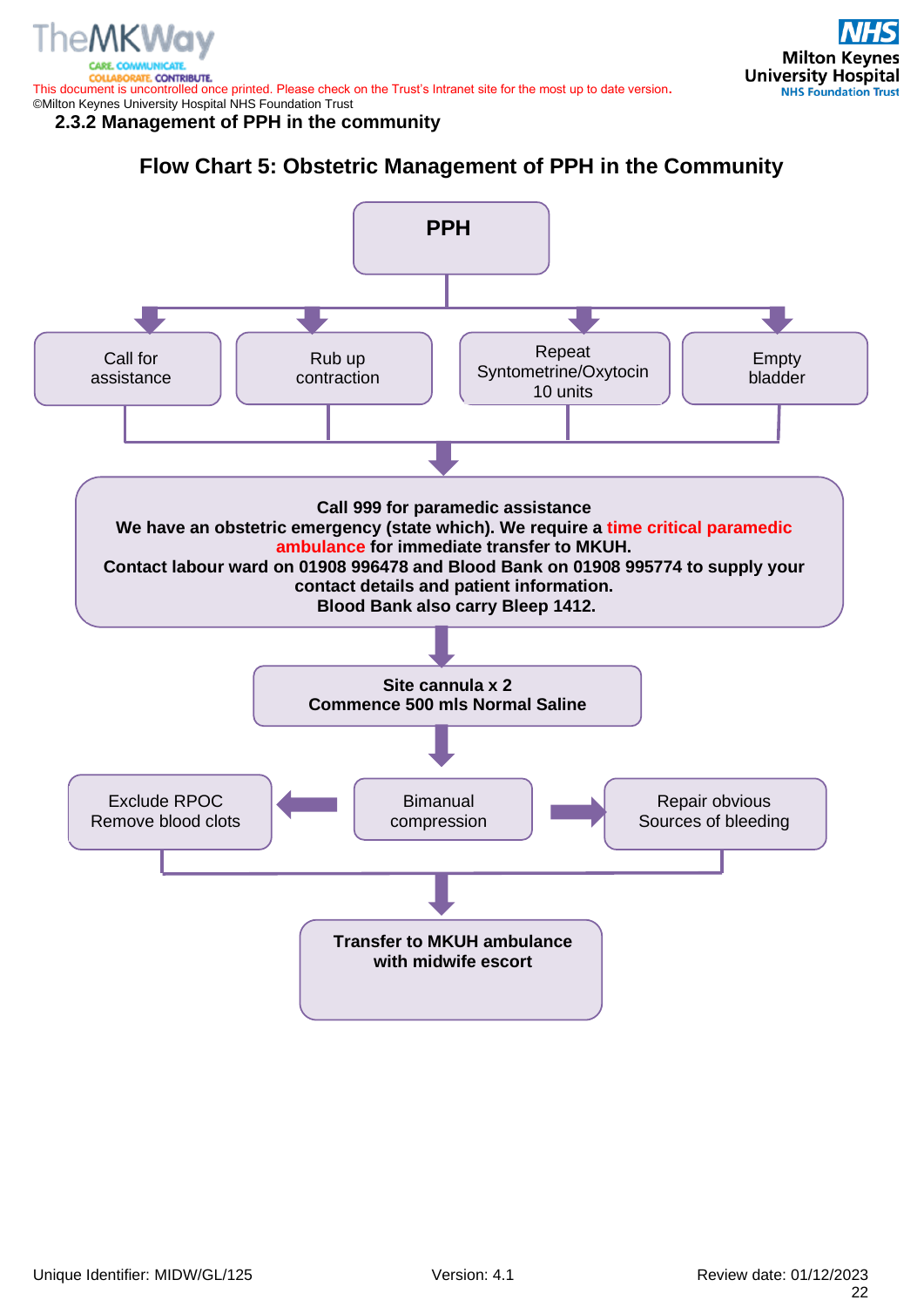

# <span id="page-22-0"></span>**3.0 Secondary Postpartum Haemhorrhage**

Secondary PPH is often associated with endometritis. Where this is suspected appropriate clinical examination and a management plan should be implemented. When antibiotics are clinically indicated, a combination of ampicillin (clindamycin if penicillin allergic) and metronidazole is appropriate. In cases of endomyometritis (tender uterus) or overt sepsis, then the addition of gentamicin is recommended.

Surgical measures should be undertaken if there is excessive or continuing bleeding, irrespective of ultrasound findings.

A senior obstetrician should be involved in decisions and performance of any evacuation of retained products of conception as these women are carrying a high risk for uterine perforation.

# <span id="page-22-1"></span>**4.0 Debriefing**

Obstetric haemorrhage can be traumatic to the woman, her family and the birth attendants; therefore, debriefing is recommended by a senior member of the team who was involved at the time of events at the earliest opportunity. Women may also be referred to the Births Afterthoughts Service.

A formal follow-up meeting which analyses the case and addresses what could be done better in the future should be triggered for every significant PPH.

# <span id="page-22-2"></span>**5.0 Documentation**

Accurate documentation of a delivery with postpartum haemorrhage is essential. A structured pro forma is available on Labour Ward to aid accurate record keeping. All Postpartum Haemorrhages should be notified through **Datix.**

It is important to record:

- When the emergency bell was pulled
- the staff in attendance and the time they arrived
- the sequence of events
- the time of administration of different pharmacological agents given, their timing and sequence
- the time of surgical intervention, where relevant
- the condition of the mother throughout the different steps
- the timing of the fluid and blood products given

Complete the blood bank MOH proforma and return via internal post. This step is important so that the transfusion team can analyse the provision of blood and communication processes as an improvement tool.

# <span id="page-22-3"></span>**6.0 Skills and Drills Training**

It is mandatory that all birth attendants should attend the Annual 'skill drills' training for the management of postpartum haemorrhage. Regular skills and drills are in place to ensure all members of staff know how to work together to ensure prompt and efficient treatment in such an emergency.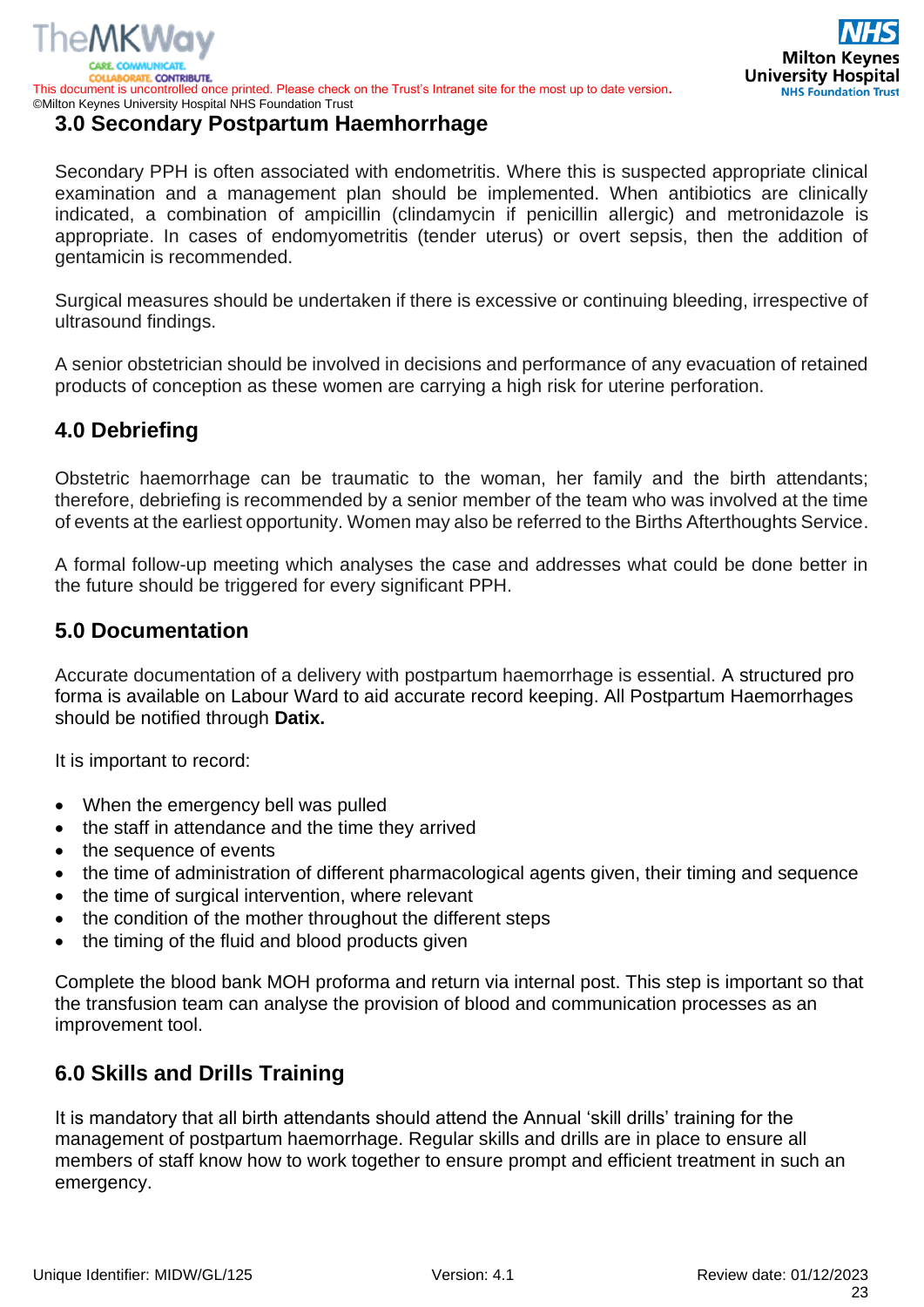

<span id="page-23-0"></span>Antepartum haemorrhage. Thomsom M. Milton Keynes Hospital. Document ID: MIDW/GL/23. Available from: [http://portal.mkhospital.nhs.uk/guidelines/Trust Documentation policies guidelines](http://portal.mkhospital.nhs.uk/guidelines/Trust%20Documentation%20policies%20guidelines%20patient/Maternity/Antepartum%20Haemorrhage.doc)  [patient/Maternity/Antepartum Haemorrhage.doc](http://portal.mkhospital.nhs.uk/guidelines/Trust%20Documentation%20policies%20guidelines%20patient/Maternity/Antepartum%20Haemorrhage.doc)

Milton Keynes Hospital NHS Foundation Trust (2020) Haematological Management of major Haemorrhage in Adults

Updated WHO Recommendation on Tranexamic Acid for the Treatment of Postpartum Haemorrhage Highlights and Key Messages from the World Health Organization's 2017 Global Recommendation October 2017

McDonald SJ, Abbott JM, Higgins SP. (2004) Prophylactic Ergometrine-oxytocin versus oxytocin for the third stage of labour. Cochrane Database Systematic Review;(1):CD000201.

PROMPT (PRactical Obstetric Multi-Professional Training) Third Edition Course Manual 2017

Alfaifel, N. and Weeks, A.D. (2012) Active management of the third stage of labour. *BMJ* [Online] **345**:e4546. Available from:<https://www.bmj.com/content/345/bmj.e4546> [Accessed 8 December 2020]

Centre for Maternal and Child Enquiries (CMACE). (2011) Saving Mothers' Lives: reviewing maternal deaths to make motherhood safer: 2006–08. The Eighth Report on Confidential Enquiries into Maternal Deaths in the United Kingdom. *BJOG* [Online] **118**(S1), pp.1–203. Available from: <https://obgyn.onlinelibrary.wiley.com/doi/abs/10.1111/j.1471-0528.2010.02847.x> [Accessed 8 December 2020]

Knight, M., et al. on behalf of MBRRACE-UK. (2014) *Saving lives, improving mothers' care lessons learned to inform future maternity care from the UK and Ireland Confidential Enquiries into Maternal Deaths and Morbidity 2009–12*. [Online]. Available from:

[https://www.npeu.ox.ac.uk/assets/downloads/mbrrace-](https://www.npeu.ox.ac.uk/assets/downloads/mbrrace-uk/reports/Saving%20Lives%20Improving%20Mothers%20Care%20report%202014%20Full.pdf)

[uk/reports/Saving%20Lives%20Improving%20Mothers%20Care%20report%202014%20Full.pdf](https://www.npeu.ox.ac.uk/assets/downloads/mbrrace-uk/reports/Saving%20Lives%20Improving%20Mothers%20Care%20report%202014%20Full.pdf) [Accessed 8 December 2020]

Knight, M., et al. on behalf of MBRRACE-UK. (2017) *Saving lives, improving mothers' care lessons learned to inform maternity care from the UK and Ireland Confidential Enquiries into Maternal Deaths and Morbidity 2013–15*. [Online]. Available from: [https://www.npeu.ox.ac.uk/assets/downloads/mbrrace-uk/reports/MBRRACE-](https://www.npeu.ox.ac.uk/assets/downloads/mbrrace-uk/reports/MBRRACE-UK%20Maternal%20Report%202017%20-%20Web.pdf)[UK%20Maternal%20Report%202017%20-%20Web.pdf](https://www.npeu.ox.ac.uk/assets/downloads/mbrrace-uk/reports/MBRRACE-UK%20Maternal%20Report%202017%20-%20Web.pdf) [Accessed 8 December 2020]

Knight, M., et al. on behalf of MBRRACE-UK. (2018) *Saving lives, improving mothers' care lessons learned to inform maternity care from the UK and Ireland Confidential Enquiries into Maternal Deaths and Morbidity 2014–16*. [Online]. Available from: [https://www.npeu.ox.ac.uk/assets/downloads/mbrrace-uk/reports/MBRRACE-](https://www.npeu.ox.ac.uk/assets/downloads/mbrrace-uk/reports/MBRRACE-UK%20Maternal%20Report%202018%20-%20Web%20Version.pdf)[UK%20Maternal%20Report%202018%20-%20Web%20Version.pdf](https://www.npeu.ox.ac.uk/assets/downloads/mbrrace-uk/reports/MBRRACE-UK%20Maternal%20Report%202018%20-%20Web%20Version.pdf) [Accessed 8 December 2020]

Knight, M., et al. on behalf of MBRRACE-UK. (2019) *Saving lives, improving mothers' care lessons learned to inform maternity care from the UK and Ireland Confidential Enquiries into Maternal Deaths and Morbidity 2015–17*. [Online]. Available from: [https://www.npeu.ox.ac.uk/assets/downloads/mbrrace-uk/reports/MBRRACE-](https://www.npeu.ox.ac.uk/assets/downloads/mbrrace-uk/reports/MBRRACE-UK%20Maternal%20Report%202019%20-%20WEB%20VERSION.pdf)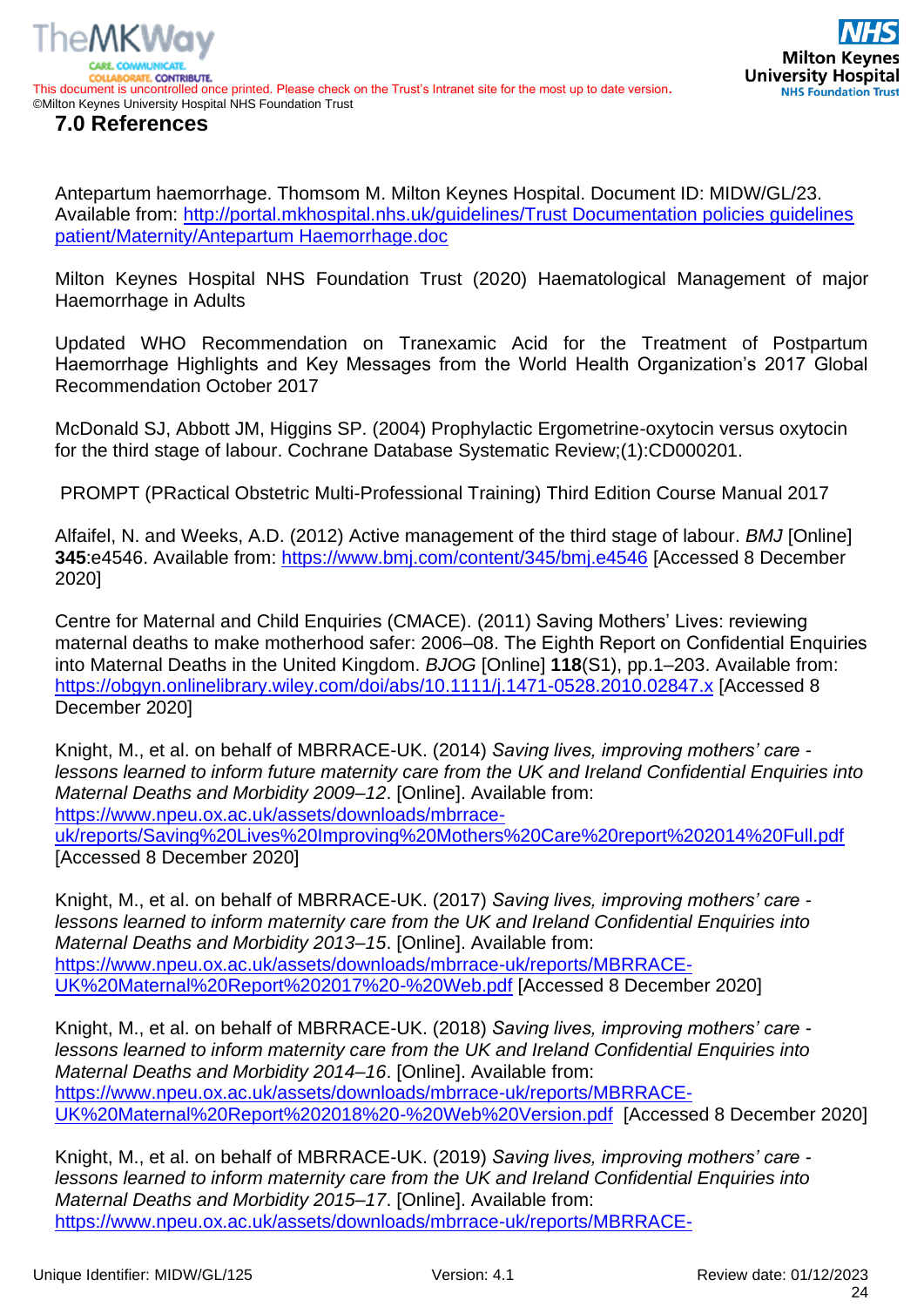

**RATE CONTRIBUTE.** This document is uncontrolled once printed. Please check on the Trust's Intranet site for the most up to date version**.** ©Milton Keynes University Hospital NHS Foundation Trust

[UK%20Maternal%20Report%202019%20-%20WEB%20VERSION.pdf](https://www.npeu.ox.ac.uk/assets/downloads/mbrrace-uk/reports/MBRRACE-UK%20Maternal%20Report%202019%20-%20WEB%20VERSION.pdf) [Accessed 8 December 2020]

Lewis, G. (ed) (2007) *The Confidential Enquiry into Maternal and Child Health (CEMACH). Saving Mothers' Lives: reviewing maternal deaths to make motherhood safer - 2003-2005. The Seventh Report on Confidential Enquiries into Maternal Deaths in the United Kingdom.* [Online]. Available from:<https://www.hqip.org.uk/resource/cmace-and-cemach-reports> [Accessed 8 December 2020]

National Institute for Health and Care Excellence (2014, updated 2017) *Intrapartum care for healthy women and babies*. Clinical guideline [CG190] [Online]. Available from: <https://www.nice.org.uk/guidance/cg190> [Accessed 8 December 2020]

National Institute for Health and Care Excellence (2019) *Intrapartum care for women with existing medical conditions or obstetric complications and their babies*. NICE guideline [NG121] [Online]. Available from:<https://www.nice.org.uk/guidance/ng121> [Accessed 8 December 2020]

National Patient Safety Agency (2010) *The transfusion of blood and blood components in an emergency*. Rapid Response Report. NPSA/2010/RRR017. Published 21 October 2020. [Online]. Available from:

<https://www.cas.mhra.gov.uk/ViewandAcknowledgment/ViewAlert.aspx?AlertID=101475> [Accessed 8 December 2020]

Neilson, J.P. (2003) Interventions for treating placental abruption. *Cochrane Database of Systematic Reviews* 2003, Issue 1. Art. No.: CD003247. DOI: 10.1002/14651858.CD003247. Available from:<https://www.cochranelibrary.com/cdsr/doi/10.1002/14651858.CD003247/full> [Accessed 8 December 2020]

Parry Smith, W.R., et al. (2020) Uterotonic agents for first‐line treatment of postpartum haemorrhage: a network meta‐analysis. *Cochrane Database of Systematic Reviews* 2020, Issue 11. Art. No.: CD012754. DOI: 10.1002/14651858.CD012754.pub2. Available from: <https://www.cochranelibrary.com/cdsr/doi/10.1002/14651858.CD012754.pub2/full> [Accessed 8 December 2020]

Qureshi, H., et al. (2014) BCSH guideline for the use of anti‐D immunoglobulin for the prevention of haemolytic disease of the fetus and newborn. *Transfusion Medicine* [Online] **24**(1), pp.8-20. Available from: [https://b-s-h.org.uk/guidelines/guidelines/use-of-anti-d-immunoglobin-for-the](https://b-s-h.org.uk/guidelines/guidelines/use-of-anti-d-immunoglobin-for-the-prevention-of-haemolytic-disease-of-the-fetus-and-newborn/)[prevention-of-haemolytic-disease-of-the-fetus-and-newborn/](https://b-s-h.org.uk/guidelines/guidelines/use-of-anti-d-immunoglobin-for-the-prevention-of-haemolytic-disease-of-the-fetus-and-newborn/) [Accessed 8 December 2020]

Royal College of Obstetricians & Gynaecologists (2011) *Antepartum haemorrhage*. Green–top Guideline No. 63. [Online]. Available from: [https://www.rcog.org.uk/en/guidelines-research](https://www.rcog.org.uk/en/guidelines-research-services/guidelines/gtg63/)[services/guidelines/gtg63/](https://www.rcog.org.uk/en/guidelines-research-services/guidelines/gtg63/) [Accessed 8 December 2020]

Royal College of Obstetricians & Gynaecologists (2015) *Blood transfusion in obstetrics*. Green-top Guideline No. 47. 2<sup>nd</sup> ed. [Online]. Available from: [https://www.rcog.org.uk/en/guidelines-research](https://www.rcog.org.uk/en/guidelines-research-services/guidelines/gtg47/)[services/guidelines/gtg47/](https://www.rcog.org.uk/en/guidelines-research-services/guidelines/gtg47/) [Accessed 8 December 2020]

Royal College of Obstetricians & Gynaecologists (2016) *Prevention and management of postpartum haemorrhage*. Green-top Guideline No. 52. 2nd ed. [Online]. Available from: <https://www.rcog.org.uk/en/guidelines-research-services/guidelines/gtg52/> [Accessed 8 December 2020]

Salati, J.A., et al. (2019) Prophylactic oxytocin for the third stage of labour to prevent postpartum haemorrhage. *Cochrane Database of Systematic Reviews* 2019, Issue 4. Art. No.: CD001808.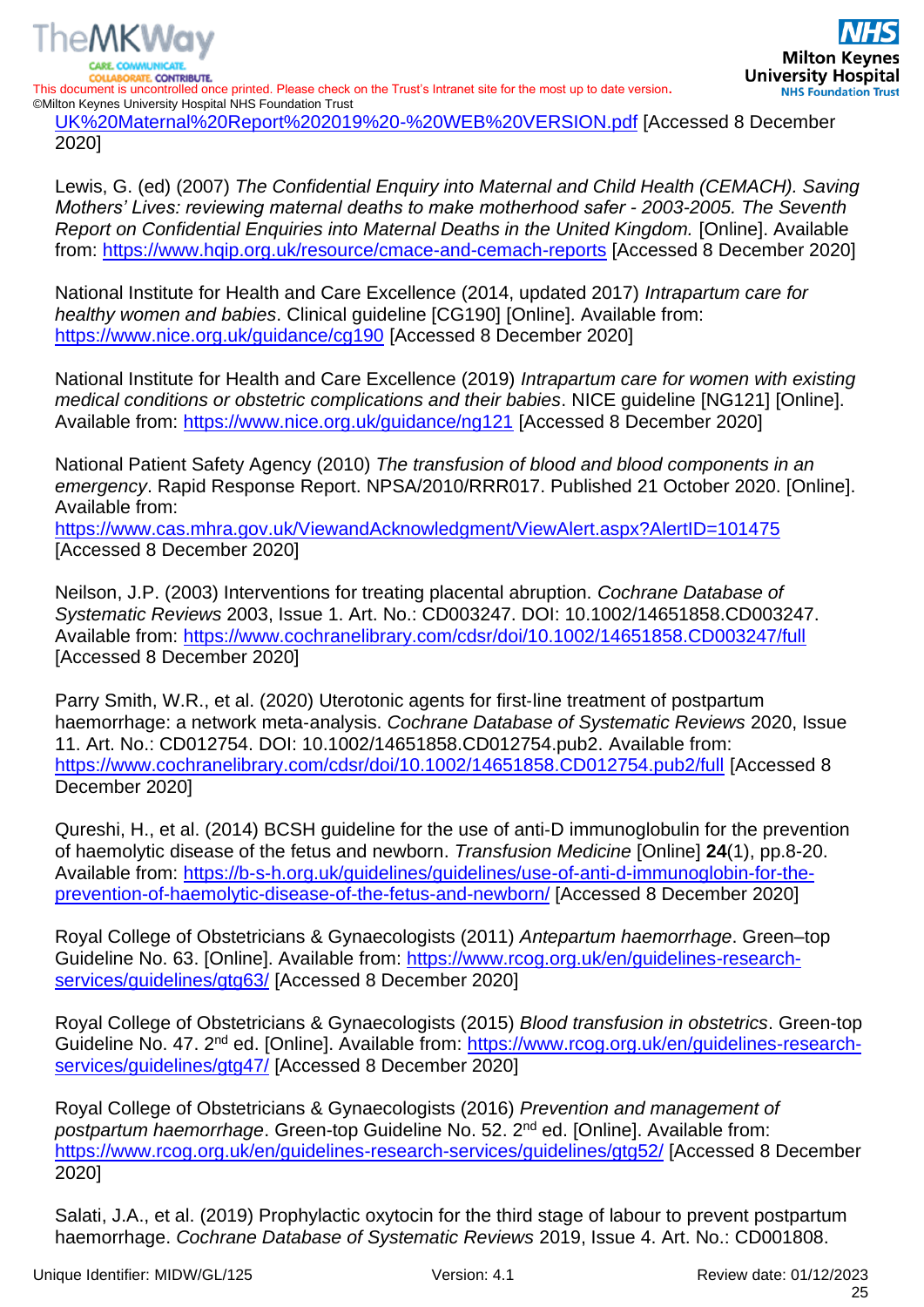

<https://www.cochranelibrary.com/cdsr/doi/10.1002/14651858.CD001808.pub3/full> [Accessed 8 December 2020]

Stainsby, D., MacLennan, S. and Hamilton, P.J. (2000) Management of massive blood loss: a template guideline. *British Journal of Anaesthesia* [Online] **85**(3), pp.487-91. Available from: <https://academic.oup.com/bja/article/85/3/487/247529> [Accessed 8 December 2020]

#### **Guidance**

Curry, N.S., et al. (2018) The use of viscoelastic haemostatic assays in the management of major bleeding: a British Society for Haematology guideline. *British Journal of Haematology* [Online] **182**(6), pp.789-806. Available from: [https://b-s-h.org.uk/guidelines/guidelines/the-use-of](https://b-s-h.org.uk/guidelines/guidelines/the-use-of-viscoelastic-haemostatic-assays-in-the-management-of-major-bleeding/)[viscoelastic-haemostatic-assays-in-the-management-of-major-bleeding/](https://b-s-h.org.uk/guidelines/guidelines/the-use-of-viscoelastic-haemostatic-assays-in-the-management-of-major-bleeding/) [Accessed 8 December 2020]

Hunt, B.J., et al. on behalf of the British Committee for Standards in Haematology. (2015) A practical guideline for the haematological management of major haemorrhage*. British Journal of Haematology* [Online] **170**(6), pp.788-803. Available from: [https://b-s](https://b-s-h.org.uk/guidelines/guidelines/haematological-management-of-major-haemorrhage/)[h.org.uk/guidelines/guidelines/haematological-management-of-major-haemorrhage/](https://b-s-h.org.uk/guidelines/guidelines/haematological-management-of-major-haemorrhage/) [Accessed 8 December 2020]

#### **Cochrane Reviews**

Begley, C.M., et al. (2019) Active versus expectant management for women in the third stage of labour. *Cochrane Database of Systematic Reviews* 2019, Issue 2. Art. No.: CD007412. DOI: 10.1002/14651858.CD007412.pub5. Available from: <https://www.cochranelibrary.com/cdsr/doi/10.1002/14651858.CD007412.pub5/full> [Accessed 9 December 2020]

Diaz, V., et al. (2018) Methods for blood loss estimation after vaginal birth. *Cochrane Database of Systematic Reviews* 2018, Issue 9. Art. No.: CD010980. DOI: 10.1002/14651858.CD010980.pub2. Available from:<https://www.cochranelibrary.com/cdsr/doi/10.1002/14651858.CD010980.pub2/full> [Accessed 9 December 2020]

Hofmeyr, G.J., et al. (2015) Controlled cord traction for the third stage of labour. *Cochrane Database of Systematic Reviews* 2015, Issue 1. Art. No.: CD008020. DOI: 10.1002/14651858.CD008020.pub2. Available from: <https://www.cochranelibrary.com/cdsr/doi/10.1002/14651858.CD008020.pub2/full> [Accessed 9 December 2020]

Kellie, F.J., et al. (2020) Mechanical and surgical interventions for treating primary postpartum haemorrhage. *Cochrane Database of Systematic Reviews* 2020, Issue 7. Art. No.: CD013663. DOI: 10.1002/14651858.CD013663. Available from:

<https://www.cochranelibrary.com/cdsr/doi/10.1002/14651858.CD013663/full> [Accessed 9 December 2020]

Liabsuetrakul, T., et al. (2018) Prophylactic use of ergot alkaloids in the third stage of labour. *Cochrane Database of Systematic Reviews* 2018, Issue 6. Art. No.: CD005456. DOI: 10.1002/14651858.CD005456.pub3. Available from: <https://www.cochranelibrary.com/cdsr/doi/10.1002/14651858.CD005456.pub3/full> [Accessed 9 December 2020]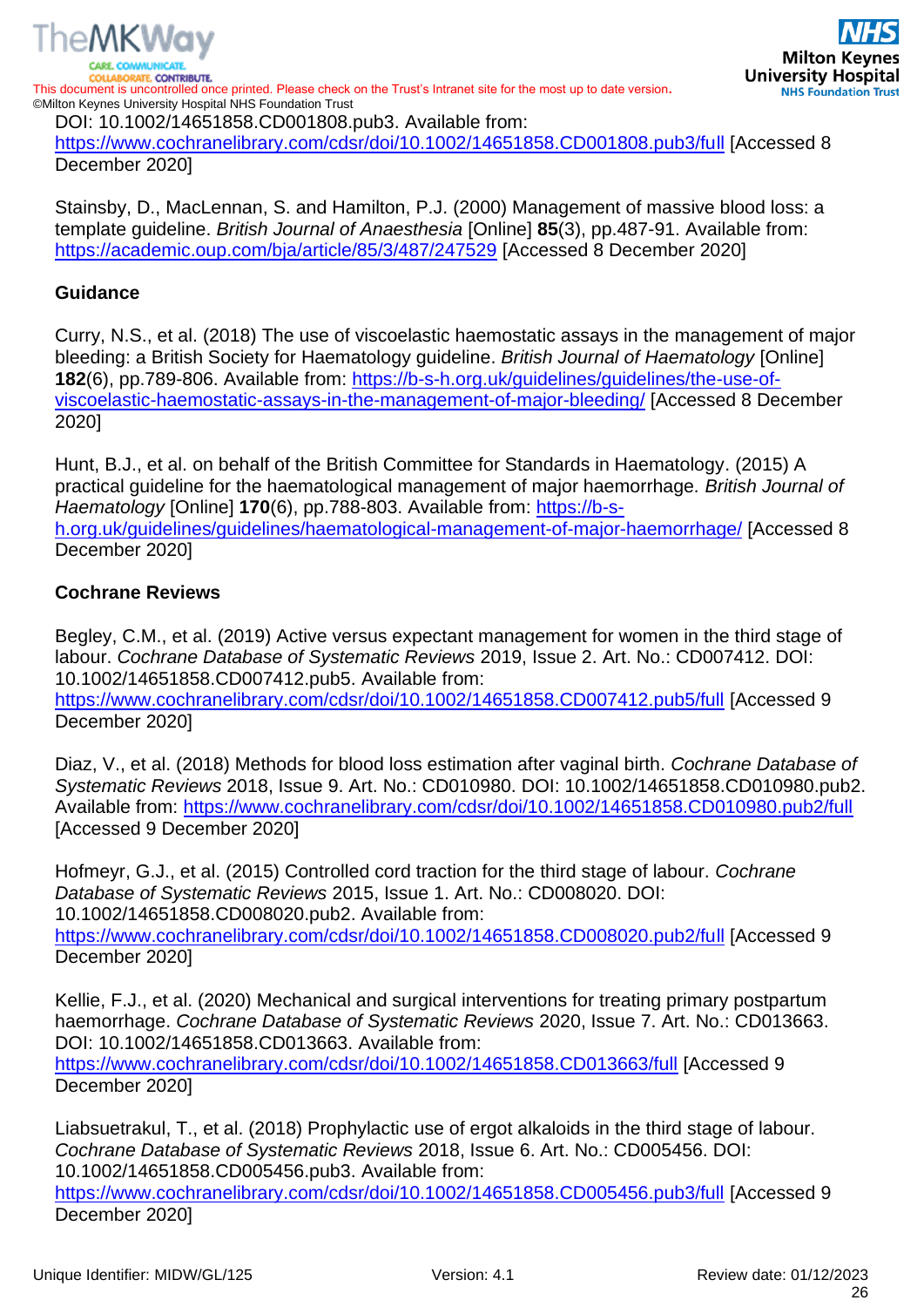

This document is uncontrolled once printed. Please check on the Trust's Intranet site for the most up to date version**.** ©Milton Keynes University Hospital NHS Foundation Trust

Oladapo, O.T., et al. (2020) Intravenous versus intramuscular prophylactic oxytocin for reducing blood loss in the third stage of labour. *Cochrane Database of Systematic Reviews* 2020, Issue 11. Art. No.: CD009332. DOI: 10.1002/14651858.CD009332.pub4. Available from: <https://www.cochranelibrary.com/cdsr/doi/10.1002/14651858.CD009332.pub4/full> [Accessed 9 December 2020]

Shakur, H., et al. (2018) Antifibrinolytic drugs for treating primary postpartum haemorrhage. *Cochrane Database of Systematic Reviews* 2018, Issue 2. Art. No.: CD012964. DOI: 10.1002/14651858.CD012964. Available from: <https://www.cochranelibrary.com/cdsr/doi/10.1002/14651858.CD012964/full> [Accessed 9 December 2020]

#### **Review articles**

Brenner, A., et al. (2019) Tranexamic acid for post-partum haemorrhage: what, who and when. *Best Practice & Research: Clinical Obstetrics & Gynaecology* [Online] **61**, pp.66-74. Available from:<https://www.clinicalkey.com/#!/content/journal/1-s2.0-S1521693419300410> [Accessed 10 December 2020]

Carvalho Pacagnella, R. and Borovac-Pinheiro, A. (2019) Assessing and managing hypovolemic shock in puerperal women. *Best Practice & Research: Clinical Obstetrics & Gynaecology* [Online] **61**, pp.89-105. Available from: [https://www.clinicalkey.com/#!/content/journal/1-s2.0-](https://www.clinicalkey.com/#!/content/journal/1-s2.0-S1521693419300574) [S1521693419300574](https://www.clinicalkey.com/#!/content/journal/1-s2.0-S1521693419300574) [Accessed 10 December 2020]

Collins, P.W., et al. (2019) Management of postpartum haemorrhage: from research into practice, a narrative review of the literature and the Cardiff experience. *International Journal of Obstetric Anesthesia* [Online] **37**, pp.106-117. Available from: <https://www.clinicalkey.com/#!/content/playContent/1-s2.0-S0959289X18301821></u> [Accessed 10 December 2020]

Cooper, N., O'Brien, S. and Siassakos, D. (2019) Training health workers to prevent and manage post-partum haemorrhage (PPH). *Best Practice & Research: Clinical Obstetrics & Gynaecology* [Online] **61**, pp.121-9. Available from: [https://www.clinicalkey.com/#!/content/journal/1-s2.0-](https://www.clinicalkey.com/#!/content/journal/1-s2.0-S1521693419300537) [S1521693419300537](https://www.clinicalkey.com/#!/content/journal/1-s2.0-S1521693419300537) [Accessed 10 December 2020]

Finlayson, K., et al. (2019) What matters to women and healthcare providers in relation to interventions for the prevention of postpartum haemorrhage: A qualitative systematic review. *PLoS One* [Online] **14**(5):e0215919. Available from:

<https://journals.plos.org/plosone/article?id=10.1371/journal.pone.0215919> [Accessed 9 December 2020]

Gallos, I., et al. (2019) Uterotonic drugs to prevent postpartum haemorrhage: a network metaanalysis. *Health Technology Assessment* [Online] 23(9). Available from: <https://www.journalslibrary.nihr.ac.uk/hta/hta23090/#/abstract> [Accessed 9 December 2020]

Hancock, A., Weeks, A.D. and Lavender, T. (2019) Assessing blood loss in clinical practice. *Best Practice & Research: Clinical Obstetrics & Gynaecology* [Online] **61**, pp.28-40. Available from: <https://www.clinicalkey.com/#!/content/journal/1-s2.0-S1521693419300409> [Accessed 10 December 2020]

McNamara, H. and Mallaiah, S. (2019) Managing coagulopathy following PPH. *Best Practice & Research: Clinical Obstetrics & Gynaecology* [Online] **61**, pp.106-120. Available from: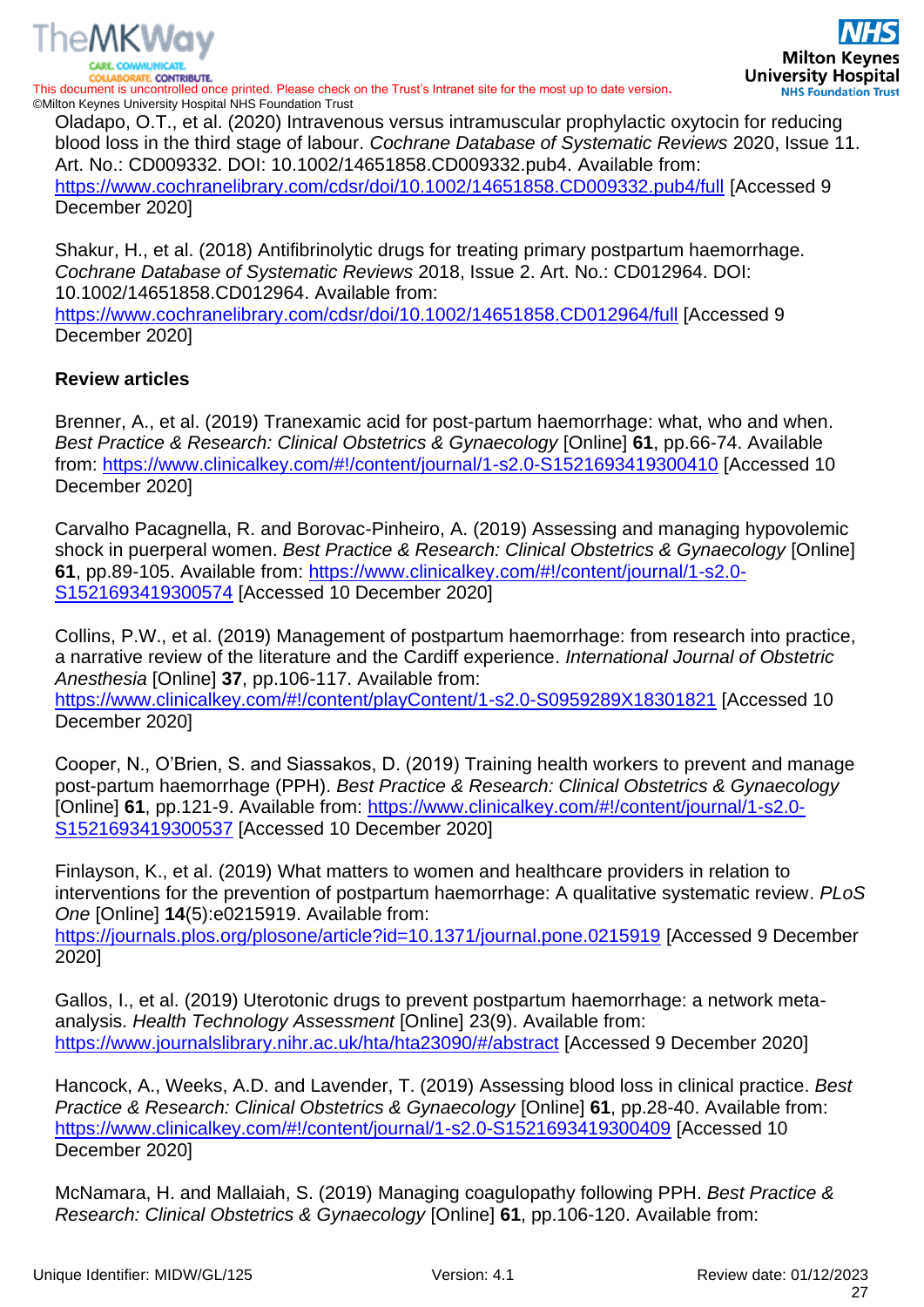

ATE CONTRIBUTE. This document is uncontrolled once printed. Please check on the Trust's Intranet site for the most up to date version**.** ©Milton Keynes University Hospital NHS Foundation Trust

<https://www.clinicalkey.com/#!/content/journal/1-s2.0-S1521693419300380> [Accessed 10 December 2020]

Neary, C., et al. (2020) Predicting risk of postpartum haemorrhage: a systematic review. *BJOG* [Online] Published online 23 June 2020. Available from: <https://obgyn.onlinelibrary.wiley.com/doi/full/10.1111/1471-0528.16379> [Accessed 9 December 2020]

Onwochei, D.N., et al. (2019) Carbetocin reduces the need for additional uterotonics in elective caesarean delivery: a systematic review, meta-analysis and trial sequential analysis of randomised controlled trials. *International Journal of Obstetric Anesthesia* [Online] **40**, pp.14-23. Available from:<https://www.clinicalkey.com/#!/content/playContent/1-s2.0-S0959289X19302948> [Accessed 10 December 2020]

Surbek, D., et al. (2020) Patient blood management (PBM) in pregnancy and childbirth: literature review and expert opinion. *Archives of Gynecology and Obstetrics* [Online] **301**(2), pp.627-641. Available from:<https://www.ncbi.nlm.nih.gov/pmc/articles/PMC7033066/> [Accessed 10 December 2020]

Varouxaki, N., et al. (2018) Antepartum haemorrhage. *Obstetrics, Gynaecology and Reproductive Medicine* [Online] **28**(8), pp.237-242. Available from: <https://www.clinicalkey.com/#!/content/journal/1-s2.0-S1751721418301088> [Accessed 10 December 2020]

Vogel, J.P., et al. (2019) WHO recommendations on uterotonics for postpartum haemorrhage prevention: what works, and which one? *BMJ Global Health* [Online] **4**(2):e001466. Available from: <http://europepmc.org/article/MED/31139461> [Accessed 10 December 2020]

Weeks, A.D. and Fawcus, S. (2020) Management of the third stage of labour. *Best Practice & Research: Clinical Obstetrics & Gynaecology* [Online] **67**, pp.65-79. Available from: <https://www.clinicalkey.com/#!/content/playContent/1-s2.0-S1521693420300444> [Accessed 10 December 2020]

#### **Studies**

The MKWay

Adnan N., et al. (2018) Intramuscular versus intravenous oxytocin to prevent postpartum haemorrhage at vaginal delivery: randomised controlled trial. *BMJ* [Online] **362**:k3546. Available from:<https://www.bmj.com/content/362/bmj.k3546> [Accessed 8 December 2020]

Bell, S.F., et al. (2020) Designing and implementing an all Wales postpartum haemorrhage quality improvement project: OBS Cymru (the Obstetric Bleeding Strategy for Wales). *BMJ Open Quality* [Online] **9**:e000854. Available from: <https://bmjopenquality.bmj.com/content/bmjqir/9/2/e000854.full.pdf> [Accessed 10 December 2020]

Bell, S.F., et al. (2020) Incidence of postpartum haemorrhage defined by quantitative blood loss measurement: a national cohort. *BMC Pregnancy and Childbirth* [Online] **20**(271). Available from: <https://bmcpregnancychildbirth.biomedcentral.com/articles/10.1186/s12884-020-02971-3> [Accessed 10 December 2020]

Van der Nelson, H., et al. (2019) Intramuscular oxytocin versus oxytocin/ergometrine versus carbetocin for prevention of primary postpartum haemorrhage after vaginal birth: study protocol for a randomised controlled trial (the IMox study). *Trials* [Online] **20**(4). Available from: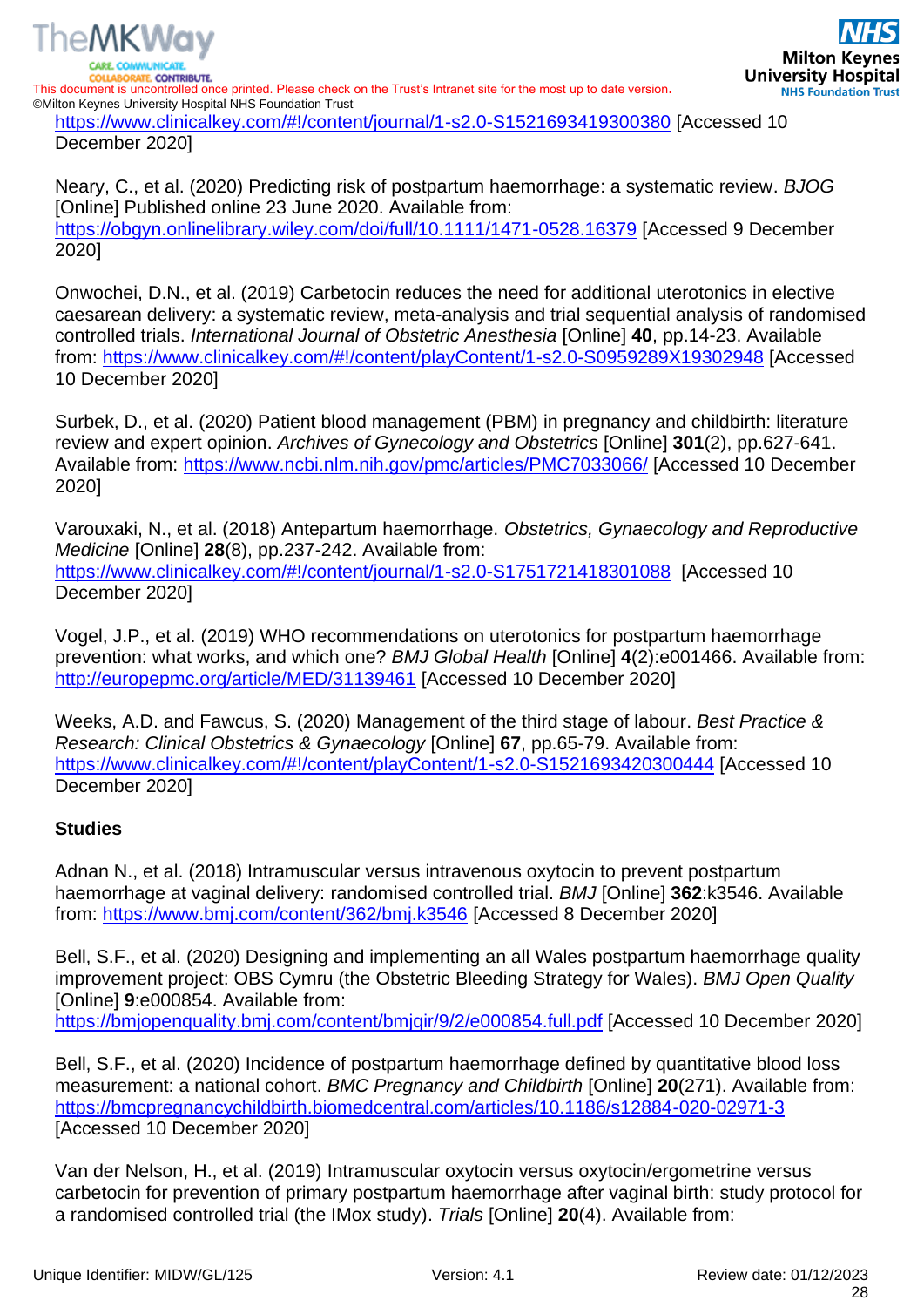

December 2020]

Widmer, M., et al. for the WHO CHAMPION Trial Group (2018) Heat-stable carbetocin versus oxytocin to prevent hemorrhage after vaginal birth. *New England Journal of Medicine* [Online] **379**(8), pp.743-752. Available from:<https://www.nejm.org/doi/full/10.1056/nejmoa1805489> [Accessed 10 December 2020]

WOMAN Trial Collaborators (2017) Effect of early tranexamic acid administration on mortality, hysterectomy, and other morbidities in women with post-partum haemorrhage (WOMAN): an international, randomised, double-blind, placebo-controlled trial. *The Lancet* [Online] **389**(10084), pp.2105-2116. Available from: [https://www.thelancet.com/journals/lancet/article/PIIS0140-](https://www.thelancet.com/journals/lancet/article/PIIS0140-6736(17)30638-4/fulltext) [6736\(17\)30638-4/fulltext](https://www.thelancet.com/journals/lancet/article/PIIS0140-6736(17)30638-4/fulltext) [Accessed 8 December 2020]

### <span id="page-28-0"></span>**8.0 Governance**

#### <span id="page-28-1"></span>**8.1 Document review history**

| <b>Version number</b> | <b>Review date</b> | <b>Reviewed by</b>                                  | <b>Changes made</b>                                                                                                                          |
|-----------------------|--------------------|-----------------------------------------------------|----------------------------------------------------------------------------------------------------------------------------------------------|
| 3                     | 12/2017            |                                                     | Reviewed and<br>updated                                                                                                                      |
| $\overline{4}$        | 12/2020            | Julie Cooper/Terrie<br>Perry/Caroline Lowe          | Complete review                                                                                                                              |
| 4.1                   | 01/2021            | Swati Velankar                                      | Paragraph added on<br>page 8                                                                                                                 |
| 4.2                   | 03/2021            | Eleanor Tyagi                                       | Amendment-TXA to<br>be repeated after 30<br>minutes page 15,18<br>and 21                                                                     |
| 4.3                   | 04/2021            | PPH review group                                    | PPH risk assessment<br>tool added- Appendix<br>5.                                                                                            |
| 4.4                   | 04/2021            | <b>Terrie Perry/Caroline</b><br>Lowe/Swati Velanker | Referenced 3 further<br>guidelines. Agreed<br>wording on use of<br>Kleihauer test,<br>reinstated banner<br>headers on Flow<br>Charts 2 and 3 |

#### <span id="page-28-2"></span>**8.2 Consultation History**

| <b>Stakeholders</b><br>Name/Board | Area of<br><b>Expertise</b>               | <b>Date Sent</b> | <b>Date</b><br><b>Received</b> | <b>Comments</b>   | <b>Endorsed Yes/No</b> |
|-----------------------------------|-------------------------------------------|------------------|--------------------------------|-------------------|------------------------|
|                                   | Head of<br>Midwifery                      | 24.8.20          | 24.8.20                        |                   | Yes                    |
|                                   | Midwifery<br>Matron                       | 24.8.20          | 24.8.20                        |                   | Yes                    |
|                                   | Obstetric<br>Consultant                   | 24.8.20          | 24.8.20                        |                   | Yes                    |
|                                   | Specialist<br>Transfusion<br>Practitioner | 24.8.20          | 24.8.20                        | Comments received | Yes                    |

**Milton Keynes** 

**NHS Foundation Trust**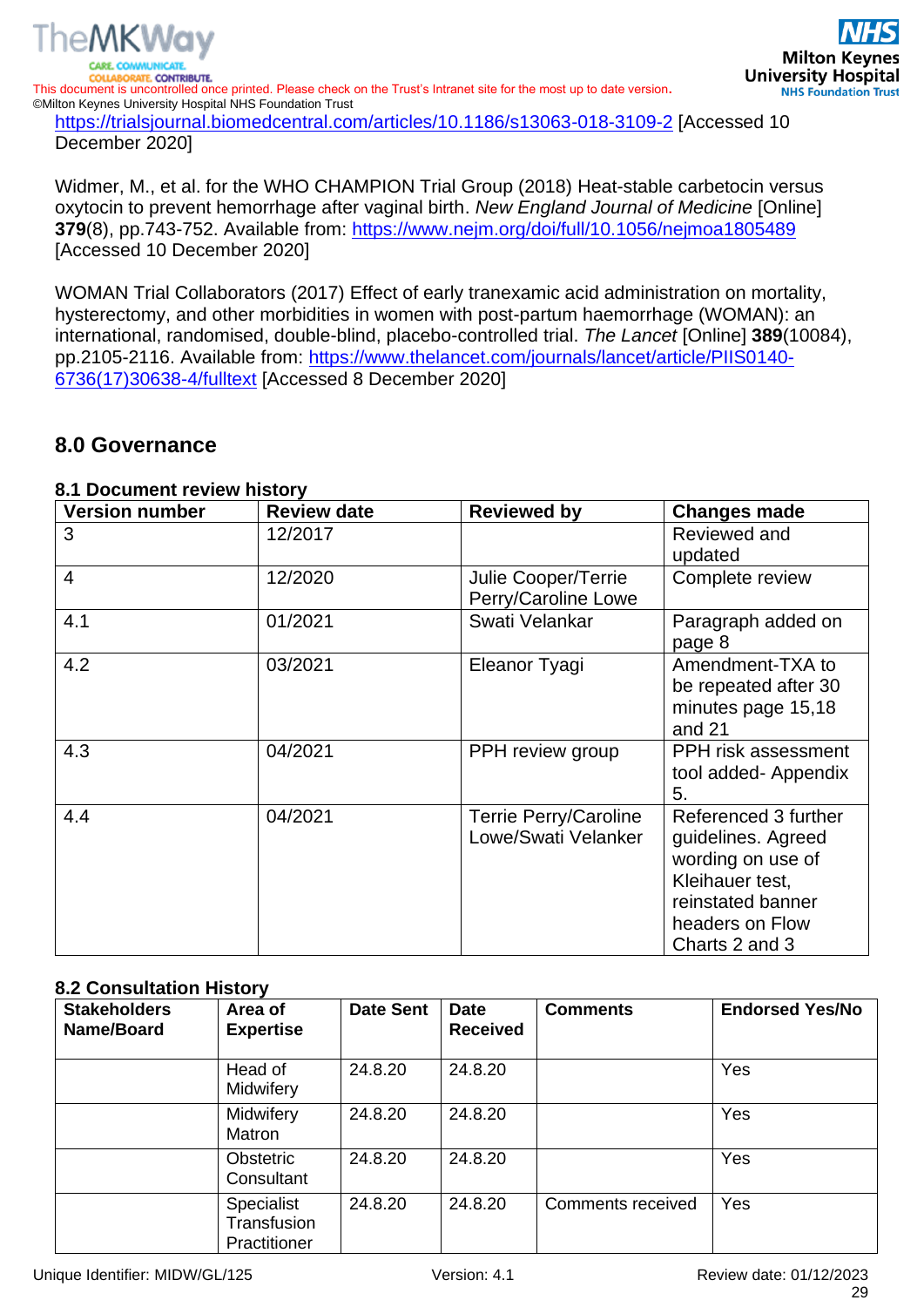

**Milton Keynes University Hospital NHS Foundation Trust** 

**COLLABORATE, CONTRIBUTE.** This document is uncontrolled once printed. Please check on the Trust's Intranet site for the most up to date version**.** ©Milton Keynes University Hospital NHS Foundation Trust

|                            | Specialist<br>Transfusion<br>Practitioner            | 24.8.20  | 24.8.20  | Comments received        | Yes |
|----------------------------|------------------------------------------------------|----------|----------|--------------------------|-----|
|                            | <b>Blood</b><br>Transfusion<br>Laboratory<br>Manager | 24.8.20  | 24.8.20  | <b>Comments Received</b> | Yes |
| Women's<br>Guideline Group | W&C                                                  | 23/12/20 | 23/12/20 | Comments received        | Yes |

#### <span id="page-29-0"></span>**8.3 Audit and monitoring**

This Guideline outlines the process for document development will be monitored on an ongoing basis. The centralisation of the process for development of documents will enable the Trust to audit more effectively. The centralisation in recording documents onto a Quality Management database will ensure the process is robust.

| <b>Audit/Monitoring</b><br><b>Criteria</b>                                                                                                                                                                                                           | Tool                         | <b>Audit</b><br>Lead                                   | <b>Frequency</b><br>of Audit                                                                             | <b>Responsible</b><br><b>Committee/Board</b>                           |
|------------------------------------------------------------------------------------------------------------------------------------------------------------------------------------------------------------------------------------------------------|------------------------------|--------------------------------------------------------|----------------------------------------------------------------------------------------------------------|------------------------------------------------------------------------|
| Number of Women having<br><b>APH</b>                                                                                                                                                                                                                 | <b>Stats</b>                 | Will be<br>nominated<br>by<br>maternity<br>audit leads | Annually<br>Maternity<br>Clinical<br>Governance<br><b>Board</b><br>Maternity<br><b>CIG</b>               | <b>Maternity CIG</b><br><b>Risk Meetings</b>                           |
| Appropriate communication<br>including escalation                                                                                                                                                                                                    | Tool designed<br>by auditors | Will be<br>nominated<br>by<br>maternity<br>audit leads | All<br>maternity<br>records with<br>a blood loss<br>of greater<br>than<br>2500mls                        | <b>Maternity CIG</b><br><b>Risk Meetings</b>                           |
| a) Numbers of women<br>having PPH >1000ml<br>b) Numbers of women<br>receiving blood<br>transfusion following PPH<br>c) Numbers of women<br>requiring surgical<br>intervention for PPH<br>d) Numbers of women<br>requiring postpartum<br>hysterectomy | Continuous<br>audit          | <b>Risk</b><br>midwife                                 | Monthly $-$<br>Maternity<br>CIG,<br>$Quarterly -$<br>Maternity<br>Clinical<br>Governance<br><b>Board</b> | Maternity CIG,<br><b>Maternity Clinical</b><br><b>Governance Board</b> |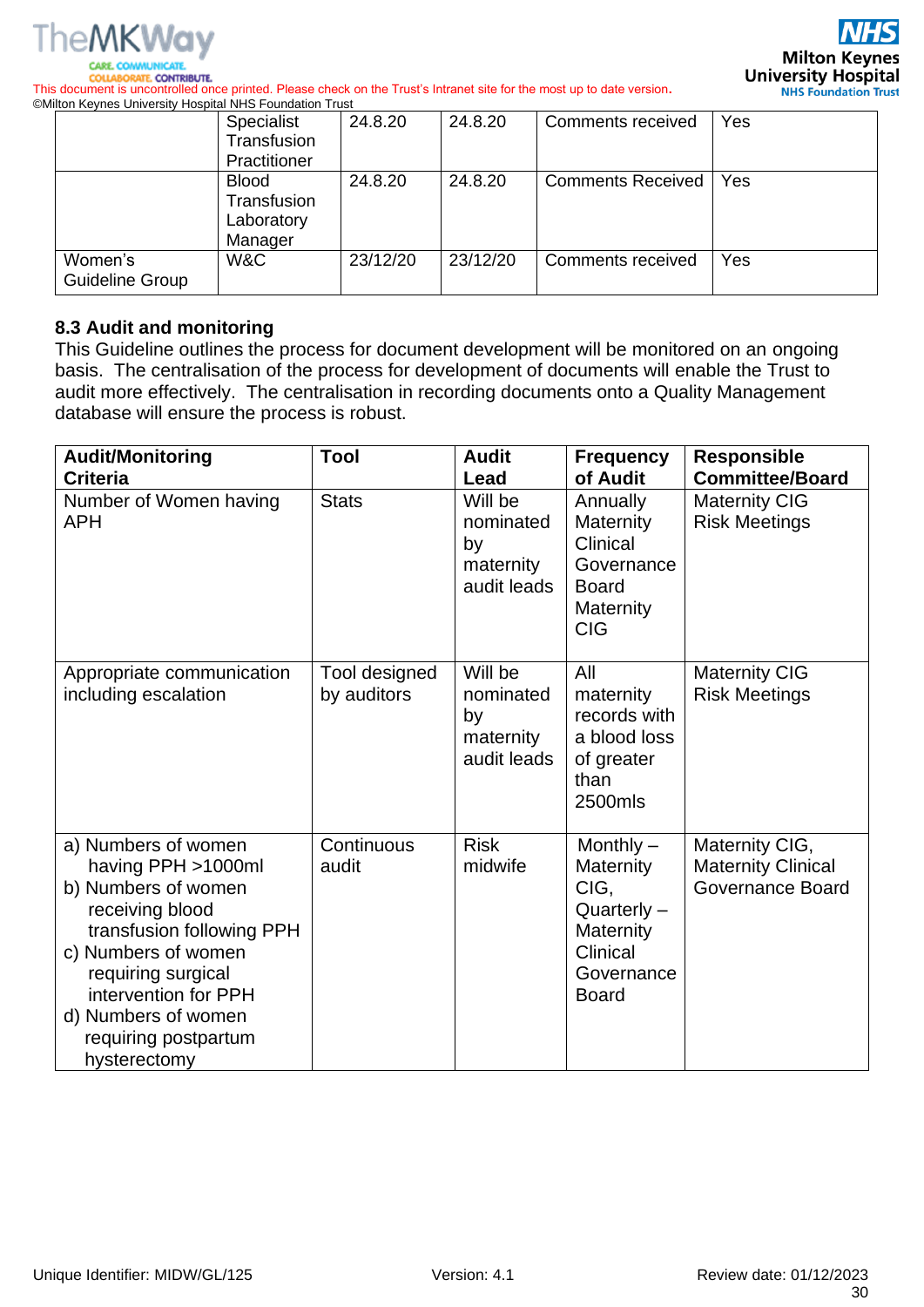

This document is uncontrolled once printed. Please check on the Trust's Intranet site for the most up to date version**.** ©Milton Keynes University Hospital NHS Foundation Trust

#### <span id="page-30-0"></span>**8.4 Equality Impact Assessment**

As part of its development, this Guideline and its impact on equality has been reviewed. The purpose of the assessment is to minimise and if possible remove any disproportionate impact on the grounds of race, gender, disability, age, sexual orientation, religion or belief, pregnancy and maternity, gender reassignment or marriage and civil partnership. No detriment was identified. Equality Impact assessments will show any future actions required to overcome any identified barriers or discriminatory practice.

| <b>Equality Impact Assessment</b>                                     |                                                                                  |                     |             |                    |                                            |           |  |
|-----------------------------------------------------------------------|----------------------------------------------------------------------------------|---------------------|-------------|--------------------|--------------------------------------------|-----------|--|
| <b>Division</b>                                                       |                                                                                  | Women and children  |             | Department         | Maternity                                  |           |  |
| Person completing the EqIA                                            |                                                                                  |                     |             |                    | Contact No.                                |           |  |
| Others involved:                                                      | Yes                                                                              |                     |             |                    | Date of assessment:                        | 04/2021   |  |
| <b>Existing policy/service</b>                                        | Yes                                                                              |                     |             |                    | New policy/service                         | <b>No</b> |  |
|                                                                       |                                                                                  |                     |             |                    |                                            |           |  |
| Will patients, carers, the public or staff                            |                                                                                  |                     | Yes         |                    |                                            |           |  |
| be affected by the policy/service?                                    |                                                                                  |                     | All staff   |                    |                                            |           |  |
| If staff, how many/which groups will be<br>affected?                  |                                                                                  |                     |             |                    |                                            |           |  |
|                                                                       |                                                                                  |                     |             |                    |                                            |           |  |
| <b>Protected characteristic</b>                                       |                                                                                  |                     | Any impact? | Comments           |                                            |           |  |
| Age                                                                   |                                                                                  |                     | <b>NO</b>   |                    | Positive impact as the policy aims to      |           |  |
| <b>Disability</b>                                                     |                                                                                  |                     | <b>NO</b>   |                    | recognise diversity, promote inclusion and |           |  |
| Gender reassignment                                                   |                                                                                  |                     | <b>NO</b>   |                    | fair treatment for patients and staff      |           |  |
| Marriage and civil partnership                                        |                                                                                  | <b>NO</b>           |             |                    |                                            |           |  |
| Pregnancy and maternity                                               |                                                                                  |                     | <b>NO</b>   |                    |                                            |           |  |
| Race                                                                  |                                                                                  |                     | <b>NO</b>   |                    |                                            |           |  |
| Religion or belief                                                    |                                                                                  | <b>NO</b>           |             |                    |                                            |           |  |
| <b>Sex</b>                                                            |                                                                                  | <b>NO</b>           |             |                    |                                            |           |  |
| Sexual orientation                                                    |                                                                                  |                     | <b>NO</b>   |                    |                                            |           |  |
|                                                                       |                                                                                  |                     |             |                    |                                            |           |  |
| What consultation method(s) have you carried out?                     |                                                                                  |                     |             |                    |                                            |           |  |
| meetings                                                              |                                                                                  |                     |             |                    |                                            |           |  |
| How are the changes/amendments to the policies/services communicated? |                                                                                  |                     |             |                    |                                            |           |  |
| email, meetings                                                       |                                                                                  |                     |             |                    |                                            |           |  |
|                                                                       | What future actions need to be taken to overcome any barriers or discrimination? |                     |             |                    |                                            |           |  |
| What?                                                                 |                                                                                  | Who will lead this? |             | Date of completion | Resources needed                           |           |  |
|                                                                       |                                                                                  |                     |             |                    |                                            |           |  |
|                                                                       |                                                                                  |                     |             |                    |                                            |           |  |
|                                                                       |                                                                                  |                     |             |                    |                                            |           |  |
| Review date of EqIA                                                   | 12/2023                                                                          |                     |             |                    |                                            |           |  |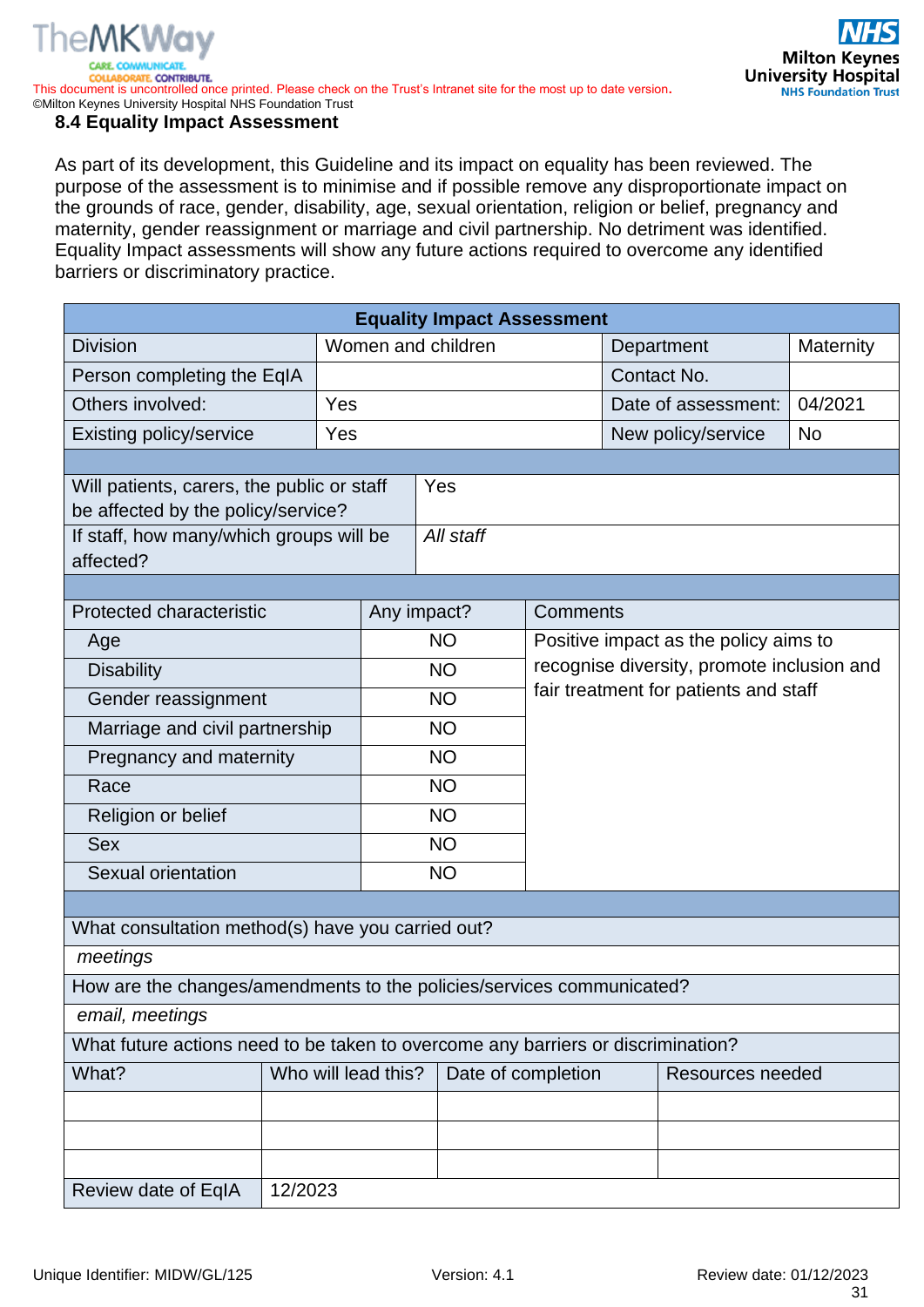

COLLA

This document is uncontrolled once printed. Please check on the Trust's Intranet site for the most up to date version**.** ©Milton Keynes University Hospital NHS Foundation Trust

# <span id="page-31-0"></span>**Appendix 1: Acute Major Blood Loss – A Template Guideline**

| Goal                                 | <b>Procedure</b>                                                                         | <b>Comments</b>                                                                  |  |
|--------------------------------------|------------------------------------------------------------------------------------------|----------------------------------------------------------------------------------|--|
| <b>Contact key personnel</b>         | Consultant clinician in charge<br>$\bullet$<br>Duty consultant anaesthetist<br>$\bullet$ | A named senior person must take<br>$\bullet$<br>responsibility for communication |  |
|                                      | Blood transfusion biomedical scientist<br>$\bullet$                                      | and documentation                                                                |  |
|                                      | Duty consultant haematologist<br>$\bullet$                                               | Arrange Intensive Care Unit bed<br>$\bullet$                                     |  |
|                                      | Labour Ward Co-ordinator<br>$\bullet$                                                    |                                                                                  |  |
| <b>Restore circulating volume</b>    | Insert wide bore peripheral or central<br>$\bullet$<br>cannula                           | 14 gauge<br>$\bullet$<br>Monitor central venous pressure<br>$\bullet$            |  |
| Average adult blood volume is        | Give pre-warmed crystalloid or colloid as<br>$\bullet$                                   | Keep patient warm<br>$\bullet$                                                   |  |
| 5L (70 mls/kg)                       | needed                                                                                   | Concealed blood loss is often<br>$\bullet$                                       |  |
|                                      | Avoid hypotension or urine output <0.5<br>$\bullet$                                      | underestimated                                                                   |  |
|                                      | ml/kg/h                                                                                  |                                                                                  |  |
| <b>Arrest bleeding</b>               | Early surgical or obstetric intervention<br>$\bullet$                                    |                                                                                  |  |
|                                      | Interventional radiology<br>$\bullet$                                                    |                                                                                  |  |
| <b>Request laboratory</b>            | FBC, PT, APTT, Thrombin time, Fibrinogen<br>$\bullet$                                    | Results may be affected by colloid<br>$\bullet$                                  |  |
| investigations                       | (Clauss method); blood bank sample,                                                      | infusion.                                                                        |  |
|                                      | biochemical profile, blood gases and pulse                                               | Ensure correct patient identification<br>$\bullet$                               |  |
|                                      | oximetry                                                                                 | May need to give components<br>$\bullet$                                         |  |
|                                      | Ensure correct sample identification<br>$\bullet$                                        | before results available                                                         |  |
|                                      | Repeat tests after blood component infusion<br>$\bullet$                                 |                                                                                  |  |
| Maintain Hb >80 g/l                  | Assess degree of urgency<br>$\bullet$                                                    | Further serological crossmatch not<br>$\bullet$                                  |  |
|                                      | Give red cells:<br>$\bullet$                                                             | required after 1 blood volume                                                    |  |
|                                      | Group O Rh D negative                                                                    | replacement.                                                                     |  |
|                                      | In extreme emergency                                                                     | Transfusion laboratory will<br>$\bullet$                                         |  |
|                                      | Until ABO and Rh D groups known<br>ABO group specific                                    | complete crossmatch after issue                                                  |  |
|                                      | when blood group known                                                                   |                                                                                  |  |
|                                      | Fully compatible blood                                                                   |                                                                                  |  |
|                                      | Time permitting                                                                          |                                                                                  |  |
|                                      | Use blood warmer and/or rapid infusion<br>$\bullet$                                      |                                                                                  |  |
|                                      | device if flow rate >50 ml/kg/h in adult                                                 |                                                                                  |  |
| Maintain platelet count              | Allow for delivery time from blood centre<br>$\bullet$                                   | Order at 75 to allow margin of<br>$\bullet$                                      |  |
| $>50 \times 10^9$ /l                 | (minimum 60 mins). Blood Bank keep one                                                   | safety to ensure platelet count >50                                              |  |
|                                      | platelet unit in stock for emergency use                                                 | $\times 10^9$ /l                                                                 |  |
|                                      | Platelet support after 1-1.5l blood volume<br>$\bullet$                                  | Keep platelet count >100 x 10 <sup>9</sup> /l if<br>$\bullet$                    |  |
|                                      | replacement and continued resuscitation.                                                 | multiple or CNS trauma or if platelet                                            |  |
|                                      |                                                                                          | function abnormal                                                                |  |
| <b>Maintain PT &amp; APTT</b>        | Give FFP 15-20 ml/kg (four units for an<br>$\bullet$                                     | PT/APTT > 1.5 x mean normal<br>$\bullet$                                         |  |
| <1.5 x mean control                  | adult) guided by tests                                                                   | value correlates with increased                                                  |  |
|                                      | Anticipate the need for FFP after 2 red cells<br>$\bullet$                               | microvascular bleeding                                                           |  |
|                                      | Available within a maximum of 30 minutes.<br>$\bullet$                                   | Keep 32onized Ca <sup>2+</sup> > 1.13 mmol/l<br>$\bullet$                        |  |
| Maintain Fibrinogen > 2.0 g/l        | If not corrected by FFP give cryoprecipitate<br>$\bullet$                                | Cryoprecipitate rarely needed<br>$\bullet$                                       |  |
|                                      | (two packs of cryoprecipitate for an adult)                                              | except in DIC                                                                    |  |
| <b>Avoid DIC</b>                     | Available within 30 minutes.<br>$\bullet$                                                |                                                                                  |  |
|                                      | Treat underlying cause (shock, hypothermia,<br>$\bullet$<br>acidosis)                    | Although rare, mortality is high<br>$\bullet$                                    |  |
| <b>Consider use Antifibrinolytic</b> | Aprotinin/tranexamic acid<br>$\bullet$                                                   | If uncontrollable bleeding<br>$\bullet$                                          |  |
| drugs                                |                                                                                          |                                                                                  |  |
| <b>Consider use of rVIIa</b>         | Consultant to consultant referral<br>$\bullet$                                           | If uncontrollable bleeding<br>$\bullet$                                          |  |

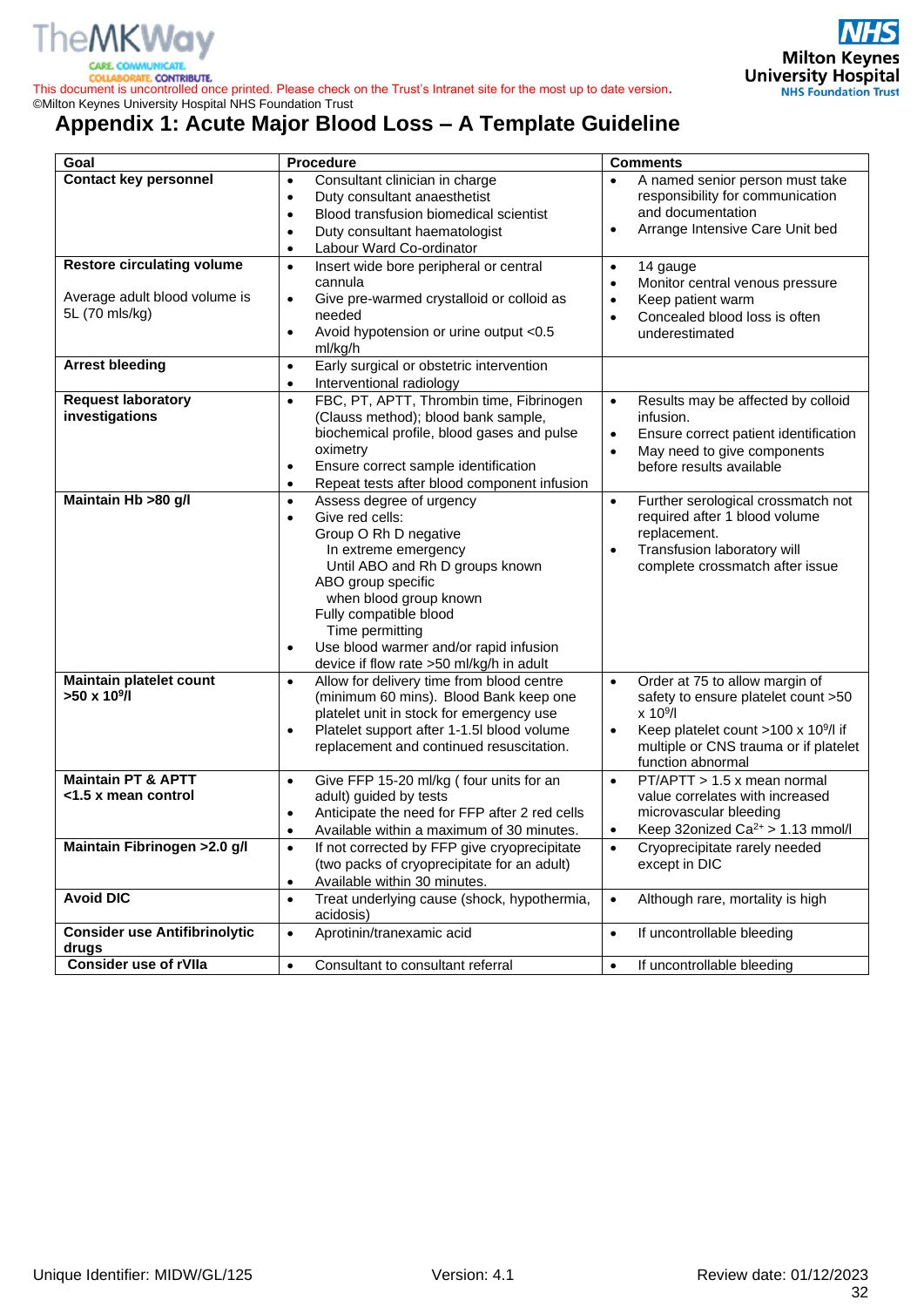

BORATE CONTRIBUTE. **COLLA** This document is uncontrolled once printed. Please check on the Trust's Intranet site for the most up to date version**.** ©Milton Keynes University Hospital NHS Foundation Trust



## <span id="page-32-0"></span>**Appendix 2: Major Haemorrhage Proforma**

|                        | Date:               | Time: |
|------------------------|---------------------|-------|
| <b>Patient Sticker</b> | <b>EBL</b> to date: |       |
|                        | <b>Started by:</b>  |       |

| <b>Team Member</b>              | <b>Name of Attending Staff</b> | <b>Time called</b> | <b>Time arrived</b> |
|---------------------------------|--------------------------------|--------------------|---------------------|
| On call Obstetric               |                                |                    |                     |
| Consultant                      |                                |                    |                     |
| On call Obstetric SpR           |                                |                    |                     |
| On call Obstetric SHO           |                                |                    |                     |
| On call Anaesthetic             |                                |                    |                     |
| Consultant                      |                                |                    |                     |
| Blood Bank (on call BMS)        |                                |                    |                     |
| On call Anaesthetic SpR         |                                |                    |                     |
| <b>Senior Midwife</b>           |                                |                    |                     |
| <b>ODP</b>                      |                                |                    |                     |
| <b>Consultant Haematologist</b> |                                |                    |                     |
| Porter (if required to collect) |                                |                    |                     |
| blood)                          |                                |                    |                     |

| <b>Observations</b> |              |     |              |  |
|---------------------|--------------|-----|--------------|--|
| <b>Time</b>         | <b>Pulse</b> | B/P | <b>Resps</b> |  |
|                     |              |     |              |  |
|                     |              |     |              |  |
|                     |              |     |              |  |
|                     |              |     |              |  |
|                     |              |     |              |  |
|                     |              |     |              |  |
|                     |              |     |              |  |
|                     |              |     |              |  |
|                     |              |     |              |  |
|                     |              |     |              |  |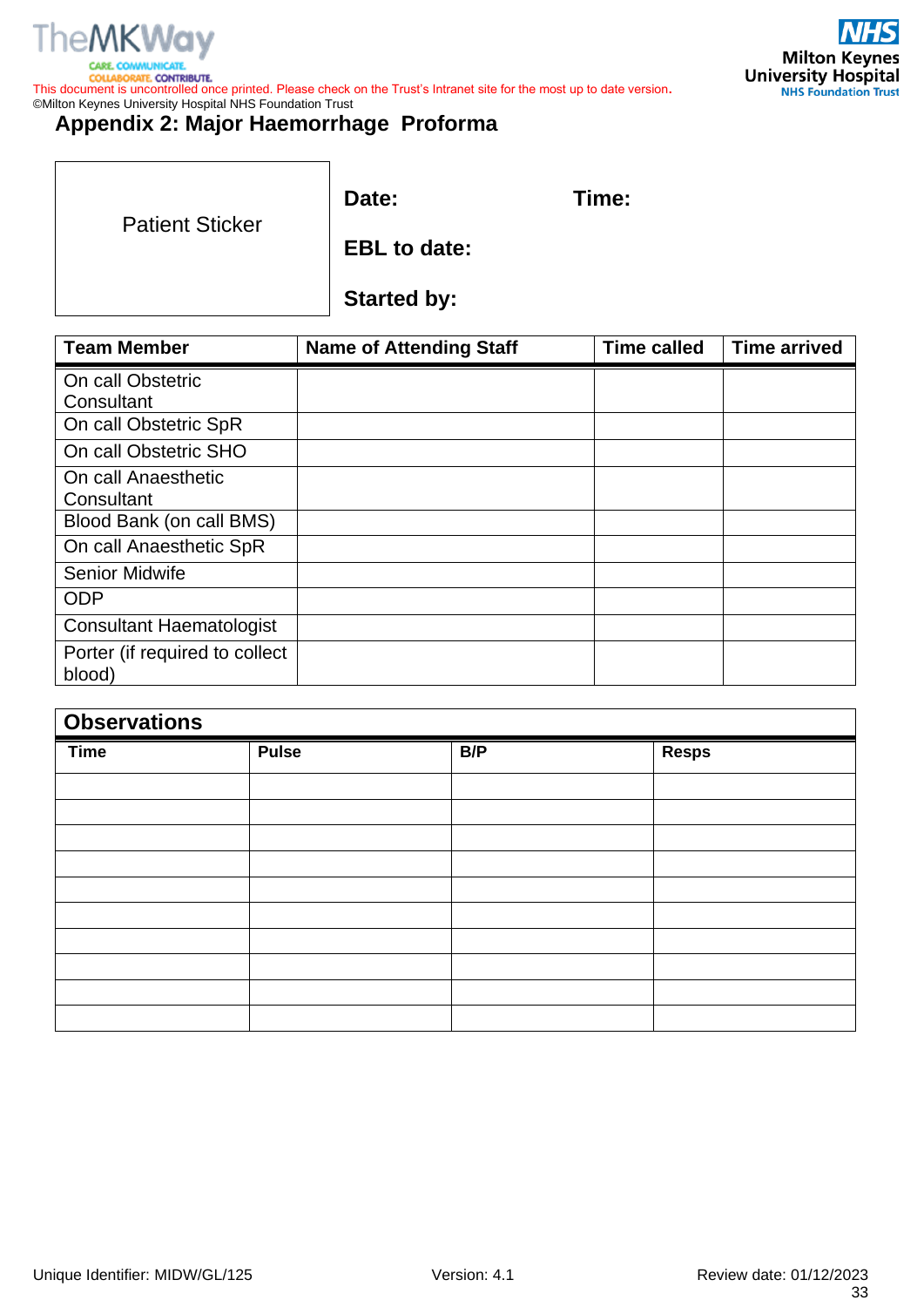

**COLLABORATE, CONTRIBUTE.** 

**NHS Milton Keynes**<br>University Hospital<br>NHS Foundation Trust

This document is uncontrolled once printed. Please check on the Trust's Intranet site for the most up to date version**.** ©Milton Keynes University Hospital NHS Foundation Trust

| <b>Drug</b>            | <b>Dose</b>                  | <b>Time</b> |
|------------------------|------------------------------|-------------|
| Syntometrine           | 1 amp IM                     |             |
| Ergometrine            | 500 mcg IM/IV (if normal BP) |             |
| Syntocinon             | 40 units in 500 mls N/Saline |             |
| <b>Tranexamic Acid</b> | 1g IV over 10min             |             |
| Hemabate(Carboprost)   | 250 mcg/1 amp IM             |             |
| Hemabate(Carboprost)   | 250 mcg/1 amp IM             |             |
| Hemabate (Carboprost)  | 250 mcg/1 amp IM             |             |
| Hemabate(Carboprost)   | 250 mcg/1 amp IM             |             |
| Hemabate(Carboprost)   | 250 mcg/1 amp IM             |             |
| Hemabate(Carboprost)   | 250 mcg/1 amp IM             |             |
| Hemabate(Carboprost)   | 250 mcg/1 amp IM             |             |
| Hemabate(Carboprost)   | 250 mcg/1 amp IM             |             |
| Misoprostol            | 200 mcg x 5 tablets PR       |             |
|                        |                              |             |
|                        |                              |             |
|                        |                              |             |

#### **EBL:**

| Need to transfer to theatre | Yes | No |
|-----------------------------|-----|----|
| <b>EUA</b>                  | Yes | No |
| <b>Balloon tamponade</b>    | Yes | No |
| Surgery (see main notes)    | Yes | Nο |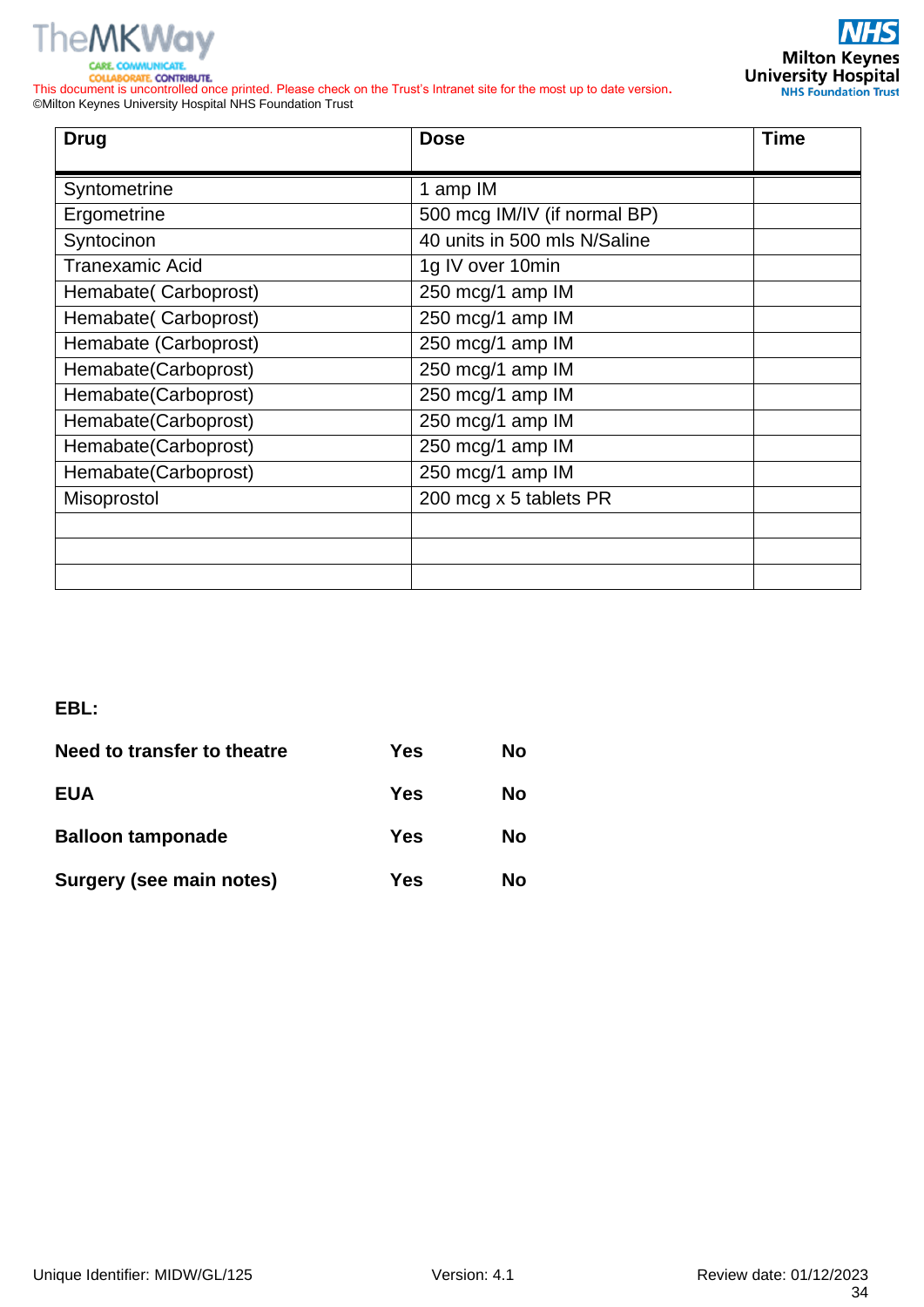



**COLLABORATE, CONTRIBUTE.** This document is uncontrolled once printed. Please check on the Trust's Intranet site for the most up to date version**.** ©Milton Keynes University Hospital NHS Foundation Trust

#### **Blood Products**

| <b>Red Cells</b> | <b>Pack numbers</b> | <b>Volume</b> | <b>Time</b> |
|------------------|---------------------|---------------|-------------|
|                  |                     |               |             |
| 2.               |                     |               |             |
| 3.               |                     |               |             |
|                  |                     |               |             |
| 5.               |                     |               |             |
| 6.               |                     |               |             |
| 7.               |                     |               |             |
| 8.               |                     |               |             |
| 9.               |                     |               |             |
| 10.              |                     |               |             |

| <b>FFP</b> | <b>Pack numbers</b> | <b>Volume</b> | <b>Time</b> |
|------------|---------------------|---------------|-------------|
|            |                     |               |             |
| 2.         |                     |               |             |
| 3.         |                     |               |             |
| 4.         |                     |               |             |
| 5.         |                     |               |             |
| 6.         |                     |               |             |
| 7.         |                     |               |             |
| 8.         |                     |               |             |
| 9.         |                     |               |             |
| 10.        |                     |               |             |

| <b>Platelets</b> | <b>Pack numbers</b> | <b>Volume</b> | <b>Time</b> |
|------------------|---------------------|---------------|-------------|
|                  |                     |               |             |
|                  |                     |               |             |
| J.               |                     |               |             |
| Ť.               |                     |               |             |
| э.               |                     |               |             |
| υ.               |                     |               |             |

|  | <b>Time</b> |
|--|-------------|
|  |             |
|  |             |
|  |             |
|  |             |
|  |             |
|  |             |

| <b>Factor VIIa</b> | Pack Number | <b>Volume</b> | <b>Time</b> |
|--------------------|-------------|---------------|-------------|
|                    |             |               |             |
|                    |             |               |             |
|                    |             |               |             |
|                    |             |               |             |
|                    |             |               |             |
|                    |             |               |             |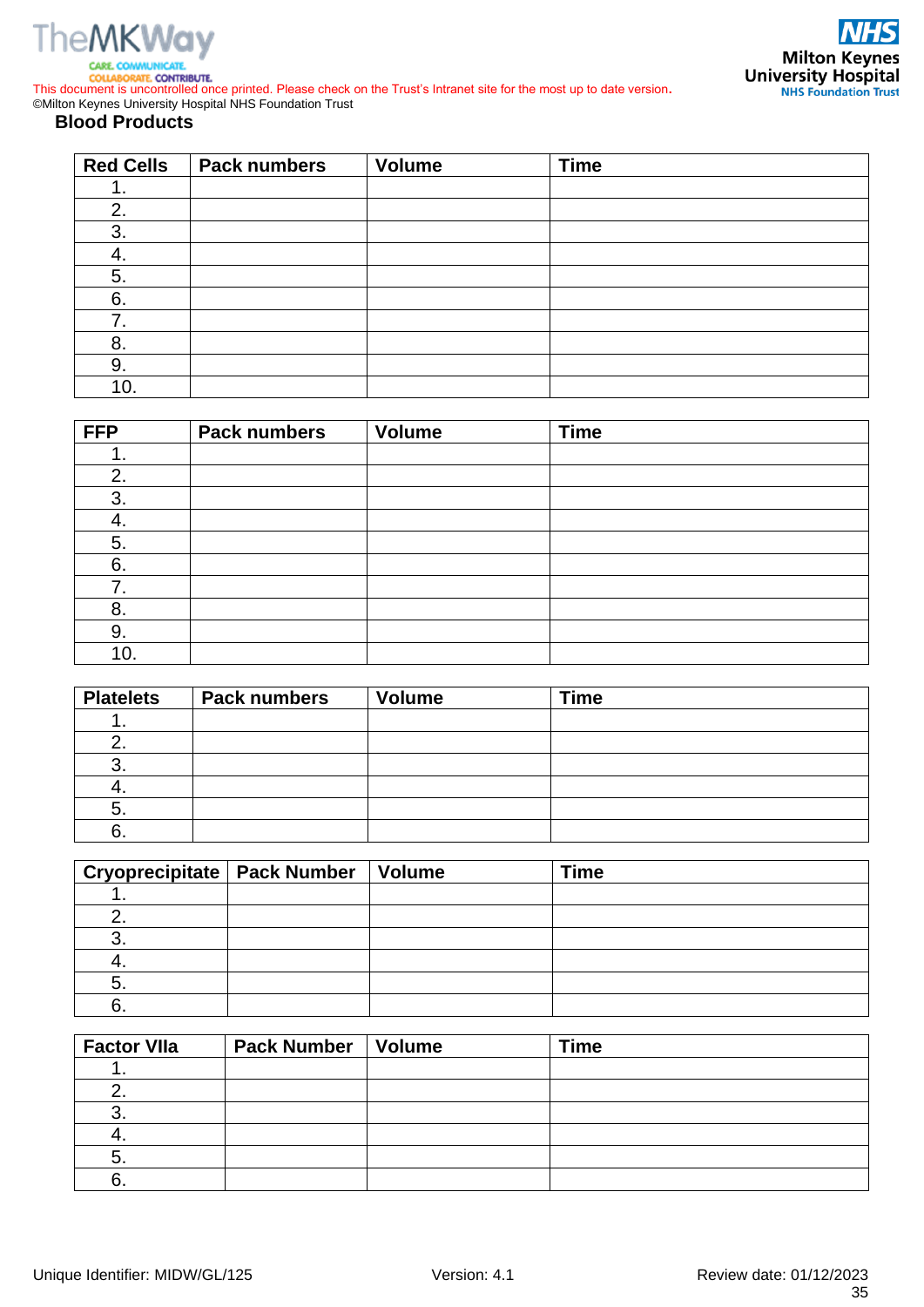



**SORATE, CONTRIBUTE.** This document is uncontrolled once printed. Please check on the Trust's Intranet site for the most up to date version**.** ©Milton Keynes University Hospital NHS Foundation Trust

#### **Blood Loss**

| <b>Time</b> | <b>Amount</b> | <b>Running Total</b> |
|-------------|---------------|----------------------|
|             |               |                      |
|             |               |                      |
|             |               |                      |
|             |               |                      |
|             |               |                      |
|             |               |                      |
|             |               |                      |
|             |               |                      |
|             |               |                      |
|             |               |                      |
|             |               |                      |
|             |               |                      |
|             |               |                      |
|             |               |                      |
|             |               |                      |
|             |               |                      |
|             |               |                      |
|             |               |                      |
|             |               |                      |
|             |               |                      |
|             |               |                      |
|             |               |                      |
|             |               |                      |
|             |               |                      |
|             |               |                      |
|             |               |                      |
|             |               |                      |
|             |               |                      |
|             |               |                      |
|             |               |                      |
|             |               |                      |
|             |               |                      |
|             |               |                      |

Obstetric Emergency "Stepped down" (ensure on-call BMS is contacted (Ext 85774 or bleep 1412)

Name of Clinician Date Time **Signature**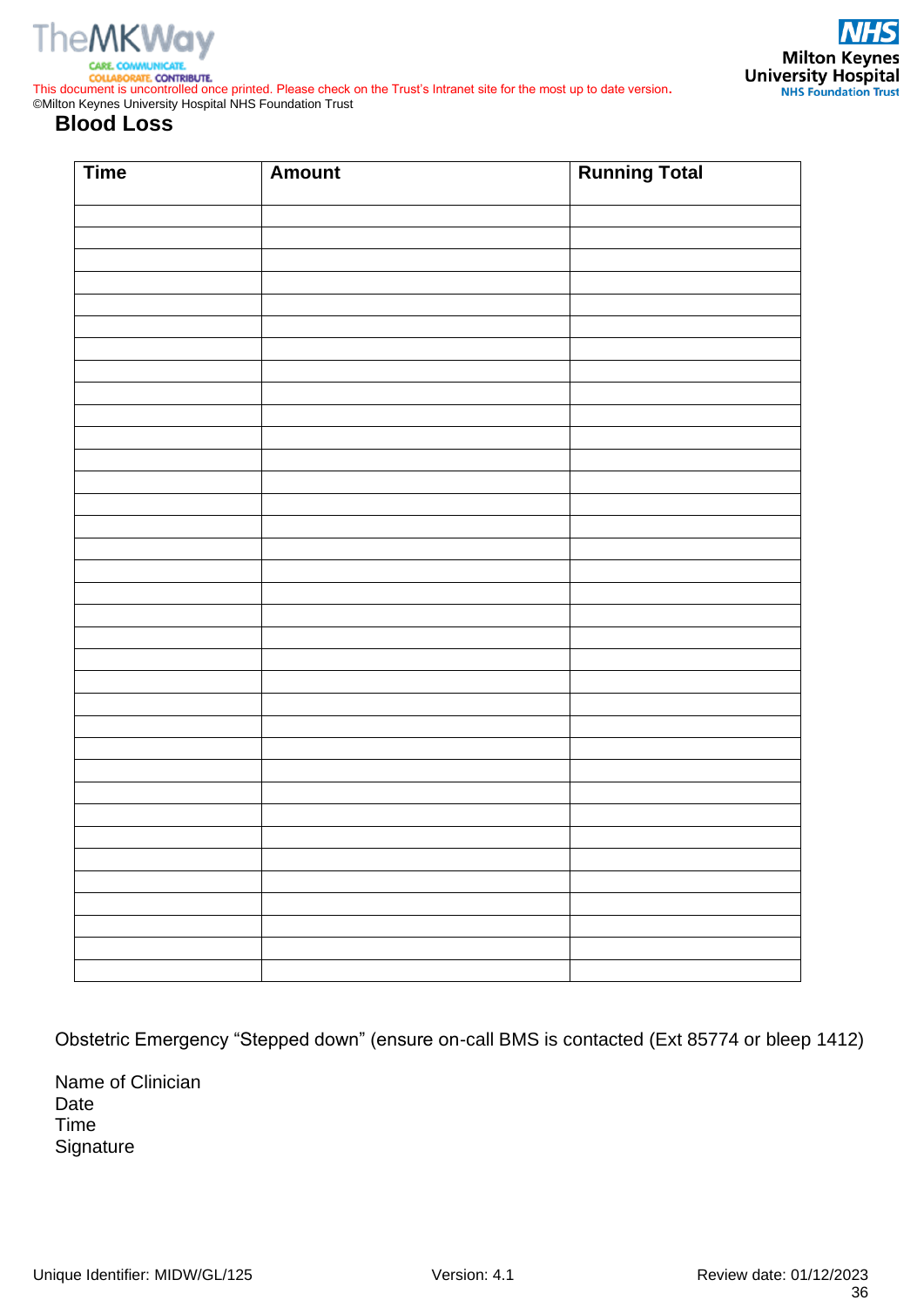

RATE, CONTRIBUTE. This document is uncontrolled once printed. Please check on the Trust's Intranet site for the most up to date version**.** ©Milton Keynes University Hospital NHS Foundation Trust

#### <span id="page-36-0"></span>**Appendix 3: Transfusion Team Processes**

# **Milton Keynes University Hospital NHS Foundation Trust**

#### **What to send and when**

Send group and save sample on all women

Send group and save sample and request 2 units of RBC on all women with an identified risk factor

Any women with positive antibody screen discuss with blood bank and consider cross-matching

#### **Baseline Bloods**

FBC, clotting studies including fibrinogen Group and save/crossmatch sample (if no current sample available)

#### **Communicate with Blood Bank**

Phone Ext 85774 or bleep 1412 to confirm sample availability and requirements as early as possible

#### **Initial PPH**

Send a group and save sample FBC, clotting sample including Fibrinogen Follow up phone call or bleep blood bank to make them aware of urgency of Group and Save

#### **Continued PPH**

Request 4 units crossmatched blood Send FBC and clotting screen including fibrinogen Follow up phone call or bleep blood bank to make them aware of the urgency of the crossmatch

#### **Major Obstetric Haemorrhage (MOH)**

4 units of emergency O Rh(D) Negative blood is available in phase 1 (opposite labour ward) theatre fridge. If women have antibodies, CHECK with Blood Bank before transfusion.

Activate Major haemorrhage protocol Dial 2222 and immediately ring blood bank

Midwife coordinator or designated other to call blood bank on Ext 85774 or bleep blood bank on 1412 and use the phrase Major Obstetric Haemorrhage. This will release:

- 4 units of RBC (Blood bank will issue emergency O negative blood if crossmatched or group specific blood is not available).
- Blood will be collected by the porters in a blood transport box
- Send goup and save sample if requested by blood bank and FBC, clotting screen (including fibrinogen) if not already done
- If Major Haemorrhage box 2 is requested 4 units of fresh frozen plasma (FFP) will be thawed. FFP will take a maximum of 30 minutes to thaw and issue.

When the MOH is called, the blood bank would issue the first "pack" of 4 units of red cells. Pack 2 contains 4 units of red cells, 4 FFP and platelets as requested. Subsequent "packs" will contain FFP, Cryoprecipitate as required or platelets in addition to the red cells, until Blood bank are told to stand down.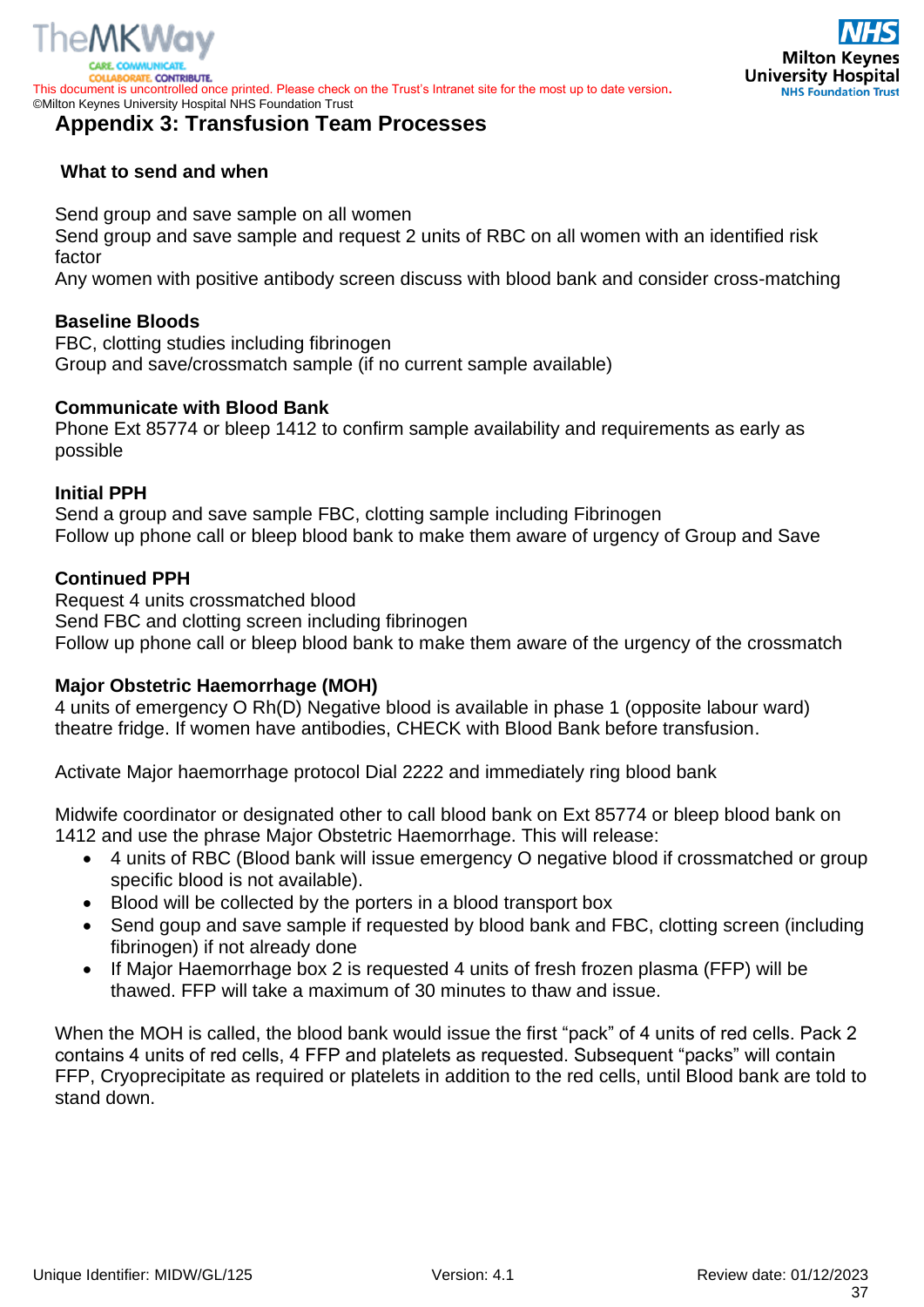

#### **Availability of Blood components**

#### **Immediately**

#### RBC

O RH D negative blood (2 units) is appropriate to use if crossmatched or group specific blood is not available, and transfusion indicated urgently. Please make blood bank aware on Bleep 1412

Clinical area **must** contact blood bank on bleep 1412 prior to use if mum has blood group antibodies to ascertain suitability for use.

Located in Fridge Phase 1 theatre (4 x O Negative)

#### **Within 10 minutes**

Electronically issued blood if a suitable sample is available and has been processed by the lab and if mum has no blood group antibodies

Clinical area to advise how many units required (normally 4) Major Haemorrhage pack 1.

#### **Within 45 minutes**

In circumstances where no suitable samples are available in the laboratory and no historical group is on the blood bank system, 2 group and save samples must be sent to blood bank Fully crossed matched blood providing mum has not got any blood group antibodies (Approximately 45 minutes)

#### **Fresh Frozen plasma (FFP)**

If Box 2 is requested Give FFP and red cells in a ratio of 1:2 until laboratory results are available. Available for collection from blood issue room within a maximum of 30 minutes from activation of MOH of box 2 being requested

Continue to give FFP and red cells in a ratio of at least 1:2 until coagulation results are available. Further plasma should be guided by coagulation results.

#### **Platelets**

Normally available immediately Request when platelet count falls below 75 Give if count falls below 50

Note; it is acceptable to use ABO incompatible platelets negative for high titre agglutinins in the management of patients with Major haemorrhage. RhD negative platelets should be used for females less then 51 years of age with an unknown group

#### **Cryoprecipitate**

Give 2 units if Fibrinogen is <2g/l

If bleeding continues and results are not available, do not delay cryoprecipitate supplementation if required

Allow 20-25 minutes for cryoprecipitate to be thawed and made available

Note: Do not refrigerate cryoprecipitate, it must be used within 4 hours of thawing and returned to blood bank for disposal if not used

\*Obtain advice from the on call Haematology consultant via switchboard on clotting results and blood component replacement if bleeding continues despite receiving RBC, FFP, platelets and cryoprecipitate

Alert blood bank when MOH over.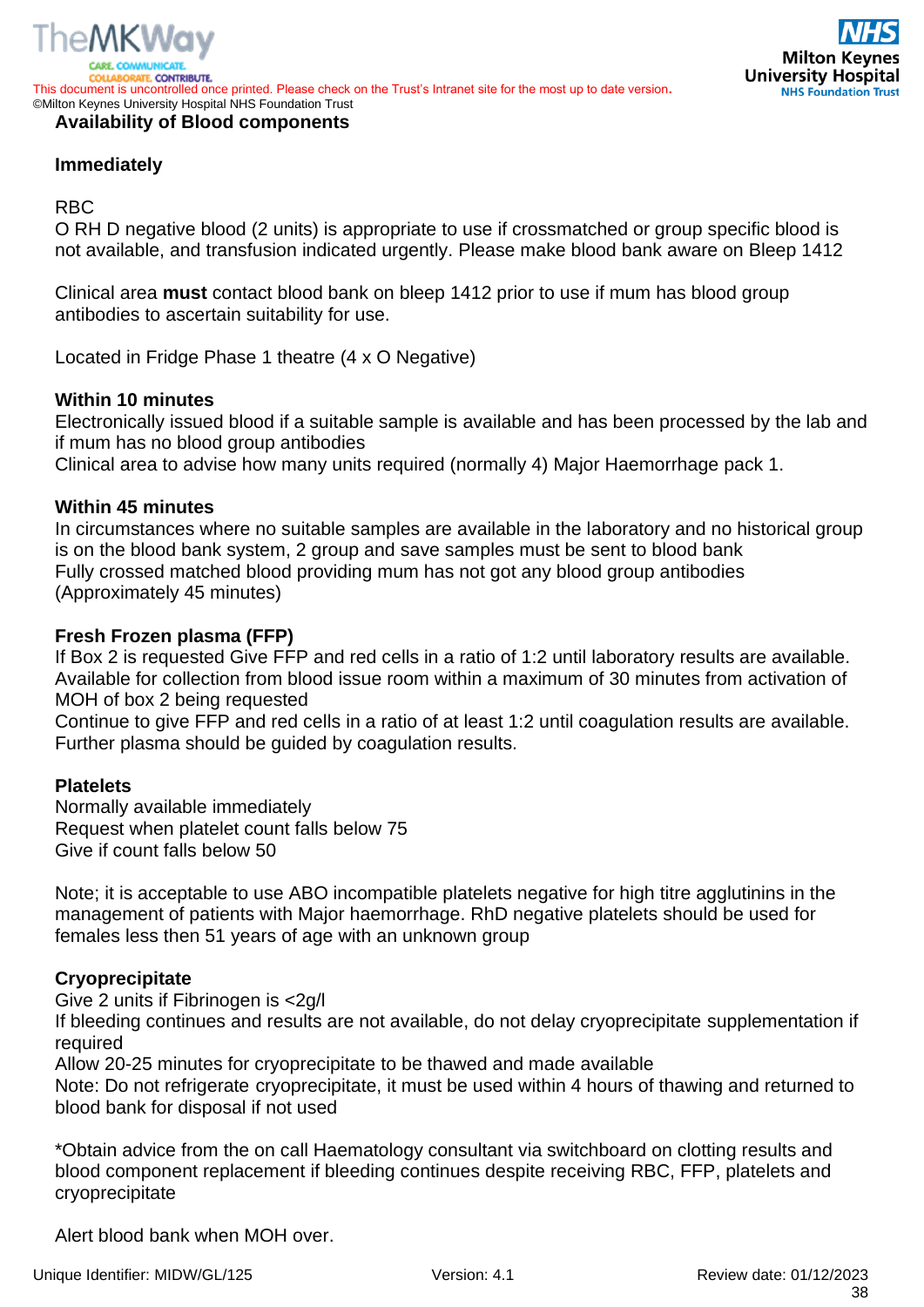

This document is uncontrolled once printed. Please check on the Trust's Intranet site for the most up to date version**.** ©Milton Keynes University Hospital NHS Foundation Trust

Return any unused blood components to blood bank and inform BMS in blood bank. Complete all traceability slips.

Refer to Major Haemorrhage guideline for further information.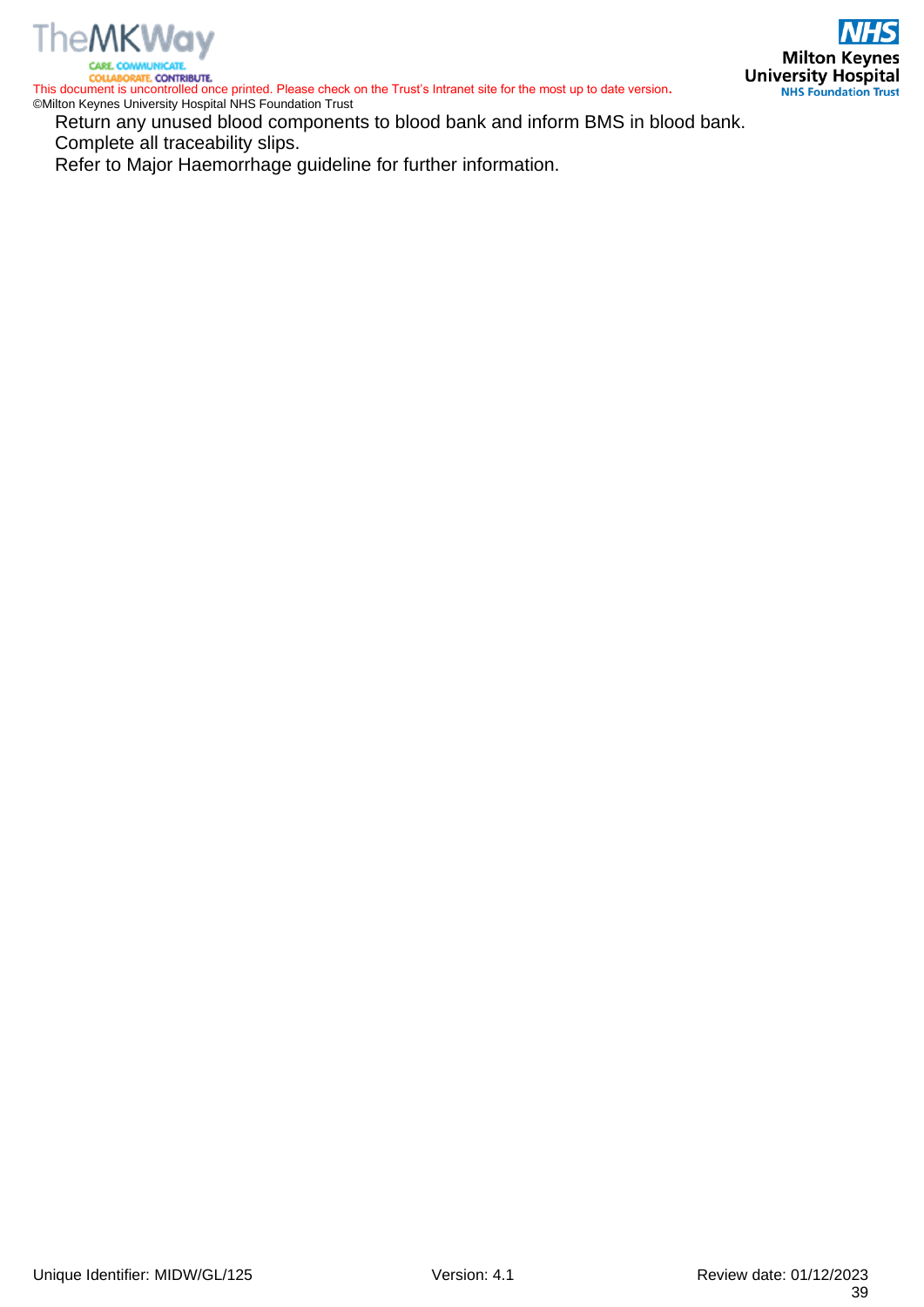

COLLA

BORATE, CONTRIBUTE. This document is uncontrolled once printed. Please check on the Trust's Intranet site for the most up to date version**.** ©Milton Keynes University Hospital NHS Foundation Trust

#### <span id="page-39-0"></span>**Appendix 4: PPH Proforma**

# **PPH Proforma**

| Drill: Yes $\Box$ No |                                                   |  |
|----------------------|---------------------------------------------------|--|
|                      | Assigned Midwife:Date:Time haemorrhage commenced: |  |

#### **2222 OBSTETRIC EMERGENCY Time of call……………………………..**

| <b>Called for help</b>      | <b>Name</b> | <b>Time called</b> | <b>Time arrived</b> |
|-----------------------------|-------------|--------------------|---------------------|
| On call BMS - fast          |             |                    |                     |
| bleep 1412 or call Ext      |             |                    |                     |
| 85774.                      |             |                    |                     |
| The blood bank will         |             |                    |                     |
| need a name and             |             |                    |                     |
| number for contact and      |             |                    |                     |
| updates                     |             |                    |                     |
| <b>Senior Midwife</b>       |             |                    |                     |
| Registrar                   |             |                    |                     |
| <b>SHO</b>                  |             |                    |                     |
| <b>Anaesthetist</b>         |             |                    |                     |
| <b>ODP</b>                  |             |                    |                     |
| <b>Consultant</b>           |             |                    |                     |
| <b>Obstetrician</b>         |             |                    |                     |
| <b>Scribe</b>               |             |                    |                     |
| Haematologist               |             |                    |                     |
| <b>Others (Please list)</b> |             |                    |                     |

|                               | <b>Yes</b> | <b>Performed by</b> | <b>Time</b><br>performed |
|-------------------------------|------------|---------------------|--------------------------|
| <b>Laid flat</b>              |            |                     |                          |
| Oxygen administered           |            |                     |                          |
| <b>Ventilation required</b>   |            |                     |                          |
| IV access 2 x 16g<br>venflons |            |                     |                          |

| <b>BLOODS TAKEN:</b> | FBC $\Box$       | G&S $\Box$ Clotting $\Box$ | $U$ &E $\Box$    | LFT LI |
|----------------------|------------------|----------------------------|------------------|--------|
|                      | $X$ match $\Box$ | Number of units            | Kleihauer $\Box$ |        |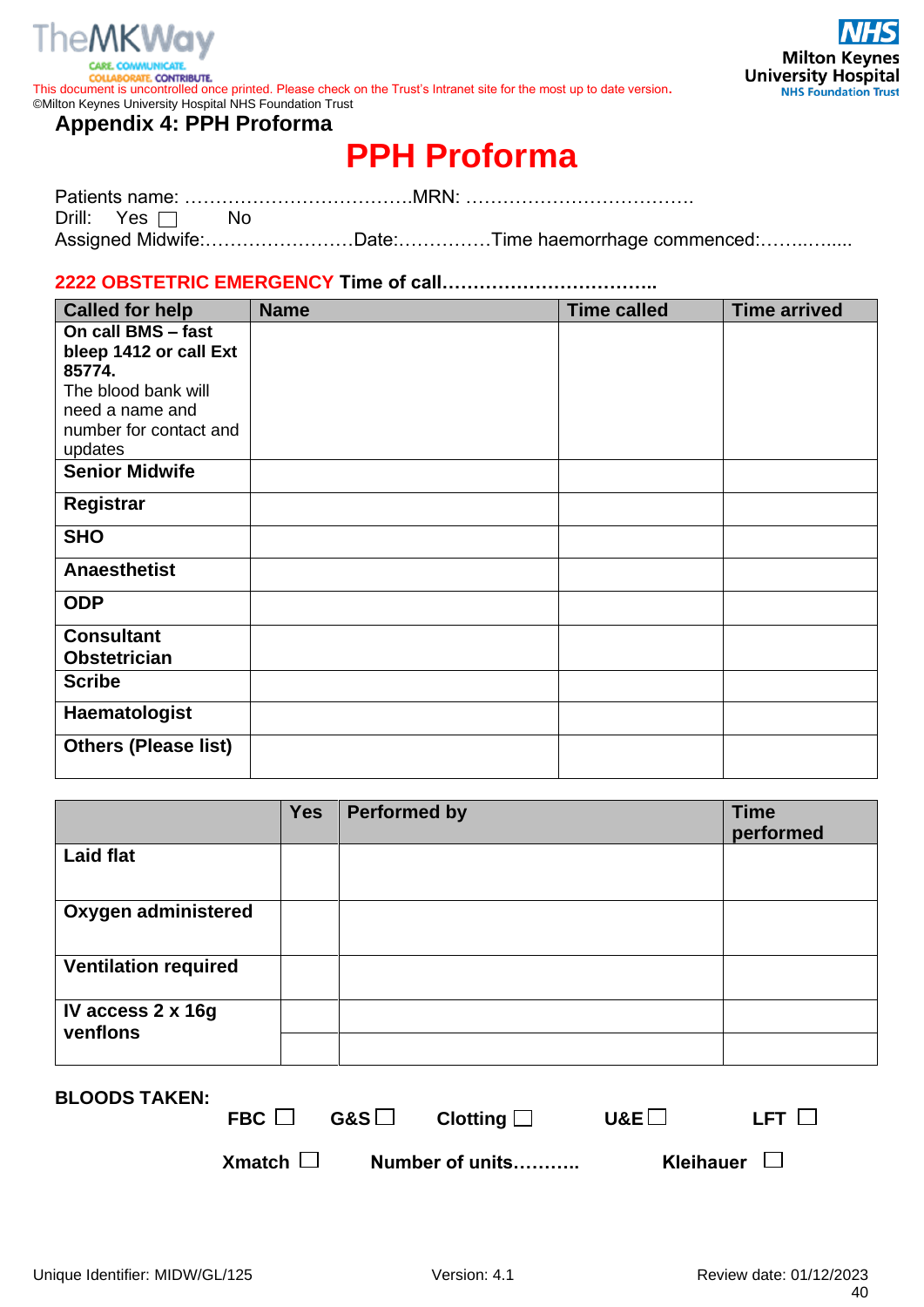



SORATE, CONTRIBUTE. COLLA This document is uncontrolled once printed. Please check on the Trust's Intranet site for the most up to date version**.** ©Milton Keynes University Hospital NHS Foundation Trust

|                                                                              |               |            | <b>MANAGEMENT</b>   |  |  |  |                          |
|------------------------------------------------------------------------------|---------------|------------|---------------------|--|--|--|--------------------------|
|                                                                              |               | <b>Yes</b> | <b>Performed by</b> |  |  |  | <b>Time</b><br>performed |
| Placenta & membranes removed                                                 |               |            |                     |  |  |  |                          |
| Rub up a contraction                                                         |               |            |                     |  |  |  |                          |
| Indwelling catheter inserted                                                 |               |            |                     |  |  |  |                          |
| Placenta & membranes complete                                                |               |            |                     |  |  |  |                          |
| Perineal trauma identified                                                   |               |            |                     |  |  |  |                          |
| <b>Blood clotting on bed/floor</b>                                           |               |            |                     |  |  |  |                          |
| <b>Bimanual compression</b>                                                  |               |            |                     |  |  |  |                          |
|                                                                              |               |            | <b>DRUGS</b>        |  |  |  |                          |
|                                                                              |               | <b>Yes</b> | <b>Given by</b>     |  |  |  | <b>Time given</b>        |
| <b>Syntometrine</b><br>1amp IM (1 <sup>st</sup> dose)                        |               |            |                     |  |  |  |                          |
| Ergometrine<br>500mcg IV/IM                                                  |               |            |                     |  |  |  |                          |
| Oxytocin                                                                     |               |            |                     |  |  |  |                          |
| 10 units IM (if BP high)                                                     |               |            |                     |  |  |  |                          |
| <b>Syntocinon IV infusion</b><br>40 units in 500ml Normal Saline<br>125ml/hr |               |            |                     |  |  |  |                          |
| <b>Tranexamic Acid 1g IV over 10</b>                                         |               |            |                     |  |  |  |                          |
| minutes                                                                      |               |            |                     |  |  |  |                          |
| Haemobate                                                                    |               |            |                     |  |  |  |                          |
| 250mcg IM                                                                    |               |            |                     |  |  |  |                          |
| (max 8 doses every 15 mins)                                                  |               |            |                     |  |  |  |                          |
| Misoprostol 800mcg sublingual or<br><b>1000mcg PR</b>                        |               |            |                     |  |  |  |                          |
|                                                                              |               |            | <b>OBSERVATIONS</b> |  |  |  |                          |
| <b>Time</b>                                                                  |               |            |                     |  |  |  |                          |
| <b>BP</b>                                                                    |               |            |                     |  |  |  |                          |
| <b>Pulse</b>                                                                 |               |            |                     |  |  |  |                          |
| <b>Oxygen sats</b>                                                           |               |            |                     |  |  |  |                          |
| <b>Resp rate</b>                                                             |               |            |                     |  |  |  |                          |
| <b>IV FLUIDS/BLOOD</b>                                                       |               |            |                     |  |  |  |                          |
| <b>Specify</b>                                                               | <b>Volume</b> |            | <b>Given by</b>     |  |  |  | <b>Time given</b>        |
|                                                                              |               |            |                     |  |  |  |                          |
|                                                                              |               |            |                     |  |  |  |                          |
|                                                                              |               |            |                     |  |  |  |                          |
|                                                                              |               |            |                     |  |  |  |                          |
|                                                                              |               |            |                     |  |  |  |                          |
|                                                                              |               |            |                     |  |  |  |                          |
|                                                                              |               |            |                     |  |  |  |                          |

Time transferred to theatre:…………. Major Haemorrhage Policy activated:……….Total EBL…………..

Datix form completed by:...............Datix number.................Document and Debrief:  $\Box$  Yes  $\Box$  No